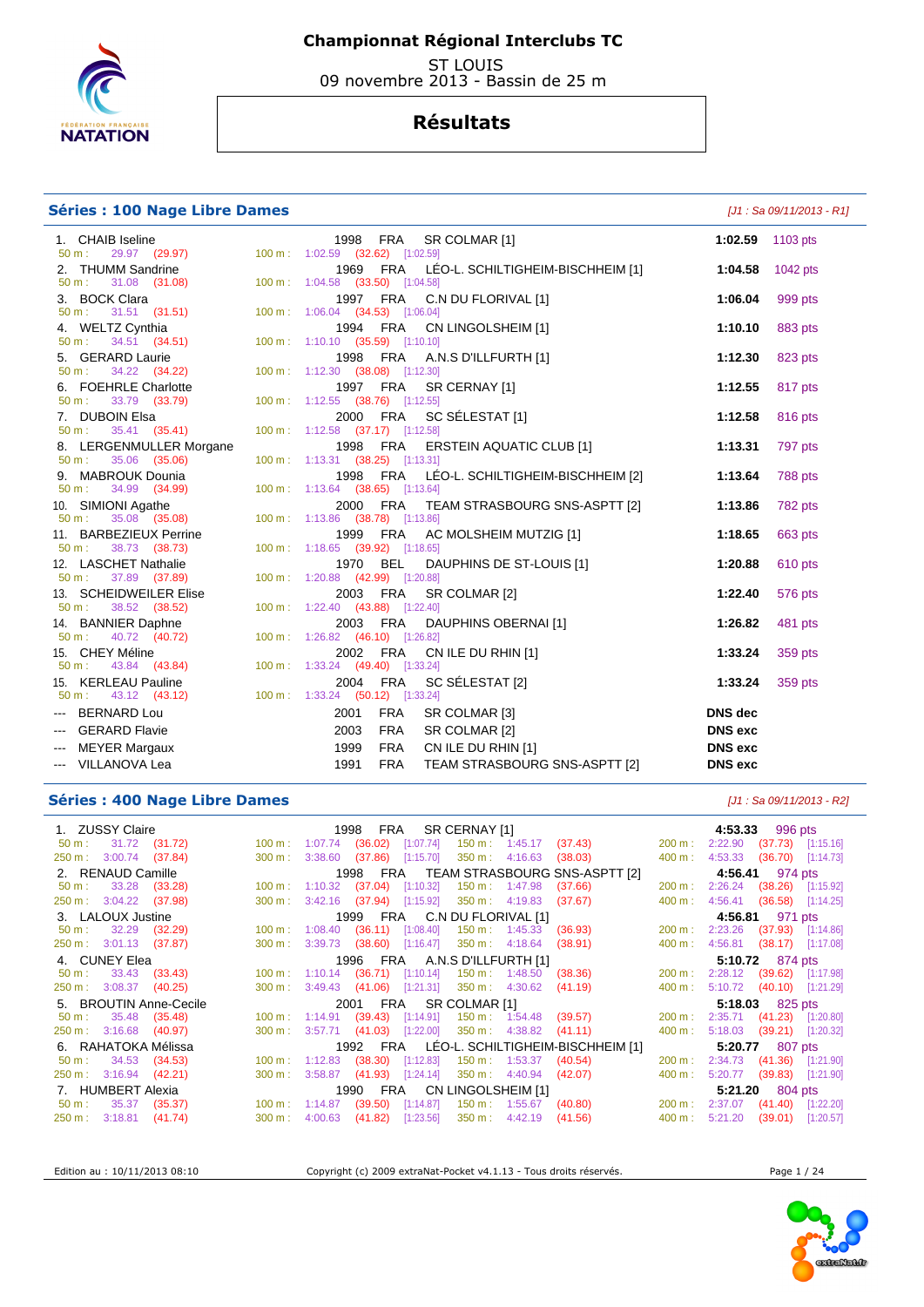

 ST LOUIS 09 novembre 2013 - Bassin de 25 m

# **Résultats**

## **(Suite) Séries : 400 Nage Libre Dames** [J1 : Sa 09/11/2013 - R2]

| 8. NAMOKEL Enola                  | FRA SC SÉLESTAT [1]<br>2000                                           |                        | 5:23.36 790 pts                  |  |  |
|-----------------------------------|-----------------------------------------------------------------------|------------------------|----------------------------------|--|--|
| $50 \text{ m}: 36.05 (36.05)$     | 100 m: 1:16.43  (40.38)  [1:16.43]  150 m: 1:57.62  (41.19)           |                        | 200 m: 2:39.17 (41.55) [1:22.74] |  |  |
| 250 m : 3:20.62 (41.45)           | 300 m : 4:02.16 (41.54) [1:22.99] 350 m : 4:43.16 (41.00)             |                        | 400 m: 5:23.36 (40.20) [1:21.20] |  |  |
| 9. WEISS Marie                    | 2001 FRA DAUPHINS OBERNAI [1]                                         |                        | 5:32.22 734 pts                  |  |  |
| 37.97 (37.97)<br>$50 \text{ m}$ : | 100 m: 1:18.37 (40.40) [1:18.37]<br>150 m: 1:59.98  (41.61)           |                        | 200 m: 2:42.64 (42.66) [1:24.27] |  |  |
| 250 m : 3:25.72 (43.08)           | 300 m : 4:08.44 (42.72) [1:25.80] 350 m : 4:51.68 (43.24)             |                        | 400 m: 5:32.22 (40.54) [1:23.78] |  |  |
| 10. REININGER Louanne             | 2000 FRA SR COLMAR [2]                                                |                        | <b>5:42.21</b> 673 pts           |  |  |
| $50 \text{ m}: 38.20 (38.20)$     | 100 m : 1:20.07 (41.87) [1:20.07] 150 m : 2:02.81 (42.74)             |                        | 200 m: 2:46.19 (43.38) [1:26.12] |  |  |
| 250 m: 3:30.61 (44.42)            | 300 m : 4:14.32 (43.71) [1:28.13] 350 m : 4:58.70 (44.38)             |                        | 400 m: 5:42.21 (43.51) [1:27.89] |  |  |
| 11. FRINGUELLO Camille            | 2000 FRA LÉO-L. SCHILTIGHEIM-BISCHHEIM [2]                            |                        | 5:42.62 671 pts                  |  |  |
| 37.20 (37.20)<br>$50 \text{ m}$ : | 100 m: 1:19.69 (42.49) [1:19.69] 150 m: 2:03.29<br>(43.60)            |                        | 200 m: 2:47.22 (43.93) [1:27.53] |  |  |
| 250 m: 3:31.48 (44.26)            | 300 m: 4:15.91 (44.43) [1:28.69] 350 m: 5:00.46 (44.55)               |                        | 400 m: 5:42.62 (42.16) [1:26.71] |  |  |
| 11. ZOLA Jinny                    | 1986 USA AC MOLSHEIM MUTZIG [1]                                       |                        | 5:42.62 671 pts                  |  |  |
| $50 \text{ m}: 39.42 (39.42)$     | 100 m: 1:22.48 (43.06) [1:22.48] 150 m: 2:06.17 (43.69)               |                        | 200 m: 2:50.24 (44.07) [1:27.76] |  |  |
| 250 m : 3:34.31 (44.07)           | 300 m: 4:18.40 (44.09) [1:28.16] 350 m: 5:02.07 (43.67)               |                        | 400 m: 5:42.62 (40.55) [1:24.22] |  |  |
| 13. GINTZ Coralie                 | 1996 FRA ERSTEIN AQUATIC CLUB [1]                                     | <b>5:51.26</b> 620 pts |                                  |  |  |
| $50 \text{ m}: 38.65 (38.65)$     | 100 m: 1:21.05 (42.40) [1:21.05] 150 m: 2:06.71 (45.66)               |                        | 200 m: 2:52.00 (45.29) [1:30.95] |  |  |
| 250 m: 3:38.17 (46.17)            | 300 m : 4:23.58 (45.41) [1:31.58] 350 m : 5:08.54<br>(44.96)          |                        | 400 m: 5:51.26 (42.72) [1:27.68] |  |  |
| 14. PREHU Claire                  | 2000 FRA CN ILE DU RHIN [1]                                           | 6:11.76 508 pts        |                                  |  |  |
| 41.03 (41.03)<br>$50 \text{ m}$ : | 100 m: 1:27.45 (46.42) [1:27.45] 150 m: 2:14.50<br>(47.05)            |                        | 200 m: 3:02.30 (47.80) [1:34.85] |  |  |
| 250 m: 3:50.85 (48.55)            | 300 m : 4:39.20 (48.35) [1:36.90] 350 m : 5:26.85<br>(47.65)          |                        | 400 m: 6:11.76 (44.91) [1:32.56] |  |  |
| 15. DERRADJI Rania                | 2003 FRA SC SÉLESTAT [2]                                              |                        | 6:17.86 477 pts                  |  |  |
| $50 \text{ m}: 41.02 (41.02)$     | 100 m: 1:29.56 (48.54) [1:29.56] 150 m: 2:17.84 (48.28)               |                        | 200 m: 3:07.01 (49.17) [1:37.45] |  |  |
| 250 m: 3:56.51 (49.50)            | 300 m : 4:44.48 (47.97) [1:37.47]<br>$350 \text{ m}: 5:33.13$ (48.65) | 400 m:                 | $6:17.86$ (44.73) [1:33.38]      |  |  |
| 16. DUCHAMP Camille               | 1989 FRA DAUPHINS DE ST-LOUIS [1]                                     |                        | 6:38.06 381 pts                  |  |  |
| 40.62 (40.62)<br>$50 \text{ m}$ : | 100 m : 1:26.58 (45.96) [1:26.58] 150 m : 2:15.76 (49.18)             | 200 m:                 | 3:07.56 (51.80) [1:40.98]        |  |  |
| 250 m: 4:00.62 (53.06)            | 300 m: 4:53.26 (52.64) [1:45.70] 350 m: 5:46.40 (53.14)               |                        | 400 m: 6:38.06 (51.66) [1:44.80] |  |  |
| --- BOUNSER Emma                  | FRA<br>LEO-L. SCHILTIGHEIM-BISCHHEIM [2]<br>1997                      |                        | <b>DNS</b> dec                   |  |  |
| --- BRETZ Mariane                 | FRA<br>2002<br>SR COLMAR [3]                                          |                        | <b>DNS</b> dec                   |  |  |

## **Séries : 100 Dos Dames** [J1 : Sa 09/11/2013 - R1]

|                                                                   | 1996 FRA LÉO-L. SCHILTIGHEIM-BISCHHEIM [1]                         | 1:06.64 1206 pts     |
|-------------------------------------------------------------------|--------------------------------------------------------------------|----------------------|
|                                                                   |                                                                    |                      |
| 2. FREY Aurélie                                                   | 1992 FRA A.N.S D'ILLFURTH [1]                                      | 1:15.73 957 pts      |
|                                                                   |                                                                    |                      |
| 3. MEINRAD Marion<br>$50 \text{ m}: 38.24 (38.24) 100 \text{ m}:$ | 1999 FRA SR COLMAR [1]                                             | 1:18.92<br>877 pts   |
|                                                                   | 100 m: 1:18.92 (40.68) [1:18.92]                                   |                      |
| 4. ANTON Alice                                                    | 1995 FRA AC MOLSHEIM MUTZIG [1]                                    | 818 pts<br>1:21.35   |
| $50 \text{ m}: 39.44 (39.44)$                                     | 100 m: 1:21.35 (41.91) [1:21.35]                                   |                      |
| 5. ANDRIAMIHAJA Marika                                            | 1993 FRA SC SÉLESTAT [1]                                           | 1:23.46<br>768 pts   |
| $50 \text{ m}: 38.83 (38.83)$                                     | 100 m: 1:23.46 (44.63) [1:23.46]                                   |                      |
| 6. LUDWIG Alexia                                                  | 1997 FRA LÉO-L. SCHILTIGHEIM-BISCHHEIM [2]                         | 750 pts<br>1:24.24   |
| $50 \text{ m}: 41.12 (41.12)$                                     | 100 m: 1:24.24 (43.12) [1:24.24]                                   |                      |
| 7. KOFFLER Joséphine                                              | 1996 FRA CN LINGOLSHEIM [1]                                        | 737 pts<br>1:24.84   |
| $50 \text{ m}: 41.41 (41.41)$                                     | 100 m: 1:24.84 (43.43) [1:24.84]                                   |                      |
| 8. LEVRAT Marilyne<br>6. LEVRAT Maniyne<br>50 m : 41.69 (41.69)   | 1978 FRA SR COLMAR [2]<br>100 m: 1:25.21 (43.52) [1:25.21]         | 1:25.21<br>728 pts   |
|                                                                   |                                                                    |                      |
| 9. HERTRICH Laure<br>$50 \text{ m}: 41.11 (41.11)$                | 2000 FRA SR CERNAY [1]<br>100 m: 1:25.33 (44.22) [1:25.33]         | 1:25.33<br>726 pts   |
| 10. MAHIEUX Apolline                                              | 2001 FRA TEAM STRASBOURG SNS-ASPTT [2]                             | 1:28.74<br>651 pts   |
| $50 \text{ m}: 43.05 (43.05)$                                     | 100 m: 1:28.74 (45.69) [1:28.74]                                   |                      |
| 11. JOUBAUD Aude                                                  | 2003 FRA DAUPHINS OBERNAI [1]                                      | 603 pts<br>1:31.04   |
| $50 \text{ m}: 44.61 (44.61)$                                     | 100 m: 1:31.04 (46.43) [1:31.04]                                   |                      |
| 12. HANRIOT-COLIN Célia                                           | 2002 FRA CN ILE DU RHIN [1]                                        | 543 pts<br>1:34.08   |
| $50 \text{ m}: 46.27 (46.27)$                                     | 100 m: 1:34.08 (47.81) [1:34.08]                                   |                      |
| 13. GERMAIN Isabelle                                              | 1972 FRA DAUPHINS DE ST-LOUIS [1]                                  | 1:35.05<br>524 pts   |
| 50 m : 46.10 (46.10)                                              | 100 m: 1:35.05 (48.95) [1:35.05]                                   |                      |
| 14. HIRSCHFELL Anne                                               | 2001 FRA C.N DU FLORIVAL [1]                                       | 1:38.38<br>462 pts   |
| $50 \text{ m}: 47.15 (47.15)$                                     | 100 m: 1:38.38 (51.23) [1:38.38]                                   |                      |
| 15. ALIHAMIDI Maelle                                              | 2003 FRA SC SÉLESTAT [2]                                           | $160$ pts<br>1:59.63 |
| 50 m : 57.62 (57.62) 100 m : 1:59.63 (1:02.01) [1:59.63]          |                                                                    |                      |
|                                                                   |                                                                    |                      |
| Edition au : 10/11/2013 08:10                                     | Copyright (c) 2009 extraNat-Pocket v4.1.13 - Tous droits réservés. | Page 2 / 24          |

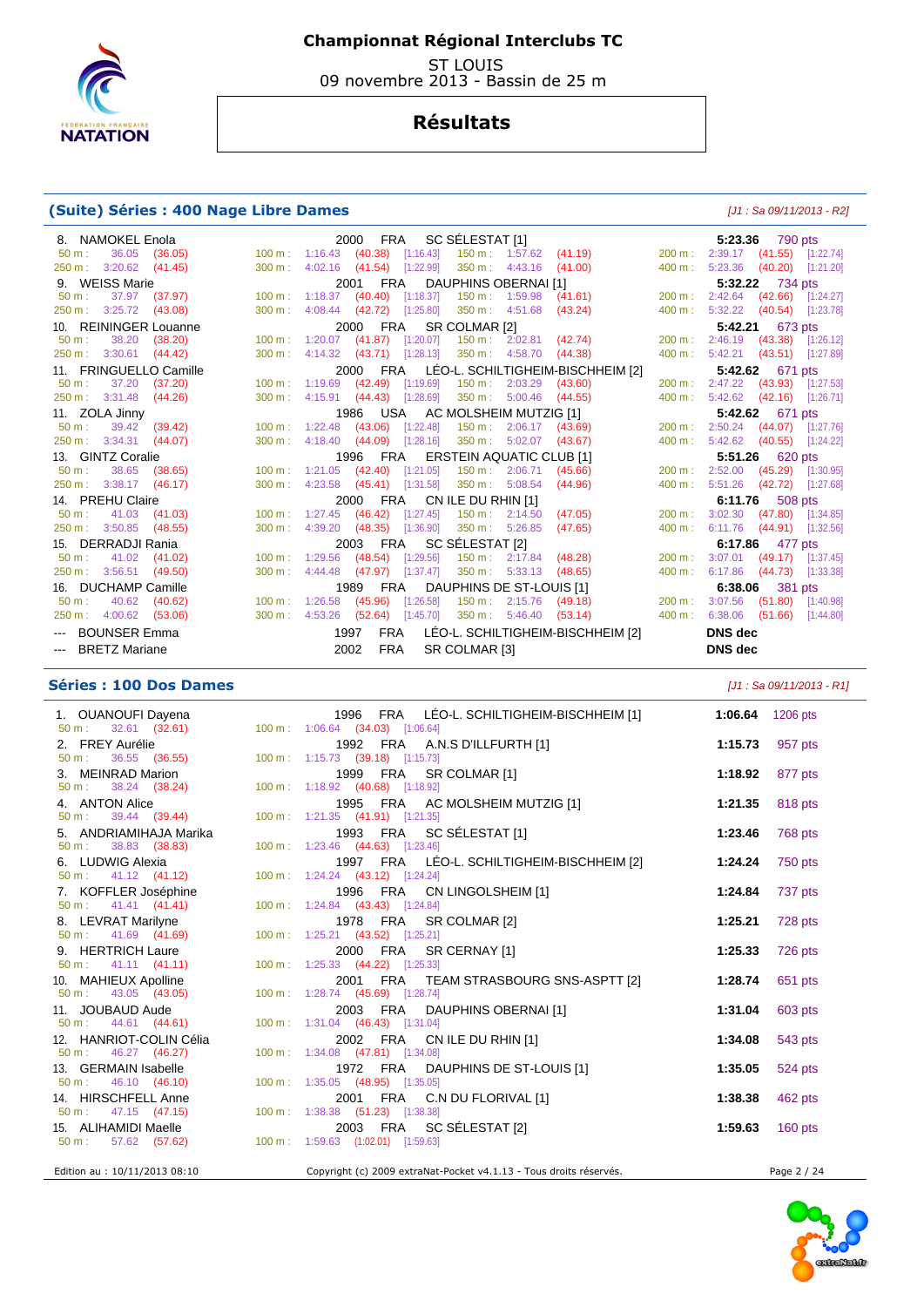

 ST LOUIS 09 novembre 2013 - Bassin de 25 m

## **Résultats**

## **(Suite) Séries : 100 Dos Dames** [J1 : Sa 09/11/2013 - R1]

| --- JACOB Vinciane | 2000 | FRA ERSTEIN AQUATIC CLUB [1] | <b>DSQ Ai</b>  |
|--------------------|------|------------------------------|----------------|
| --- RISS Cécile    | 2003 | FRA SR COLMAR [3]            | <b>DNS</b> dec |

#### **Séries : 200 Dos Dames** [J1 : Sa 09/11/2013 - R2]

| 1. SINNER Caroline                                       | 1990 LUX LÉO-L. SCHILTIGHEIM-BISCHHEIM [1]                                                | 2:29.76 1095 pts                                    |
|----------------------------------------------------------|-------------------------------------------------------------------------------------------|-----------------------------------------------------|
| $50 \text{ m}: 33.93 (33.93)$                            | 100 m: 1:11.54 (37.61) [1:11.54] 150 m: 1:50.57 (39.03)                                   | 200 m: 2:29.76 (39.19) [1:18.22]                    |
| 2. GENTZBITTEL Flora                                     | SR CERNAY [1]<br>1995 FRA                                                                 | 2:36.75 1000 pts                                    |
| 36.09 (36.09)<br>$50 \text{ m}$ :                        | 100 m: 1:15.61 (39.52) [1:15.61] 150 m: 1:56.40 (40.79)                                   | 200 m: 2:36.75 (40.35) [1:21.14]                    |
| 3. LEFEBVRE Delphine                                     | 1977 FRA<br>DAUPHINS DE ST-LOUIS [1]                                                      | 2:37.12 996 pts                                     |
| 36.99 (36.99)<br>$50 m$ :                                | 100 m: 1:16.60 (39.61) [1:16.60] 150 m: 1:57.33 (40.73)                                   | 200 m: 2:37.12 (39.79) [1:20.52]                    |
| 4. BINTZ Soléne                                          | 1996 FRA SR COLMAR [1]                                                                    | 2:42.11 931 pts                                     |
| 50 m : 37.79 (37.79)                                     | 100 m: 1:18.96 (41.17) [1:18.96] 150 m: 2:00.50 (41.54)                                   | 200 m: 2:42.11 (41.61) [1:23.15]                    |
| 5. STALTER Amanda                                        | 1998 FRA A.N.S D'ILLFURTH [1]                                                             | 2:43.49 913 pts                                     |
| 50 m: 37.89 (37.89)                                      | 100 m: 1:18.85 (40.96) [1:18.85] 150 m: 2:01.17 (42.32)                                   | 200 m: 2:43.49 (42.32) [1:24.64]                    |
| 6. VELTMANN Sophia                                       | 1998 FRA ERSTEIN AQUATIC CLUB [1]                                                         | 2:56.60 755 pts                                     |
| $50 \text{ m}: 42.06 (42.06)$                            | 100 m: 1:26.53 (44.47) [1:26.53] 150 m: 2:11.51 (44.98)                                   | 200 m: 2:56.60 (45.09) [1:30.07]                    |
| 7. WAGNER Camille                                        | 2000 FRA AC MOLSHEIM MUTZIG [1]                                                           | 2:57.80 741 pts                                     |
| $50 \text{ m}: 42.63 (42.63)$                            | 100 m: 1:27.77 (45.14) [1:27.77] 150 m: 2:13.22 (45.45)                                   | 200 m: 2:57.80 (44.58) [1:30.03]                    |
| 8. GOLLENTZ Marie                                        | 2001 FRA C.N DU FLORIVAL [1]                                                              | 3:01.53 699 pts                                     |
| $50 \text{ m}: 42.20 (42.20)$                            | 100 m: 1:28.43 (46.23) [1:28.43] 150 m: 2:15.44 (47.01)                                   | 200 m: 3:01.53 (46.09) [1:33.10]                    |
| 9. GERARD Flavie                                         | 2003 FRA SR COLMAR [2]                                                                    | 3:07.43 636 pts                                     |
| $50 \text{ m}: 44.86 (44.86)$                            | 100 m: 1:32.71 (47.85) [1:32.71] 150 m: 2:21.40 (48.69)                                   | 200 m: 3:07.43 (46.03) [1:34.72]                    |
| 10. HOELTZENER Coraline<br>$50 \text{ m}: 45.37 (45.37)$ | 1977 FRA CN LINGOLSHEIM [1]<br>100 m: 1:32.30 (46.93) [1:32.30] 150 m: 2:20.85<br>(48.55) | 3:07.89 631 pts<br>200 m: 3:07.89 (47.04) [1:35.59] |
|                                                          | 1999 FRA                                                                                  |                                                     |
| 11. COLLARD Camille<br>$50 \text{ m}: 45.91 (45.91)$     | CN ILE DU RHIN [1]<br>100 m: 1:34.70 (48.79) [1:34.70] 150 m: 2:24.07 (49.37)             | 3:09.41 615 pts<br>200 m: 3:09.41 (45.34) [1:34.71] |
| 12. MAHIEUX Enora                                        | 2001 FRA TEAM STRASBOURG SNS-ASPTT [2]                                                    | 3:09.43 615 pts                                     |
| $50 \text{ m}: 45.32 (45.32)$                            | 100 m: 1:33.82 (48.50) [1:33.82] 150 m: 2:22.43 (48.61)                                   | 200 m: 3:09.43 (47.00) [1:35.61]                    |
| 13. WUERTZER Charlotte                                   | 1999 FRA SC SÉLESTAT [2]                                                                  | 3:14.51 563 pts                                     |
| $50 \text{ m}: 46.04 (46.04)$                            | 100 m: 1:36.50 (50.46) [1:36.50] 150 m: 2:26.04 (49.54)                                   | 200 m: 3:14.51 (48.47) [1:38.01]                    |
| 14. RINGEISEN-LAUTEL Marie-Eve                           | SC SÉLESTAT [1]<br>1979 FRA                                                               | 3:16.55 543 pts                                     |
| $50 \text{ m}: 44.44 (44.44)$                            | 100 m: 1:33.11 (48.67) [1:33.11] 150 m: 2:24.44 (51.33)                                   | 200 m: 3:16.55 (52.11) [1:43.44]                    |
| 15. SCHMITT Elodie                                       | FRA<br>DAUPHINS OBERNAI [1]<br>2002                                                       | 3:21.19 499 pts                                     |
| $50 \text{ m}: 43.82 (43.82)$                            | 100 m: 1:33.10 (49.28) [1:33.10] 150 m: 2:28.14 (55.04)                                   | 200 m: 3:21.19 (53.05) [1:48.09]                    |
| 16. PITCHON Véronique                                    | LEO-L. SCHILTIGHEIM-BISCHHEIM [2]<br>1962 FRA                                             | 3:35.57 374 pts                                     |
| $50 \text{ m}: 48.90 (48.90)$                            | 100 m : 1:44.23 (55.33) [1:44.23] 150 m : 2:41.31 (57.08)                                 | 200 m: 3:35.57 (54.26) [1:51.34]                    |
| --- BENAOUMAR Lina                                       | 2000<br><b>FRA</b><br>SR COLMAR [2]                                                       | <b>DNS</b> exc                                      |
| --- PREUD'HOMME Diane                                    | 2002<br><b>FRA</b><br>SR COLMAR [3]                                                       | <b>DNS</b> dec                                      |

## **Séries : 100 Brasse Dames and** *Series* **: 100 Brasse Dames** *M1 : Sa 09/11/2013 - R1***]**

| 1. LOUGHIN Clara<br>1986 FRA SR COLMAR [1]                                  | 1:18.15 $1119 \text{ pts}$ |
|-----------------------------------------------------------------------------|----------------------------|
| $50 \text{ m}: 36.52 (36.52)$<br>100 m: 1:18.15 (41.63) [1:18.15]           |                            |
| 1978 FRA LÉO-L. SCHILTIGHEIM-BISCHHEIM [1]<br>2. CISS Mariama               | 1042 pts<br>1:21.43        |
| $50 \text{ m}: 38.12 (38.12)$<br>100 m: 1:21.43 (43.31) [1:21.43]           |                            |
| 3. FRANCOIS Cécile<br>1995 FRA DAUPHINS DE ST-LOUIS [1]                     | 791 pts<br>1:33.11         |
| $50 \text{ m}: 43.69 (43.69)$<br>100 m: 1:33.11 (49.42) [1:33.11]           |                            |
| 4. GONZALEZ Camille<br>1999 FRA C.N DU FLORIVAL [1]                         | 740 pts<br>1:35.68         |
| $50 \text{ m}: 44.89 (44.89)$<br>$100 \text{ m}: 1:35.68$ (50.79) [1:35.68] |                            |
| 5. BAPST Victoire<br>1997 FRA ERSTEIN AQUATIC CLUB [1]                      | 727 pts<br>1:36.34         |
| $50 \text{ m}: 45.01 (45.01)$<br>100 m: 1:36.34 (51.33) [1:36.34]           |                            |
| 6. EGMANN Manon<br>2002 FRA A.N.S D'ILLFURTH [1]                            | 1:36.79 719 pts            |
| $50 \text{ m}: 46.58 (46.58)$<br>100 m: 1:36.79 (50.21) [1:36.79]           |                            |
| 1999 FRA SC SÉLESTAT [1]<br>7. STOLL Alice                                  | 1:37.24<br>710 pts         |
| 100 m: 1:37.24 (51.72) [1:37.24]<br>$50 \text{ m}: 45.52 (45.52)$           |                            |
| 8. SCHMITT Eléonore<br>2000 FRA AC MOLSHEIM MUTZIG [1]                      | 708 pts<br>1:37.33         |
| $50 \text{ m}: 46.80 (46.80)$<br>100 m : $1:37.33$ (50.53) [1:37.33]        |                            |
| 9. KILIAN Tiphayne<br>2000 FRA DAUPHINS OBERNAI [1]                         | 681 pts<br>1:38.76         |
| 100 m : 1:38.76 (51.95) [1:38.76]<br>$50 \text{ m}: 46.81 (46.81)$          |                            |
|                                                                             |                            |

Edition au : 10/11/2013 08:10 Copyright (c) 2009 extraNat-Pocket v4.1.13 - Tous droits réservés. Page 3 / 24

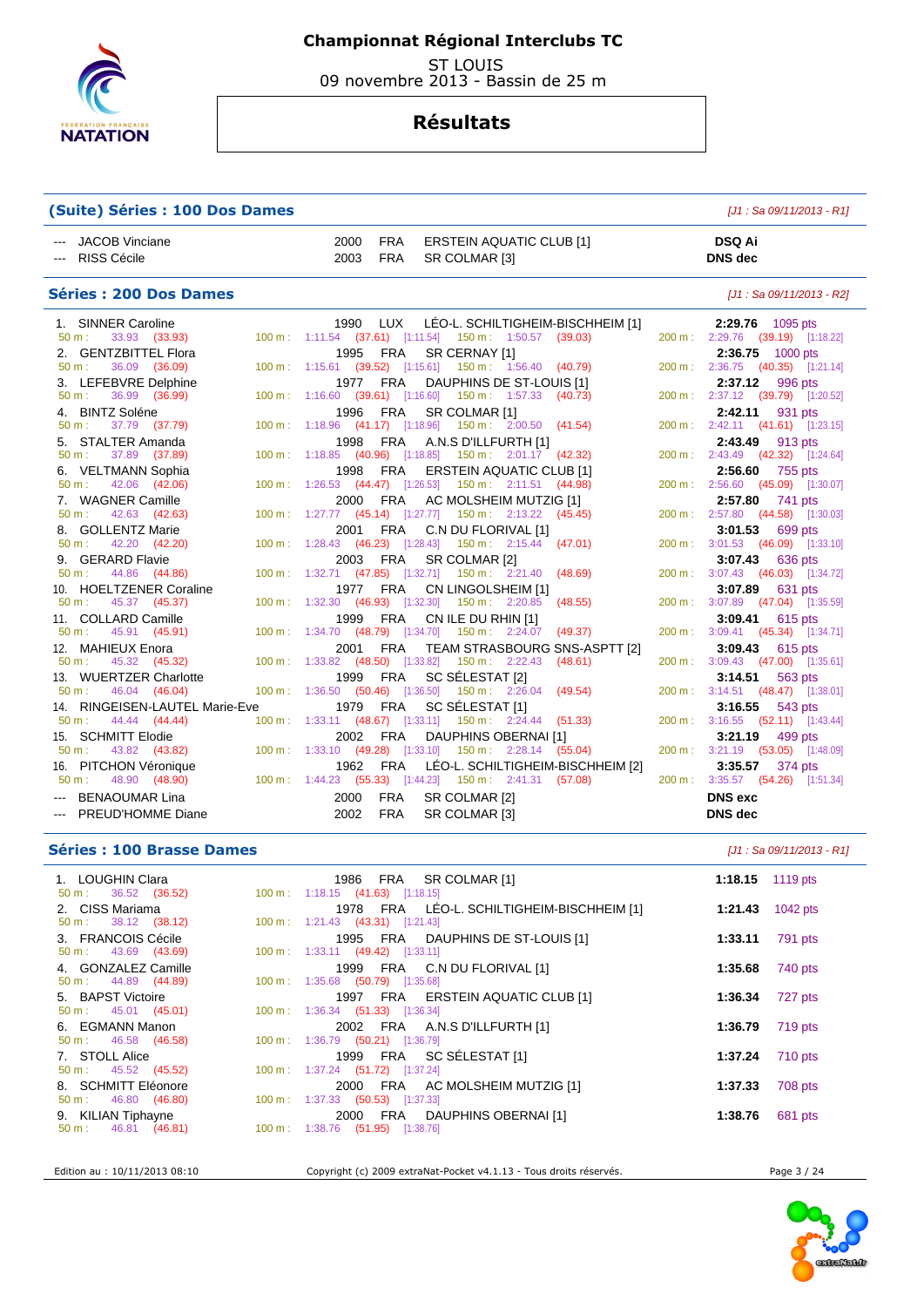

 ST LOUIS 09 novembre 2013 - Bassin de 25 m

## **Résultats**

#### **(Suite) Séries : 100 Brasse Dames (Suite)**  $[J1: Sa 09/11/2013 - R1]$

| 10. MORINIERE Soline          | FRA LEO-L. SCHILTIGHEIM-BISCHHEIM [2]<br>1988           | 1:38.89        | 679 pts |
|-------------------------------|---------------------------------------------------------|----------------|---------|
| $50 \text{ m}: 46.44 (46.44)$ | 100 m : $1:38.89$ (52.45) [1:38.89]                     |                |         |
| 11. BERNARD Maya              | 2000 FRA SR COLMAR [2]                                  | 1:44.37        | 581 pts |
| $50 \text{ m}: 47.46 (47.46)$ | 100 m: 1:44.37 (56.91) [1:44.37]                        |                |         |
| 12. RITTER Amelie             | FRA SR CERNAY [1]<br>2001                               | 1:45.24        | 566 pts |
| $50 \text{ m}: 49.48 (49.48)$ | 100 m : 1:45.24 (55.76) [1:45.24]                       |                |         |
| 13. FERREIRA Lisa             | 2002 FRA CN LINGOLSHEIM [1]                             | 1:47.31        | 532 pts |
| $50 \text{ m}: 50.97 (50.97)$ | 100 m: 1:47.31 (56.34) [1:47.31]                        |                |         |
| 14. VILLANOVA Lea             | 1991 FRA TEAM STRASBOURG SNS-ASPTT [2]                  | 1:47.53        | 528 pts |
| $50 \text{ m}: 49.16 (49.16)$ | 100 m : 1:47.53 (58.37) [1:47.53]                       |                |         |
| 15. BELLY Marie               | 2003 FRA CN ILE DU RHIN [1]                             | 1:51.95        | 458 pts |
| $50 \text{ m}: 53.59 (53.59)$ | 100 m: 1:51.95 (58.36) [1:51.95]                        |                |         |
| 16. PLANSON Enza              | 2003 FRA SC SÉLESTAT [2]                                | 1:58.15        | 368 pts |
| $50 \text{ m}: 54.40 (54.40)$ | 100 m : $1:58.15$ (1:03.75) [1:58.15]                   |                |         |
| --- ATHER Marousha            | TEAM STRASBOURG SNS-ASPTT [2]<br><b>FRA</b><br>2001     | <b>DNS</b> exc |         |
| --- BARROS Cyrielle           | 1999<br><b>FRA</b><br>SR COLMAR [3]                     | <b>DNS</b> dec |         |
| --- FRINGUELLO Camille        | LÉO-L. SCHILTIGHEIM-BISCHHEIM [2]<br><b>FRA</b><br>2000 | <b>DNS</b> dec |         |
|                               |                                                         |                |         |

#### **Séries : 200 Brasse Dames and the series of the series of the series of the series of the series of the series of the series of the series of the series of the series of the series of the series of the series of the ser**

 1. KAELBEL Mathilde 2001 FRA SR COLMAR [1] **2:54.39** 1036 pts 1:24.29 (44.34) [1:24.29] 2. FAUX Colette 1998 FRA SR CERNAY [1] **3:05.88** 906 pts<br>
50 m : 40.72 (40.72) 100 m : 1:27.75 (47.03) [1:27.75] 150 m : 2:16.52 (48.77) 200 m : 3:05.88 (49.36) [1:38.13] 50 m : 40.72 (40.72) 100 m : 1:27.75 (47.03) [1:27.75] 3. GLESSER Coline 2001 FRA DAUPHINS OBERNAI [1] **3:07.13** 893 pts 50 m : 43.94 (43.94) 100 m : 1:32.83 (48.89) [1:32.83] 150 m : 2:21.22 (48.39) 4. ATHER Marousha 2001 FRA TEAM STRASBOURG SNS-ASPTT [2] **3:07.50** 889 pts 1:29.01 (47.15) [1:29.01] 150 m : 2:18.00 5. GUYOMARD Charlotte 1999 FRA SC SÉLESTAT [1] **3:18.02** 779 pts 50 m : 45.38 (45.38) 100 m : 1:35.85 (50.47) [1:35.85] 150 m : 2:27.18 (51.33) 6. ANTENAT Laetitia 1997 FRA DAUPHINS DE ST-LOUIS [1] **3:18.09** 778 pts 50 m : 45.59 (45.59) 100 m : 1:36.59 (51.00) [1:36.59] 150 m : 2:27.55 (50.96) 200 m : 3:18.09 (50.54) [1:41.50<br>7. WELTZ Angélique 2000 FRA CN LINGOLSHEIM [1] 3:20.39 755 pts 7. WELTZ Angélique 2000 FRA CN LINGOLSHEIM [1] **3:20.39** 755 pts 50 m : 44.09 (44.09) 100 m : 1:35.39 (51.30) [1:35.39] 150 m : 2:28.67 8. PREHU Léa 1998 FRA CN ILE DU RHIN [1] **3:21.95** 739 pts 1:38.35 (52.26) [1:38.35] 150 m : 2:31.14 9. HEITZ Cloé 2000 FRA A.N.S D'ILLFURTH [1] **3:24.34** 716 pts 50 m : 44.23 (44.23) 100 m : 1:37.51 (53.28) [1:37.51] 150 m : 2:30.46 (52.95) 200 m : 3:24.34 (53.88) [1:46.83] 10. FOURNIER Clara 1998 FRA C.N DU FLORIVAL [1] **3:32.41** 640 pts 1:39.75 (53.89) [1:39.75] 150 m : 2:34.66 11. ROSE Mathilde 2001 FRA ERSTEIN AQUATIC CLUB [1] **3:32.99** 635 pts 50 m : 48.46 (48.46) 100 m : 1:42.61 (54.15) [1:42.61] 150 m : 2:38.53 (55.92) 12. IOOSS Jeanne 2003 FRA SR COLMAR [2] **3:42.67** 549 pts 50 m : 49.79 (49.79) 100 m : 1:46.03 (56.24) [1:46.03] 150 m : 2:44.65 (58.62) 200 m : 3:42.67 (58.02) [1:56.64] 13. WUERTZER Océane 2001 FRA SC SÉLESTAT [2] **3:44.35** 535 pts 1:45.77 (57.45) [1:45.77] 150 m : 2:46.23 14. TAFFIN Lucie 1980 FRA LÉO-L. SCHILTIGHEIM-BISCHHEIM [2] **3:45.43** 526 pts (57.02) [1:46.31] 150 m : 2:45.85 (59.54) 15. PFISTER Laurence 1966 FRA AC MOLSHEIM MUTZIG [1] **3:59.10** 419 pts 50 m : 53.55 (53.55) 100 m : 1:54.86 (1:01.31) [1:54.86] 150 m : 2:57.02 (1:02.16) 200 m : 3:59.10 (1:02.08) [2:04.24] --- MABROUK Feten 1997 FRA LÉO-L. SCHILTIGHEIM-BISCHHEIM [1] **DSQ Vi**  --- IOOSS Eugenie 2001 FRA SR COLMAR [3] **DNS dec**  --- SIMIONI Agathe 2000 FRA TEAM STRASBOURG SNS-ASPTT [2] **DNS exc**  --- VELASQUEZ Sofia 1998 FRA LÉO-L. SCHILTIGHEIM-BISCHHEIM [2] **DNS dec** 

## **Séries : 100 Papillon Dames Community Community Community Community Community Community Community Community Community Community Community Community Community Community Community Community Community Community Community C**

| 1. KURTZ Aurore      |  | 1995 FRA SR COLMAR [1]                     | 1:12.16 $990 \text{ pts}$ |
|----------------------|--|--------------------------------------------|---------------------------|
| 50 m : 33.04 (33.04) |  | $100 \text{ m}: 1:12.16$ (39.12) [1:12.16] |                           |

Edition au : 10/11/2013 08:10 Copyright (c) 2009 extraNat-Pocket v4.1.13 - Tous droits réservés.

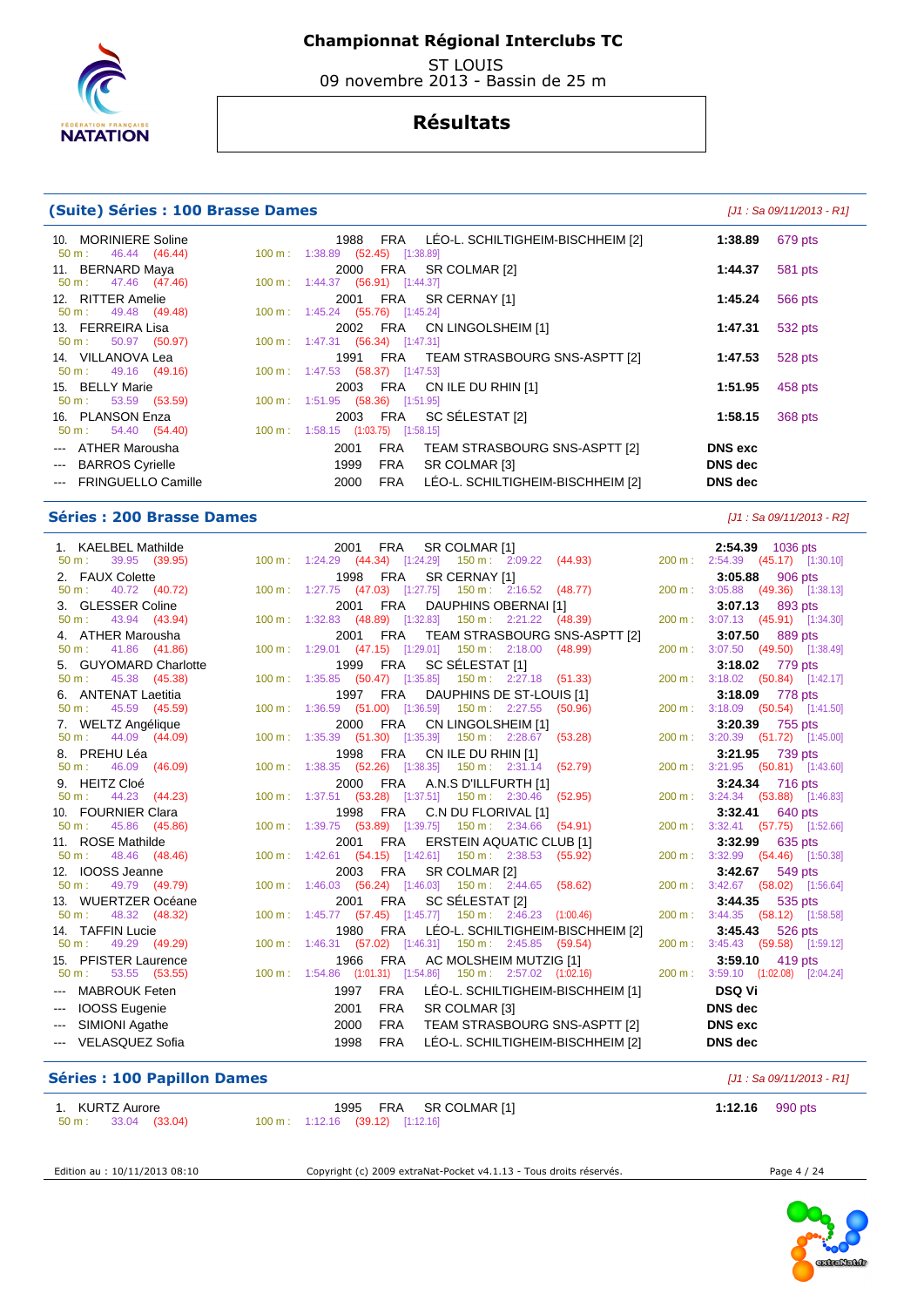

 ST LOUIS 09 novembre 2013 - Bassin de 25 m

# **Résultats**

## **(Suite) Séries : 100 Papillon Dames** [J1 : Sa 09/11/2013 - R1]

| 2. RIEG Camille                                                                             | 1996 FRA A.N.S D'ILLFURTH [1]                           | 1:16.65         | 873 pts |
|---------------------------------------------------------------------------------------------|---------------------------------------------------------|-----------------|---------|
| 50 m: 34.96 (34.96) 100 m: 1:16.65 (41.69) [1:16.65]                                        |                                                         |                 |         |
|                                                                                             | 1993 FRA LÉO-L. SCHILTIGHEIM-BISCHHEIM [1]              | 1:16.81         | 869 pts |
|                                                                                             |                                                         |                 |         |
|                                                                                             | 1982 FRA AC MOLSHEIM MUTZIG [1]                         | 1:17.80         | 845 pts |
|                                                                                             |                                                         |                 |         |
|                                                                                             | 1993 FRA CN LINGOLSHEIM [1]                             | 1:18.94         | 817 pts |
|                                                                                             | 2000 FRA SC SÉLESTAT [1]                                | 1:25.17         | 672 pts |
|                                                                                             |                                                         |                 |         |
|                                                                                             | 1997 FRA DAUPHINS DE ST-LOUIS [1]                       | 1:26.56         | 642 pts |
|                                                                                             |                                                         |                 |         |
|                                                                                             | 2002 FRA TEAM STRASBOURG SNS-ASPTT [2]                  | 1:26.96         | 633 pts |
|                                                                                             |                                                         |                 |         |
|                                                                                             | 1993 FRA SC SÉLESTAT [2]                                | 1:28.95         | 591 pts |
|                                                                                             |                                                         |                 |         |
|                                                                                             | 2003 FRA DAUPHINS OBERNAI [1]                           | 1:32.88         | 512 pts |
| 11. HECK Elise                                                                              | 2002 FRA C.N DU FLORIVAL [1]                            | 1:33.62         | 498 pts |
|                                                                                             |                                                         |                 |         |
| 12. VELASQUEZ Sofia 1998 FRA LEC<br>50 m : 41.90 (41.90) 100 m : 1:34.36 (52.46) [1:34.36]  | 1998 FRA LÉO-L. SCHILTIGHEIM-BISCHHEIM [2]              | 1:34.36         | 484 pts |
|                                                                                             |                                                         |                 |         |
| 13. GUILLOT Marie                                                                           | 1996 FRA SR COLMAR [2]                                  | 1:34.72         | 478 pts |
| 13. GUILLOT Marie 1996 FRA SR<br>50 m : 38.91 (38.91) 100 m : 1:34.72 (55.81) [1:34.72]     |                                                         |                 |         |
| 14. ONOF Emma                                                                               | 2001 FRA ERSTEIN AQUATIC CLUB [1]                       | 1:35.76         | 458 pts |
| 50 m : 43.06 (43.06) 100 m : 1:35.76 (52.70) [1:35.76]                                      |                                                         |                 |         |
| 15. CROMLIN Constance 1998 FRA CN<br>50 m : 41.90 (41.90) 100 m : 1:36.79 (54.89) [1:36.79] | 1998 FRA CN ILE DU RHIN [1]                             | 1:36.79         | 440 pts |
|                                                                                             |                                                         |                 |         |
| 16. BUHLER Marie<br>50 m : 50.43 (50.43) 100 m : 1:51.95 (1:01.52) [1:51.95]                | 2001 FRA SR CERNAY [1]                                  | 1:51.95 211 pts |         |
| --- FEDERLEN Cécile                                                                         | FRA<br>SR COLMAR [3]<br>1992                            | <b>DNS</b> dec  |         |
| --- HEIMANN Charlène                                                                        | CN LINGOLSHEIM [1]<br>FRA<br>1994                       | <b>DNS</b> exc  |         |
|                                                                                             |                                                         |                 |         |
| --- MEYER Elise                                                                             | <b>FRA</b><br>LÉO-L. SCHILTIGHEIM-BISCHHEIM [2]<br>1997 | <b>DNS</b> dec  |         |
| --- WASSNER Emma                                                                            | FRA<br>1996<br>SR COLMAR [3]                            | <b>DNS</b> dec  |         |

#### **Séries : 200 Papillon Dames** [J1 : Sa 09/11/2013 - R2]

| 2. JEHL Marina                | 2001 FRA SR COLMAR [1]                                                                           | <b>2:52.88</b> 768 pts           |
|-------------------------------|--------------------------------------------------------------------------------------------------|----------------------------------|
| $50 \text{ m}: 36.42 (36.42)$ | 100 m : 1:20.60 (44.18) [1:20.60] 150 m : 2:07.66 (47.06)                                        | 200 m: 2:52.88 (45.22) [1:32.28] |
| 3. REEB Roxanne               | 2001 FRA TEAM STRASBOURG SNS-ASPTT [2]                                                           | <b>2:55.27</b> 740 pts           |
| $50 \text{ m}: 37.44 (37.44)$ | 100 m: 1:22.19 (44.75) [1:22.19] 150 m: 2:09.56 (47.37)                                          | 200 m: 2:55.27 (45.71) [1:33.08] |
| 4. DOS SANTOS Amélia          | 1997 FRA LÉO-L. SCHILTIGHEIM-BISCHHEIM [1]                                                       | <b>2:56.40</b> 726 pts           |
| $50 \text{ m}: 39.21 (39.21)$ | 100 m : 1:25.41 (46.20) [1:25.41] 150 m : 2:11.72 (46.31)                                        | 200 m: 2:56.40 (44.68) [1:30.99] |
| 5. FRITSCH Sundy              | 1996 FRA SC SÉLESTAT [1]                                                                         | <b>2:57.62</b> 712 pts           |
| $50 \text{ m}: 39.92 (39.92)$ | 100 m : 1:23.89 (43.97) [1:23.89] 150 m : 2:10.21 (46.32)                                        | 200 m: 2:57.62 (47.41) [1:33.73] |
| 6. GENTZBITTEL Alexia         | 2000 FRA SR CERNAY [1]                                                                           | <b>3:01.66</b> 666 pts           |
| $50 \text{ m}: 39.63 (39.63)$ | 100 m : 1:26.02 (46.39) [1:26.02] 150 m : 2:14.02 (48.00)                                        | 200 m: 3:01.66 (47.64) [1:35.64] |
| 7. ALOUANE Zoe                | 2001 FRA DAUPHINS OBERNAI [1]                                                                    | <b>3:02.98</b> 651 pts           |
| $50 \text{ m}: 39.55 (39.55)$ | 100 m : 1:25.85 (46.30) [1:25.85] 150 m : 2:14.80 (48.95)                                        | 200 m: 3:02.98 (48.18) [1:37.13] |
| 8. HORNY Séverine             | 1998 FRA CN ILE DU RHIN [1]                                                                      | 3:05.19 627 pts                  |
| $50 \text{ m}: 38.66 (38.66)$ | 100 m: 1:26.16 (47.50) [1:26.16] 150 m: 2:16.23 (50.07)                                          | 200 m: 3:05.19 (48.96) [1:39.03] |
| 9. WITT Amélie                | 1997 FRA AC MOLSHEIM MUTZIG [1]                                                                  | $3:08.18$ 594 pts                |
| $50 \text{ m}: 42.61 (42.61)$ | 100 m : 1:30.48 (47.87) [1:30.48] 150 m : 2:19.21 (48.73)                                        | 200 m: 3:08.18 (48.97) [1:37.70] |
| 10. HAUBTMANN Lise            | 2001 FRA ERSTEIN AQUATIC CLUB [1]                                                                | <b>3:10.28</b> 572 pts           |
| $50 \text{ m}: 41.11 (41.11)$ | 100 m : 1:30.93 (49.82) [1:30.93] 150 m : 2:22.00 (51.07)                                        | 200 m: 3:10.28 (48.28) [1:39.35] |
| 11. CHAIB Enora               | 2001 FRA SR COLMAR [2]                                                                           | $3:11.21$ 563 pts                |
| 50 m : 41.49 (41.49)          | 100 m : 1:30.59 (49.10) [1:30.59] 150 m : 2:21.64 (51.05)                                        | 200 m: 3:11.21 (49.57) [1:40.62] |
| 12. HECKENDORN Marion         | 2000 FRA C.N DU FLORIVAL [1]                                                                     | <b>3:17.00</b> 504 pts           |
| $50 \text{ m}: 41.69 (41.69)$ | 100 m : 1:31.37 (49.68) [1:31.37] 150 m : 2:24.39 (53.02)                                        | 200 m: 3:17.00 (52.61) [1:45.63] |
|                               |                                                                                                  |                                  |
|                               | Edition au : 10/11/2013 08:10 Copyright (c) 2009 extraNat-Pocket v4.1.13 - Tous droits réservés. | Page 5 / 24                      |

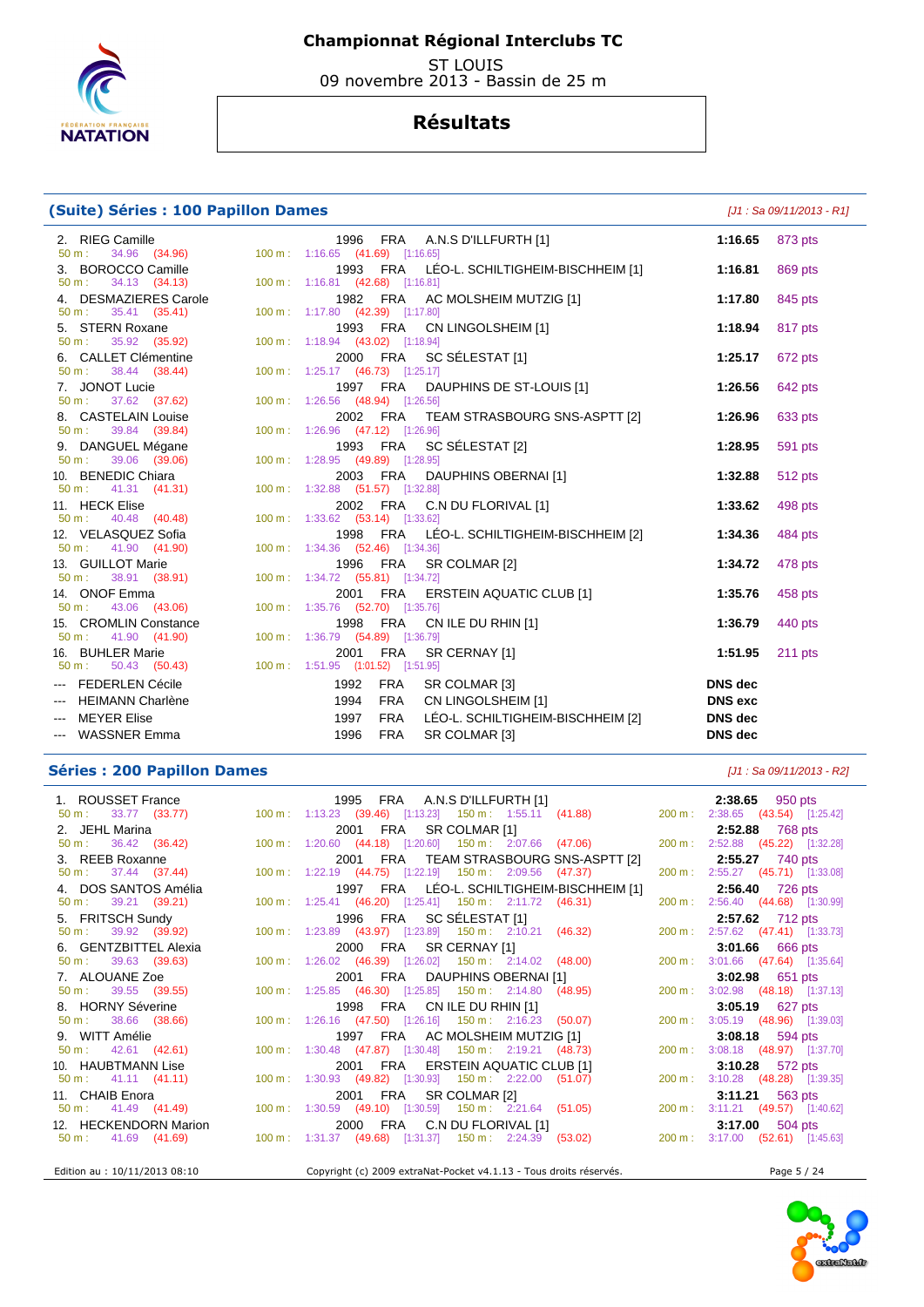

 ST LOUIS 09 novembre 2013 - Bassin de 25 m

## **Résultats**

#### **(Suite) Séries : 200 Papillon Dames (Suite) Séries : 200 Papillon Dames (J1 : Sa 09/11/2013 - R2**]

 13. RAPP Manuela 2000 FRA DAUPHINS DE ST-LOUIS [1] **3:19.81** 477 pts 1:36.04 (51.68) [1:36.04] 150 m : 2:29.08 (53.04) 14. MEYER Ludivine 2001 FRA SC SÉLESTAT [2] **3:33.97** 352 pts 1:41.77 (55.17) [1:41.77] 150 m : 2:38.41 15. HEIMANN Charlène 1994 FRA CN LINGOLSHEIM [1] **3:36.98** 328 pts 50 m : 44.57 (44.57) 100 m : 1:38.72 (54.15) [1:38.72] 150 m : 2:36.92 16. LUDWIG Théa 2000 FRA LÉO-L. SCHILTIGHEIM-BISCHHEIM [2] **3:50.24** 231 pts 50 m : 46.52 (46.52) 100 m : 1:46.31 (59.79) [1:46.31] 150 m : 2:49.03 (1:02.72) --- AADJOUR Zineb 2000 FRA CN LINGOLSHEIM [1] **DNS exc**  --- SCHEIDWEILER Elise 2003 FRA SR COLMAR [2] **DNS dec** 

#### **Séries : 100 4 Nages Dames black and the series of the series of the series of the series of the series of the series of the series of the series of the series of the series of the series of the series of the series of**

 1. BALLY Céline 1978 FRA SR COLMAR [2] **1:16.26** 978 pts 50 m : 36.33 (36.33) 100 m : 1:16.26 (39.93) [1:16.26] 2. HEUSSER-KISS Marta 1982 HUN SC SÉLESTAT [1] **1:19.87** 882 pts 50 m : 35.75 (35.75) 100 m : 1:19.87 (44.12) [1:19.87] 3. STAUB Pauline 1993 FRA LÉO-L. SCHILTIGHEIM-BISCHHEIM [1] **1:21.41** 843 pts 1:21.41 (45.17) [1:21.41] 4. BRIDOT Oceane 2000 FRA SR COLMAR [1] **1:21.61** 838 pts 50 m : 38.46 (38.46) 100 m : 1:21.61 (43.15) [1:21.61] 5. DEGERMANN Jérômine 1981 FRA C.N DU FLORIVAL [1] **1:21.78** 834 pts 50 m : 38.26 (38.26) 100 m : 1:21.78 (43.52) [1:21.78] 6. LUDMANN Stéphanie 1983 FRA DAUPHINS DE ST-LOUIS [1] **1:23.59** 789 pts 50 m : 37.01 (37.01) 100 m : 1:23.59 (46.58) [1:23.59] 7. JOUANLANNE Solene 2001 FRA AC MOLSHEIM MUTZIG [1] **1:27.70** 691 pts 1:27.70 (47.30) [1:27.70] 8. GERARD Déborah 1996 FRA A.N.S D'ILLFURTH [1] **1:29.07** 660 pts 50 m : 42.31 (42.31) 100 m : 1:29.07 (46.76) [1:29.07] 9. GRESSER Elsa 1999 FRA ERSTEIN AQUATIC CLUB [1] **1:30.79** 622 pts 1:30.79 (46.41) [1:30.79] 10. MAHIEUX Ariane 1996 FRA TEAM STRASBOURG SNS-ASPTT [2] **1:30.92** 619 pts  $1:30.92$  (51.02) [1:30.92] 11. GUISNET Lou 2003 FRA DAUPHINS OBERNAI [1] **1:31.12** 615 pts 50 m : 41.02 (41.02) 100 m : 1:31.12 (50.10) [1:31.12] 12. MEYER Cécile 2001 FRA LÉO-L. SCHILTIGHEIM-BISCHHEIM [2] **1:34.72** 540 pts 1:34.72 (50.04) [1:34.72] 13. GROSSHAENY Clara 2001 FRA CN ILE DU RHIN [1] **1:35.49** 524 pts 1:35.49 (50.30) [1:35.49] 14. LEGRAND Gwendoline **1985** FRA CN LINGOLSHEIM [1] **1:36.97 1:36.97 1:36.97** 50 m : 43.49 (43.49) 100 m : 1:36.97 (53.48) [1:36.97] 15. BIERON TOETSCH Noeline 2003 FRA SR CERNAY [1] **1:40.17** 435 pts 50 m : 44.82 (44.82) 100 m : 1:40.17 (55.35) [1:40.17] 16. ZIMMER Lydie 2001 FRA SC SÉLESTAT [2] **1:53.18** 231 pts 1:53.18 (1:03.52) [1:53.18] --- ECOFFET Marie 2002 FRA SR COLMAR [3] **DNS dec**   $-$  STERN Roxane **1993** FRA CN LINGOLSHEIM [1] **DNS exc DNS** exc

#### **Séries : 200 4 Nages Dames and a series in the series of the series of the series of the series of the series of the series of the series of the series of the series of the series of the series of the series of the seri**

|                               |  |                                                                                          |                        | 2:26.20 1172 pts                      |  |
|-------------------------------|--|------------------------------------------------------------------------------------------|------------------------|---------------------------------------|--|
| $50 \text{ m}: 31.28 (31.28)$ |  | 100 m : 1:09.53 (38.25) [1:09.53] 150 m : 1:53.12 (43.59)                                |                        | 200 m: 2:26.20 (33.08) [1:16.67]      |  |
| 2. BROUTIN Mathilde           |  | 1995 FRA SR COLMAR [1]                                                                   |                        | 2:38.52 996 pts                       |  |
| $50 \text{ m}: 34.17 (34.17)$ |  | 100 m: 1:14.51 (40.34) [1:14.51] 150 m: 2:00.30 (45.79)                                  |                        | 200 m: 2:38.52 (38.22) [1:24.01]      |  |
| 3. LACORDAIRE Karine          |  | 1977 FRA DAUPHINS DE ST-LOUIS [1] 2:45.76 900 pts                                        |                        |                                       |  |
| $50 \text{ m}: 36.94 (36.94)$ |  | 100 m : 1:19.41 (42.47) [1:19.41] 150 m : 2:07.64 (48.23)                                |                        | 200 m: 2:45.76 (38.12) [1:26.35]      |  |
| 4. KARYUCHINA Nikole          |  | 2001 RUS TEAM STRASBOURG SNS-ASPTT [2]                                                   | <b>2:52.80</b> 810 pts |                                       |  |
| $50 \text{ m}: 36.95 (36.95)$ |  | 100 m : 1:22.82 (45.87) [1:22.82] 150 m : 2:13.43 (50.61)                                |                        | 200 m: 2:52.80<br>$(39.37)$ [1:29.98] |  |
| 5. BURGEL Tiffany             |  | 1999 FRA SC SÉLESTAT [1]                                                                 |                        | 2:59.93 725 pts                       |  |
| $50 \text{ m}: 39.16 (39.16)$ |  | 100 m: 1:23.42 (44.26) [1:23.42] 150 m: 2:18.05 (54.63) 200 m: 2:59.93 (41.88) [1:36.51] |                        |                                       |  |
|                               |  |                                                                                          |                        |                                       |  |

Edition au : 10/11/2013 08:10 Copyright (c) 2009 extraNat-Pocket v4.1.13 - Tous droits réservés. Page 6 / 24

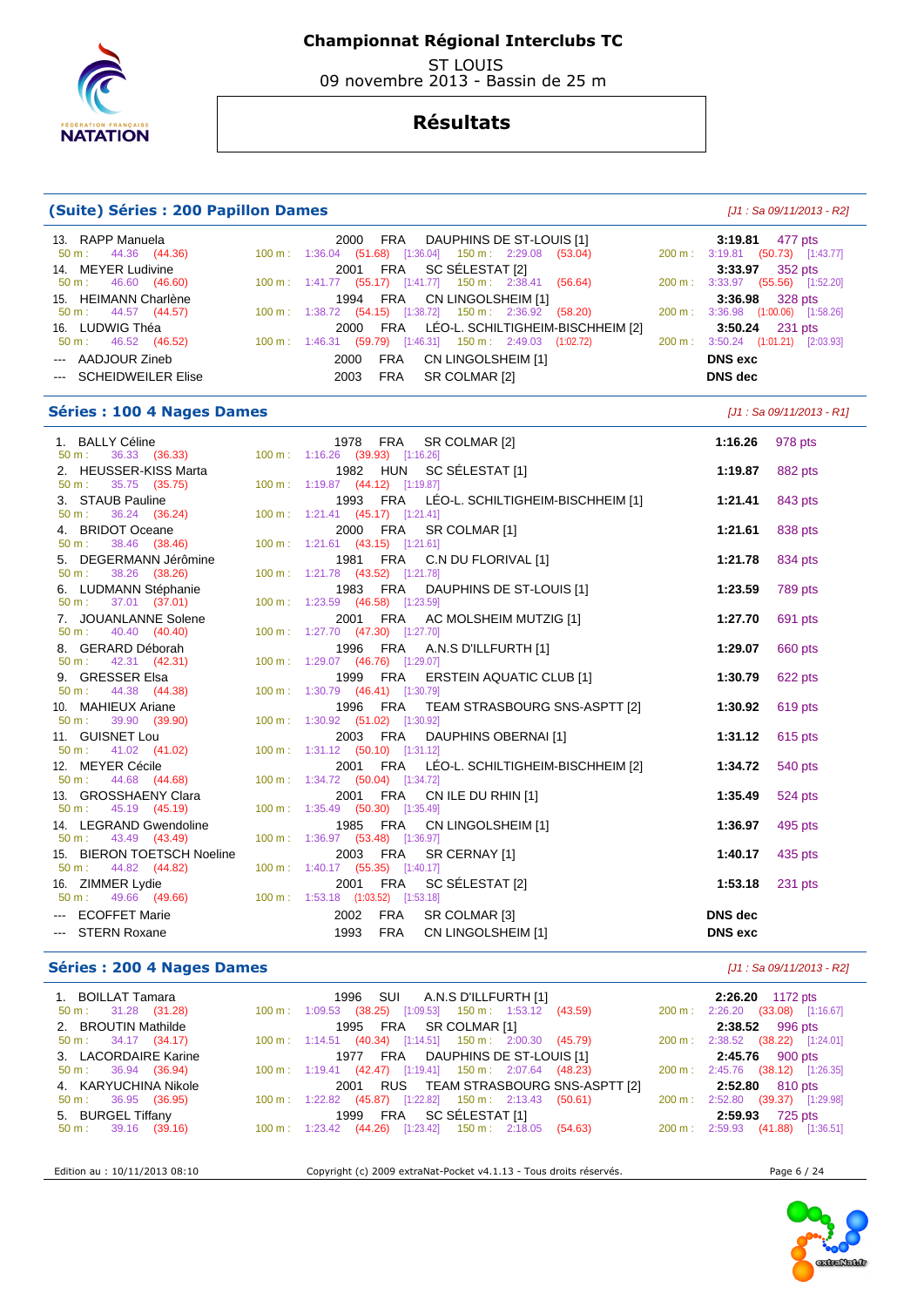

 ST LOUIS 09 novembre 2013 - Bassin de 25 m

# **Résultats**

## **(Suite) Séries : 200 4 Nages Dames** [J1 : Sa 09/11/2013 - R2]

| 6. KAISER Clémence            |                                                             |  |                                   | 1999 FRA LEO-L. SCHILTIGHEIM-BISCHHEIM [1]                |                                  | 3:02.02 701 pts   |  |
|-------------------------------|-------------------------------------------------------------|--|-----------------------------------|-----------------------------------------------------------|----------------------------------|-------------------|--|
| $50 \text{ m}: 38.39 (38.39)$ | 100 m: 1:22.98  (44.59)  [1:22.98]  150 m: 2:19.09  (56.11) |  |                                   |                                                           | 200 m: 3:02.02 (42.93) [1:39.04] |                   |  |
| 7. MARQUART Léa               |                                                             |  | 2002 FRA AC MOLSHEIM MUTZIG [1]   |                                                           |                                  | 3:02.17 699 pts   |  |
| 50 m : 39.07 (39.07)          | 100 m : 1:24.54 (45.47) [1:24.54] 150 m : 2:21.69 (57.15)   |  |                                   |                                                           | 200 m: 3:02.17 (40.48) [1:37.63] |                   |  |
| 8. CHEVALIER Adèle            |                                                             |  | 1996 FRA ERSTEIN AQUATIC CLUB [1] |                                                           |                                  | 3:04.98 667 pts   |  |
| $50 \text{ m}: 42.10 (42.10)$ | 100 m: 1:30.31 (48.21) [1:30.31] 150 m: 2:24.70 (54.39)     |  |                                   |                                                           | 200 m: 3:04.98 (40.28) [1:34.67] |                   |  |
| 9. GOLLENTZ Joanne            |                                                             |  | 2000 FRA C.N DU FLORIVAL [1]      |                                                           |                                  | 3:05.68 659 pts   |  |
| $50 \text{ m}: 39.71 (39.71)$ | 100 m: 1:29.68 (49.97) [1:29.68] 150 m: 2:24.58 (54.90)     |  |                                   |                                                           | 200 m: 3:05.68 (41.10) [1:36.00] |                   |  |
| 10. LEPRUN Lauren             |                                                             |  | 2001 FRA CN ILE DU RHIN [1]       |                                                           |                                  | 3:12.26 588 pts   |  |
| $50 \text{ m}: 40.35 (40.35)$ | 100 m: 1:28.40 (48.05) [1:28.40] 150 m: 2:29.84 (1:01.44)   |  |                                   |                                                           | 200 m: 3:12.26 (42.42) [1:43.86] |                   |  |
| 11. GERARD Perrine            |                                                             |  | 2001 FRA SR COLMAR [2]            |                                                           |                                  | 3:12.77 582 pts   |  |
| $50 \text{ m}: 47.75 (47.75)$ | 100 m: 1:37.67 (49.92) [1:37.67] 150 m: 2:30.09 (52.42)     |  |                                   |                                                           | 200 m: 3:12.77 (42.68) [1:35.10] |                   |  |
| 12. MATTERN Euthargie         |                                                             |  |                                   | 2001 FRA LEO-L. SCHILTIGHEIM-BISCHHEIM [2]                |                                  | 3:13.56 574 pts   |  |
| $50 \text{ m}: 46.08 (46.08)$ | 100 m: 1:36.20 (50.12) [1:36.20] 150 m: 2:31.34 (55.14)     |  |                                   |                                                           | 200 m: 3:13.56 (42.22) [1:37.36] |                   |  |
| 13. DUNCKEL Marie             |                                                             |  | 2003 FRA DAUPHINS OBERNAI [1]     |                                                           |                                  | 3:13.67 573 pts   |  |
| $50 \text{ m}: 42.84 (42.84)$ | 100 m: 1:32.76 (49.92) [1:32.76] 150 m: 2:30.18 (57.42)     |  |                                   |                                                           | 200 m: 3:13.67 (43.49) [1:40.91] |                   |  |
| 14. KEMPF Oriane              |                                                             |  | 1999 FRA SC SELESTAT [2]          |                                                           |                                  | 3:24.97 462 pts   |  |
| $50 \text{ m}: 45.65 (45.65)$ | 100 m: 1:38.83 (53.18) [1:38.83] 150 m: 2:38.04 (59.21)     |  |                                   |                                                           | 200 m: 3:24.97 (46.93) [1:46.14] |                   |  |
| 15. FAUX Amandine             |                                                             |  | 2002 FRA SR CERNAY [1]            |                                                           |                                  | $3:26.79$ 445 pts |  |
| $50 \text{ m}: 51.28 (51.28)$ | 100 m: 1:42.57 (51.29) [1:42.57] 150 m: 2:42.09 (59.52)     |  |                                   |                                                           | 200 m: 3:26.79 (44.70) [1:44.22] |                   |  |
| 16. BLANARCH Mélissa          |                                                             |  | 2001 FRA CN LINGOLSHEIM [1]       |                                                           |                                  | 3:27.50 438 pts   |  |
| $50 \text{ m}: 42.12 (42.12)$ |                                                             |  |                                   | 100 m: 1:34.05 (51.93) [1:34.05] 150 m: 2:38.11 (1:04.06) | 200 m: 3:27.50 (49.39) [1:53.45] |                   |  |
| --- DIETRICH Capucine         |                                                             |  | 2001 FRA SR COLMAR [3]            |                                                           | <b>DNS</b> dec                   |                   |  |

## **Séries : 4x100 Nage Libre Dames Séries : 4x100 Nage Libre Dames Communities Expansion Communities Communities**

| 1. | <b>BOILLAT Tamara</b>     | 1:00.17 | 1996 | SUI        | A.N.S D'ILLFURTH [1]          | 4:15.25 | 1069 pts |
|----|---------------------------|---------|------|------------|-------------------------------|---------|----------|
|    | <b>CUNEY Elea</b>         | 1:07.68 | 1996 | <b>FRA</b> |                               |         |          |
|    | <b>STALTER Amanda</b>     | 1:07.13 | 1998 | <b>FRA</b> |                               |         |          |
|    | <b>ROUSSET France</b>     | 1:00.27 | 1995 | <b>FRA</b> |                               |         |          |
| 2. | <b>MEINRAD Marion</b>     | 1:06.27 | 1999 | <b>FRA</b> | SR COLMAR [1]                 | 4:16.36 | 1061 pts |
|    | <b>BROUTIN Mathilde</b>   | 1:03.51 | 1995 | <b>FRA</b> |                               |         |          |
|    | <b>KURTZ Aurore</b>       | 1:04.51 | 1995 | <b>FRA</b> |                               |         |          |
|    | <b>CHAIB</b> Iseline      | 1:02.07 | 1998 | <b>FRA</b> |                               |         |          |
| 3. | <b>SINNER Caroline</b>    | 1:05.63 | 1990 | <b>LUX</b> | LÉO-L. SCHILTIGHEIM-BISCH [1] | 4:19.27 | 1039 pts |
|    | <b>OUANOUFI Dayena</b>    | 1:01.66 | 1996 | <b>FRA</b> |                               |         |          |
|    | RAHATOKA Mélissa          | 1:07.57 | 1992 | <b>FRA</b> |                               |         |          |
|    | <b>THUMM Sandrine</b>     | 1:04.41 | 1969 | <b>FRA</b> |                               |         |          |
|    | 4. BOCK Clara             | 1:06.07 | 1997 | <b>FRA</b> | C.N DU FLORIVAL [1]           | 4:27.86 | 976 pts  |
|    | <b>GOLLENTZ Joanne</b>    | 1:09.81 | 2000 | <b>FRA</b> |                               |         |          |
|    | <b>FOURNIER Clara</b>     | 1:08.00 | 1998 | <b>FRA</b> |                               |         |          |
|    | <b>LALOUX Justine</b>     | 1:03.98 | 1999 | <b>FRA</b> |                               |         |          |
|    | 5. FAUX Colette           | 1:06.41 | 1998 | <b>FRA</b> | SR CERNAY [1]                 | 4:28.43 | 971 pts  |
|    | <b>GENTZBITTEL Alexia</b> | 1:11.49 | 2000 | <b>FRA</b> |                               |         |          |
|    | <b>GENTZBITTEL Flora</b>  | 1:06.47 | 1995 | <b>FRA</b> |                               |         |          |
|    | <b>ZUSSY Claire</b>       | 1:04.06 | 1998 | <b>FRA</b> |                               |         |          |
|    | 6. LACORDAIRE Karine      | 1:06.36 | 1977 | <b>FRA</b> | DAUPHINS DE ST-LOUIS [1]      | 4:32.77 | 940 pts  |
|    | LEFEBVRE Delphine         | 1:04.38 | 1977 | <b>FRA</b> |                               |         |          |
|    | <b>ANTENAT Laetitia</b>   | 1:11.09 | 1997 | <b>FRA</b> |                               |         |          |
|    | <b>RAPP Manuela</b>       | 1:10.94 | 2000 | <b>FRA</b> |                               |         |          |
|    | 7. RENAUD Camille         | 1:07.80 | 1998 | <b>FRA</b> | TEAM STRASBOURG SNS-ASPTT [2] | 4:39.44 | 893 pts  |
|    | <b>KARYUCHINA Nikole</b>  | 1:08.49 | 2001 | <b>RUS</b> |                               |         |          |
|    | SIMIONI Agathe            | 1:13.91 | 2000 | <b>FRA</b> |                               |         |          |
|    | <b>REEB Roxanne</b>       | 1:09.24 | 2001 | <b>FRA</b> |                               |         |          |
|    | 8. FRITSCH Sundy          | 1:13.47 | 1996 | <b>FRA</b> | SC SÉLESTAT [1]               | 4:48.07 | 834 pts  |
|    | <b>BURGEL Tiffany</b>     | 1:12.14 | 1999 | <b>FRA</b> |                               |         |          |
|    | <b>CALLET Clémentine</b>  | 1:10.53 | 2000 | <b>FRA</b> |                               |         |          |
|    | <b>NAMOKEL Enola</b>      | 1:11.93 | 2000 | <b>FRA</b> |                               |         |          |
|    |                           |         |      |            |                               |         |          |

Edition au : 10/11/2013 08:10 Copyright (c) 2009 extraNat-Pocket v4.1.13 - Tous droits réservés.

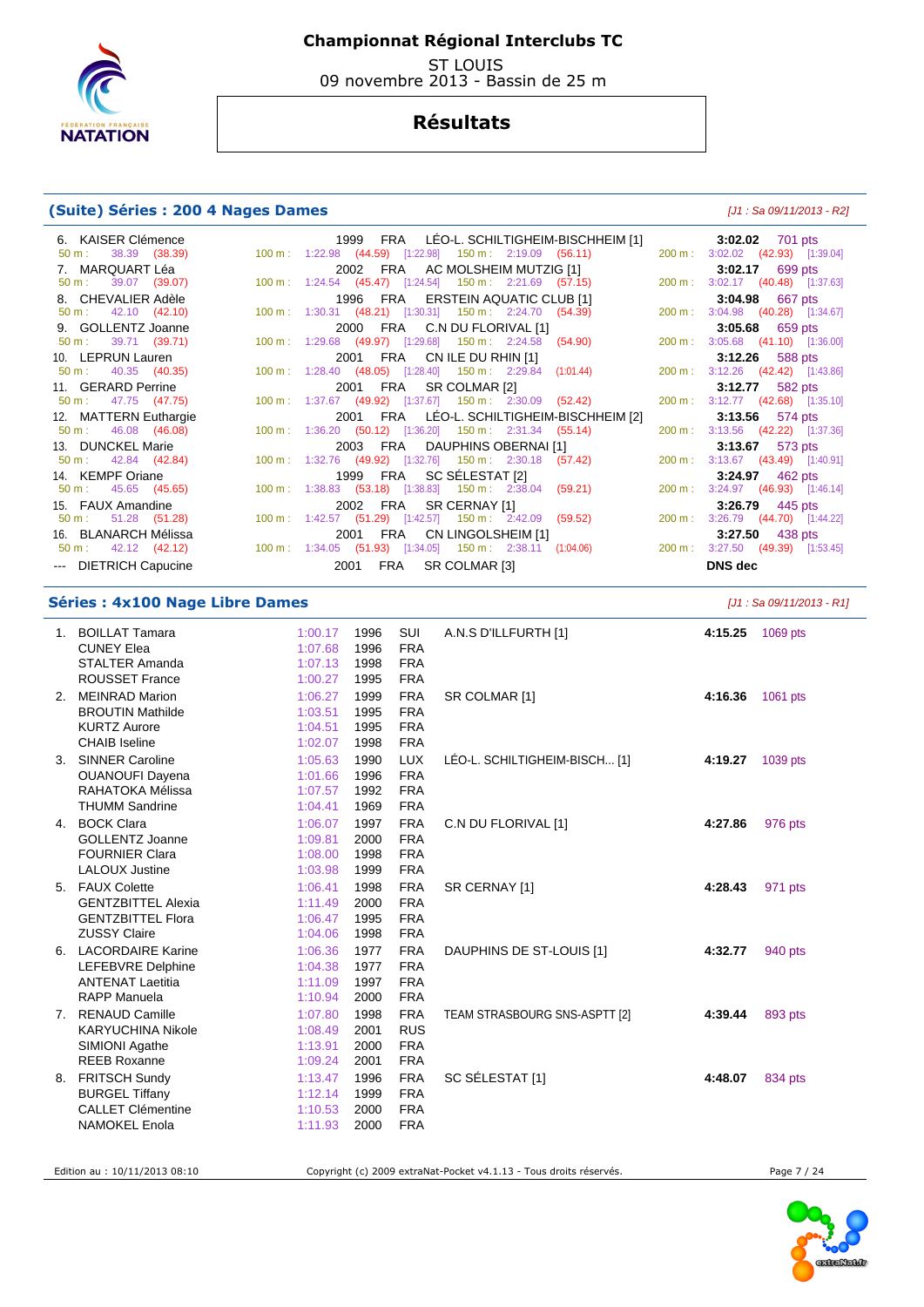

 ST LOUIS 09 novembre 2013 - Bassin de 25 m

# **Résultats**

|     | (Suite) Séries : 4x100 Nage Libre Dames |         |      |            |                                 |                | $[J1: Sa 09/11/2013 - R1]$ |
|-----|-----------------------------------------|---------|------|------------|---------------------------------|----------------|----------------------------|
|     | 9. HORNY Séverine                       | 1:06.93 | 1998 | <b>FRA</b> | CN ILE DU RHIN [1]              | 4:51.37        | 812 pts                    |
|     | <b>LEPRUN Lauren</b>                    | 1:18.99 | 2001 | <b>FRA</b> |                                 |                |                            |
|     | <b>COLLARD Camille</b>                  | 1:14.56 | 1999 | <b>FRA</b> |                                 |                |                            |
|     |                                         |         |      |            |                                 |                |                            |
|     | PREHU Léa                               | 1:10.89 | 1998 | <b>FRA</b> |                                 |                |                            |
| 10. | <b>DESMAZIERES Carole</b>               | 1:07.42 | 1982 | <b>FRA</b> | AC MOLSHEIM MUTZIG [1]          | 4:52.55        | 804 pts                    |
|     | <b>WAGNER Camille</b>                   | 1:13.58 | 2000 | <b>FRA</b> |                                 |                |                            |
|     | <b>BARBEZIEUX Perrine</b>               | 1:18.06 | 1999 | <b>FRA</b> |                                 |                |                            |
|     | WITT Amélie                             | 1:13.49 | 1997 | <b>FRA</b> |                                 |                |                            |
|     | 11. HUMBERT Alexia                      | 1:09.67 | 1990 | <b>FRA</b> | CN LINGOLSHEIM [1]              | 4:53.80        | 796 pts                    |
|     | <b>HEIMANN Charlène</b>                 | 1:21.81 | 1994 | <b>FRA</b> |                                 |                |                            |
|     | WELTZ Cynthia                           | 1:10.49 | 1994 | <b>FRA</b> |                                 |                |                            |
|     | <b>WELTZ Angélique</b>                  | 1:11.83 | 2000 | <b>FRA</b> |                                 |                |                            |
|     |                                         |         |      |            |                                 |                |                            |
|     | 12. REININGER Louanne                   | 1:04.86 | 2000 | <b>FRA</b> | SR COLMAR [2]                   | 4:56.68        | 777 pts                    |
|     | <b>SCHEIDWEILER Elise</b>               | 1:22.82 | 2003 | <b>FRA</b> |                                 |                |                            |
|     | <b>CHAIB Enora</b>                      | 1:17.08 | 2001 | <b>FRA</b> |                                 |                |                            |
|     | <b>BALLY Céline</b>                     | 1:11.92 | 1978 | <b>FRA</b> |                                 |                |                            |
|     | 13. LERGENMULLER Morgane                | 1:13.78 | 1998 | <b>FRA</b> | <b>ERSTEIN AQUATIC CLUB [1]</b> | 4:58.63        | 764 pts                    |
|     | <b>GINTZ Coralie</b>                    | 1:16.38 | 1996 | <b>FRA</b> |                                 |                |                            |
|     | <b>CHEVALIER Adèle</b>                  | 1:14.33 | 1996 | <b>FRA</b> |                                 |                |                            |
|     | <b>BAPST Victoire</b>                   | 1:14.14 | 1997 | <b>FRA</b> |                                 |                |                            |
|     | 14. FRINGUELLO Camille                  | 1:15.39 | 2000 | <b>FRA</b> | LEO-L. SCHILTIGHEIM-BISCH [2]   | 5:02.53        | 740 pts                    |
|     | <b>MABROUK Dounia</b>                   | 1:15.46 | 1998 | <b>FRA</b> |                                 |                |                            |
|     | <b>VELASQUEZ Sofia</b>                  | 1:11.75 | 1998 | <b>FRA</b> |                                 |                |                            |
|     |                                         |         |      |            |                                 |                |                            |
|     | <b>MORINIERE Soline</b>                 | 1:19.93 | 1988 | <b>FRA</b> |                                 |                |                            |
|     | 15. WEISS Marie                         | 1:13.40 | 2001 | <b>FRA</b> | DAUPHINS OBERNAI [1]            | 5:04.02        | <b>730 pts</b>             |
|     | <b>BENEDIC Chiara</b>                   | 1:20.60 | 2003 | <b>FRA</b> |                                 |                |                            |
|     | <b>GLESSER Coline</b>                   | 1:17.64 | 2001 | <b>FRA</b> |                                 |                |                            |
|     | ALOUANE Zoe                             | 1:12.38 | 2001 | <b>FRA</b> |                                 |                |                            |
|     | 16. DANGUEL Mégane                      | 1:17.07 | 1993 | <b>FRA</b> | SC SÉLESTAT [2]                 | 5:11.87        | 682 pts                    |
|     | <b>MEYER Ludivine</b>                   | 1:18.26 | 2001 | <b>FRA</b> |                                 |                |                            |
|     | <b>DERRADJI Rania</b>                   | 1:21.29 | 2003 | <b>FRA</b> |                                 |                |                            |
|     | <b>WUERTZER Charlotte</b>               | 1:15.25 | 1999 | <b>FRA</b> |                                 |                |                            |
|     |                                         |         |      |            | SR COLMAR [3]                   | <b>DNS</b> dec |                            |
|     |                                         |         |      |            |                                 |                |                            |
|     | <b>Séries: 4x200 Nage Libre Dames</b>   |         |      |            |                                 |                | [J1 : Sa 09/11/2013 - R2]  |
|     | 1. BOILLAT Tamara                       | 2:10.14 | 1996 | SUI        | A.N.S D'ILLFURTH [1]            | 9:13.99        | 1069 pts                   |
|     | <b>CUNEY Elea</b>                       | 2:25.76 | 1996 | <b>FRA</b> |                                 |                |                            |
|     | <b>RIEG Camille</b>                     | 2:25.76 | 1996 | <b>FRA</b> |                                 |                |                            |
|     | <b>ROUSSET France</b>                   | 2:12.33 | 1995 | <b>FRA</b> |                                 |                |                            |
|     |                                         |         |      |            |                                 |                |                            |
|     | <b>KAELBEL Mathilde</b>                 | 2:25.10 | 2001 | <b>FRA</b> | SR COLMAR [1]                   | 9:33.93        | 992 pts                    |
|     | <b>BROUTIN Mathilde</b>                 | 2:18.95 | 1995 | <b>FRA</b> |                                 |                |                            |
|     | <b>BROUTIN Anne-Cecile</b>              | 2:34.92 | 2001 | <b>FRA</b> |                                 |                |                            |
|     | <b>CHAIB Iseline</b>                    | 2:14.96 | 1998 | <b>FRA</b> |                                 |                |                            |
|     | 3. GENTZBITTEL Flora                    | 2:21.26 | 1995 | <b>FRA</b> | SR CERNAY [1]                   | 9:36.21        | 984 pts                    |
|     | <b>GENTZBITTEL Alexia</b>               | 2:31.83 | 2000 | <b>FRA</b> |                                 |                |                            |
|     | <b>FAUX Colette</b>                     | 2:23.17 | 1998 | <b>FRA</b> |                                 |                |                            |
|     | <b>ZUSSY Claire</b>                     | 2:19.95 | 1998 | <b>FRA</b> |                                 |                |                            |
|     | 4. SINNER Caroline                      | 2:22.86 | 1990 | <b>LUX</b> | LÉO-L. SCHILTIGHEIM-BISCH [1]   | 9:40.79        | 967 pts                    |
|     | CISS Mariama                            | 2:29.62 | 1978 | <b>FRA</b> |                                 |                |                            |
|     |                                         |         |      |            |                                 |                |                            |
|     | <b>STAUB Pauline</b>                    | 2:31.30 | 1993 | <b>FRA</b> |                                 |                |                            |
|     | <b>OUANOUFI Dayena</b>                  | 2:17.01 | 1996 | <b>FRA</b> |                                 |                |                            |
|     | 5. LACORDAIRE Karine                    | 2:24.04 | 1977 | <b>FRA</b> | DAUPHINS DE ST-LOUIS [1]        | 9:51.52        | 928 pts                    |
|     | <b>LEFEBVRE Delphine</b>                | 2:21.48 | 1977 | <b>FRA</b> |                                 |                |                            |
|     | <b>ANTENAT Laetitia</b>                 | 2:33.53 | 1997 | <b>FRA</b> |                                 |                |                            |
|     | RAPP Manuela                            | 2:32.47 | 2000 | <b>FRA</b> |                                 |                |                            |

Edition au : 10/11/2013 08:10 Copyright (c) 2009 extraNat-Pocket v4.1.13 - Tous droits réservés. Page 8 / 24

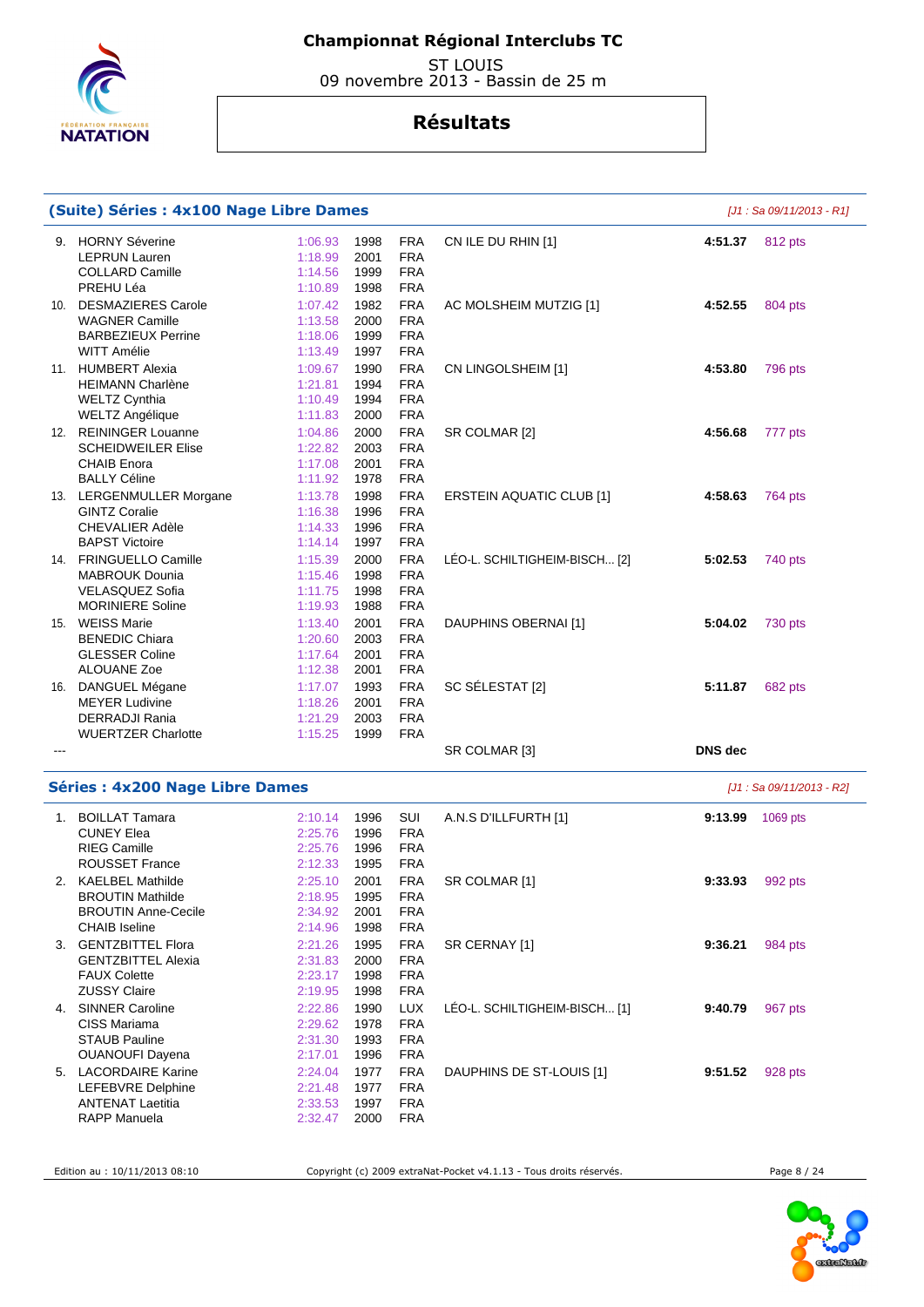

 ST LOUIS 09 novembre 2013 - Bassin de 25 m

# **Résultats**

| (Suite) Séries : 4x200 Nage Libre Dames<br>[J1 : Sa 09/11/2013 - R2] |                                                                                                                   |                                                     |                                      |                                                             |                                 |                |                           |  |  |
|----------------------------------------------------------------------|-------------------------------------------------------------------------------------------------------------------|-----------------------------------------------------|--------------------------------------|-------------------------------------------------------------|---------------------------------|----------------|---------------------------|--|--|
|                                                                      | 6. FOURNIER Clara<br>DEGERMANN Jérômine<br><b>BOCK Clara</b>                                                      | 2:32.63<br>2:32.12<br>2:28.17                       | 1998<br>1981<br>1997                 | <b>FRA</b><br><b>FRA</b><br><b>FRA</b>                      | C.N DU FLORIVAL [1]             | 9:52.99        | 922 pts                   |  |  |
|                                                                      | <b>LALOUX Justine</b><br>7. RENAUD Camille<br><b>KARYUCHINA Nikole</b><br><b>CASTELAIN Louise</b>                 | 2:20.07<br>2:23.55<br>2:32.68<br>2:44.55            | 1999<br>1998<br>2001<br>2002         | <b>FRA</b><br><b>FRA</b><br><b>RUS</b><br><b>FRA</b>        | TEAM STRASBOURG SNS-ASPTT [2]   | 10:14.91       | 845 pts                   |  |  |
|                                                                      | <b>REEB Roxanne</b><br>8. NAMOKEL Enola<br><b>DUBOIN Elsa</b><br><b>FRITSCH Sundy</b>                             | 2:34.13<br>2:35.31<br>2:34.63<br>2:45.57            | 2001<br>2000<br>2000<br>1996         | <b>FRA</b><br><b>FRA</b><br><b>FRA</b><br><b>FRA</b>        | SC SÉLESTAT [1]                 | 10:32.88       | 784 pts                   |  |  |
|                                                                      | <b>BURGEL Tiffany</b><br>9. ALOUANE Zoe<br><b>GLESSER Coline</b><br><b>KILIAN Tiphayne</b>                        | 2:37.37<br>2:37.35<br>2:49.24<br>2:47.67            | 1999<br>2001<br>2001<br>2000         | <b>FRA</b><br><b>FRA</b><br><b>FRA</b><br><b>FRA</b>        | DAUPHINS OBERNAI [1]            | 10:48.80       | 732 pts                   |  |  |
|                                                                      | <b>WEISS Marie</b><br>10. WITT Amélie<br>ZOLA Jinny                                                               | 2:34.54<br>2:41.77<br>2:43.41                       | 2001<br>1997<br>1986                 | <b>FRA</b><br><b>FRA</b><br><b>USA</b>                      | AC MOLSHEIM MUTZIG [1]          | 10:49.48       | 730 pts                   |  |  |
|                                                                      | <b>DESMAZIERES Carole</b><br><b>JOUANLANNE Solene</b><br>11. HAUBTMANN Lise<br><b>GINTZ Coralie</b>               | 2:38.29<br>2:46.01<br>2:41.57<br>2:44.78            | 1982<br>2001<br>2001<br>1996         | <b>FRA</b><br><b>FRA</b><br><b>FRA</b><br><b>FRA</b>        | <b>ERSTEIN AQUATIC CLUB [1]</b> | 10:58.67       | 700 pts                   |  |  |
|                                                                      | <b>CHEVALIER Adèle</b><br>LERGENMULLER Morgane<br>12. REININGER Louanne<br><b>GERARD Perrine</b>                  | 2:47.58<br>2:44.74<br>2:40.28<br>2:47.75            | 1996<br>1998<br>2000<br>2001         | <b>FRA</b><br><b>FRA</b><br><b>FRA</b><br><b>FRA</b>        | SR COLMAR [2]                   | 11:06.53       | 676 pts                   |  |  |
|                                                                      | <b>GERARD Flavie</b><br><b>CHAIB Enora</b><br>13. MATTERN Euthargie<br><b>LUDWIG Alexia</b>                       | 2:56.24<br>2:42.26<br>2:53.05<br>2:54.30            | 2003<br>2001<br>2001<br>1997         | <b>FRA</b><br><b>FRA</b><br><b>FRA</b><br><b>FRA</b>        | LEO-L. SCHILTIGHEIM-BISCH [2]   | 11:11.15       | 662 pts                   |  |  |
|                                                                      | <b>MABROUK Dounia</b><br>VELASQUEZ Sofia<br>14. WUERTZER Charlotte<br><b>MEYER Ludivine</b>                       | 2:42.31<br>2:41.49<br>2:46.99<br>2:51.60            | 1998<br>1998<br>1999<br>2001         | <b>FRA</b><br><b>FRA</b><br><b>FRA</b><br><b>FRA</b>        | SC SÉLESTAT [2]                 | 11:22.58       | 627 pts                   |  |  |
|                                                                      | DANGUEL Mégane<br><b>DERRADJI Rania</b><br>15. HORNY Séverine                                                     | 2:45.03<br>2:58.96<br>2:27.12                       | 1993<br>2003<br>1998                 | <b>FRA</b><br><b>FRA</b><br><b>FRA</b>                      | CN ILE DU RHIN [1]              | 11:40.36       | 575 pts                   |  |  |
|                                                                      | <b>CROMLIN Constance</b><br><b>CHEY Méline</b><br><b>HANRIOT-COLIN Célia</b><br>--- HUMBERT Alexia                | 2:49.18<br>3:20.93<br>3:03.13                       | 1998<br>2002<br>2002<br>1990         | <b>FRA</b><br><b>FRA</b><br><b>FRA</b><br><b>FRA</b>        | CN LINGOLSHEIM [1]              | DSQr1          |                           |  |  |
| ---                                                                  | <b>WELTZ Angélique</b><br>KOFFLER Joséphine<br><b>WELTZ Cynthia</b>                                               |                                                     | 2000<br>1996<br>1994                 | <b>FRA</b><br><b>FRA</b><br><b>FRA</b>                      | SR COLMAR [3]                   | <b>DNS</b> dec |                           |  |  |
|                                                                      | <b>Séries: 4x100 4 Nages Dames</b>                                                                                |                                                     |                                      |                                                             |                                 |                | [J1 : Sa 09/11/2013 - R2] |  |  |
|                                                                      | 1. MEINRAD Marion                                                                                                 | 1:18.87                                             | 1999                                 | <b>FRA</b>                                                  | SR COLMAR [1]                   | 4:49.36        | 1040 pts                  |  |  |
|                                                                      | <b>LOUGHIN Clara</b><br><b>KURTZ Aurore</b><br><b>CHAIB</b> Iseline<br>2. STALTER Amanda<br><b>BOILLAT Tamara</b> | 1:17.74<br>1:11.61<br>1:01.14<br>1:15.52<br>1:19.98 | 1986<br>1995<br>1998<br>1998<br>1996 | <b>FRA</b><br><b>FRA</b><br><b>FRA</b><br><b>FRA</b><br>SUI | A.N.S D'ILLFURTH [1]            | 4:50.08        | 1035 pts                  |  |  |
|                                                                      | <b>ROUSSET France</b><br><b>CUNEY Elea</b>                                                                        | 1:08.41<br>1:06.17                                  | 1995<br>1996                         | <b>FRA</b><br><b>FRA</b>                                    |                                 |                |                           |  |  |

Edition au : 10/11/2013 08:10 Copyright (c) 2009 extraNat-Pocket v4.1.13 - Tous droits réservés.

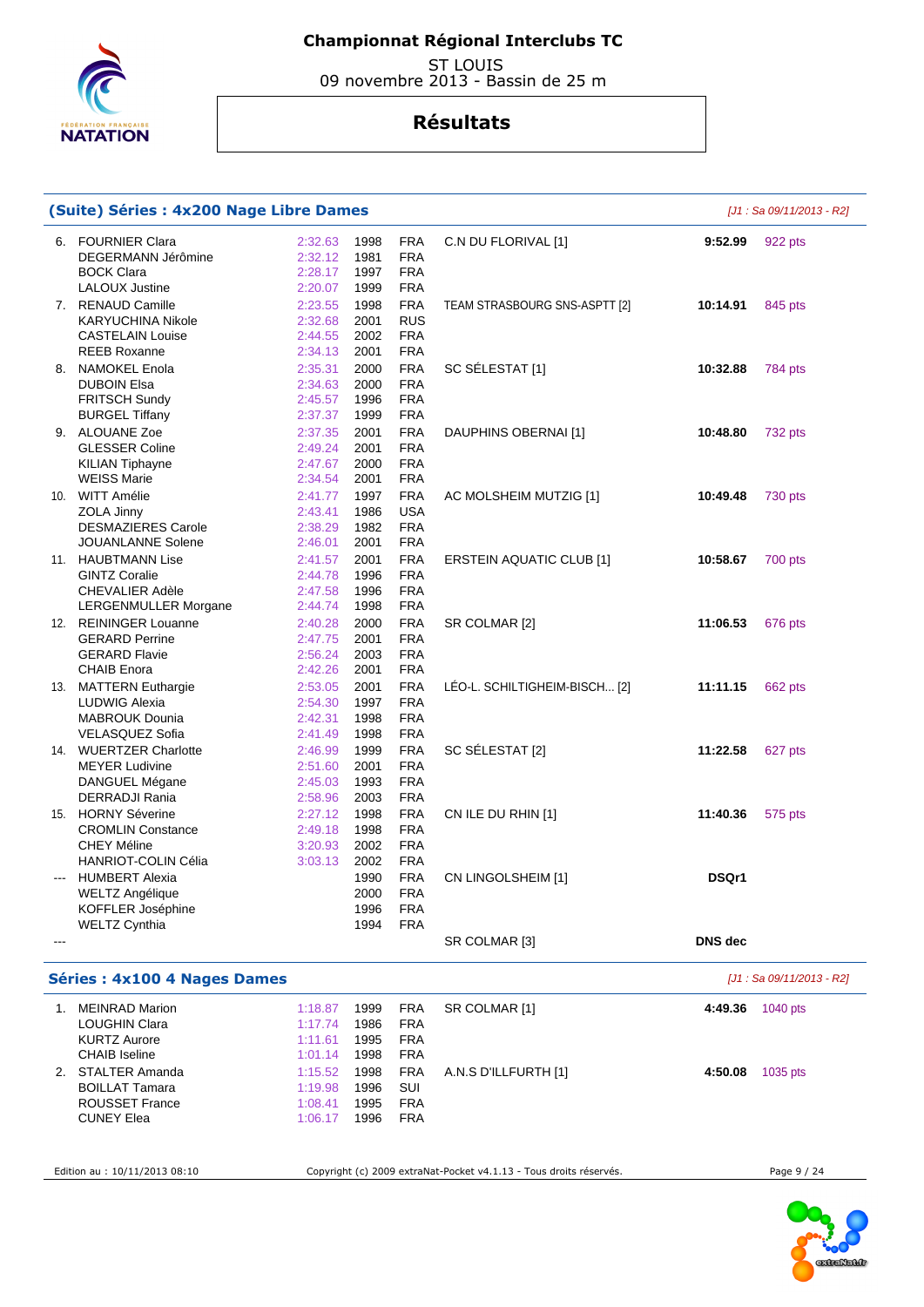

 ST LOUIS 09 novembre 2013 - Bassin de 25 m

| (Suite) Séries : 4x100 4 Nages Dames              |                    |              |                          |                                                                    |                | $[J1: Sa 09/11/2013 - R2]$ |
|---------------------------------------------------|--------------------|--------------|--------------------------|--------------------------------------------------------------------|----------------|----------------------------|
| 3. OUANOUFI Dayena<br>CISS Mariama                | 1:08.71<br>1:21.72 | 1996<br>1978 | <b>FRA</b><br><b>FRA</b> | LÉO-L. SCHILTIGHEIM-BISCH [1]                                      |                | 4:52.90 1017 pts           |
| <b>BOROCCO Camille</b>                            | 1:17.97            | 1993         | <b>FRA</b>               |                                                                    |                |                            |
| <b>SINNER Caroline</b>                            | 1:04.50            | 1990         | <b>LUX</b>               |                                                                    |                |                            |
| 4. GENTZBITTEL Flora                              | 1:14.94            | 1995         | <b>FRA</b>               | SR CERNAY [1]                                                      | 5:13.94        | 883 pts                    |
| <b>FAUX Colette</b>                               | 1:27.44            | 1998         | <b>FRA</b>               |                                                                    |                |                            |
| <b>GENTZBITTEL Alexia</b>                         | 1:26.84            | 2000         | <b>FRA</b>               |                                                                    |                |                            |
| <b>ZUSSY Claire</b>                               | 1:04.72            | 1998         | <b>FRA</b>               |                                                                    |                |                            |
| 5. RENAUD Camille                                 | 1:17.75            | 1998         | <b>FRA</b>               | TEAM STRASBOURG SNS-ASPTT [2]                                      | 5:15.69        | 872 pts                    |
| <b>ATHER Marousha</b>                             | 1:30.13            | 2001         | <b>FRA</b>               |                                                                    |                |                            |
| <b>REEB Roxanne</b><br>KARYUCHINA Nikole          | 1:19.24<br>1:08.57 | 2001<br>2001 | <b>FRA</b><br><b>RUS</b> |                                                                    |                |                            |
| 6. LEFEBVRE Delphine                              | 1:13.25            | 1977         | <b>FRA</b>               | DAUPHINS DE ST-LOUIS [1]                                           | 5:21.93        | 835 pts                    |
| RAPP Manuela                                      | 1:36.16            | 2000         | <b>FRA</b>               |                                                                    |                |                            |
| <b>JONOT Lucie</b>                                | 1:27.62            | 1997         | <b>FRA</b>               |                                                                    |                |                            |
| <b>LACORDAIRE Karine</b>                          | 1:04.90            | 1977         | <b>FRA</b>               |                                                                    |                |                            |
| 7. ANTON Alice                                    | 1:22.19            | 1995         | <b>FRA</b>               | AC MOLSHEIM MUTZIG [1]                                             | 5:29.31        | 791 pts                    |
| <b>SCHMITT Eléonore</b>                           | 1:35.62            | 2000         | <b>FRA</b>               |                                                                    |                |                            |
| <b>DESMAZIERES Carole</b>                         | 1:18.68            | 1982         | <b>FRA</b>               |                                                                    |                |                            |
| <b>WAGNER Camille</b>                             | 1:12.82            | 2000         | <b>FRA</b>               |                                                                    |                |                            |
| 8. DUBOIN Elsa                                    | 1:21.27            | 2000         | <b>FRA</b>               | SC SÉLESTAT [1]                                                    | 5:30.46        | 785 pts                    |
| <b>GUYOMARD Charlotte</b>                         | 1:35.34            | 1999         | <b>FRA</b>               |                                                                    |                |                            |
| <b>FRITSCH Sundy</b>                              | 1:22.76            | 1996         | <b>FRA</b>               |                                                                    |                |                            |
| <b>CALLET Clémentine</b>                          | 1:11.09            | 2000         | <b>FRA</b>               |                                                                    |                |                            |
| 9. WEISS Marie<br><b>GLESSER Coline</b>           | 1:22.31            | 2001         | <b>FRA</b><br><b>FRA</b> | DAUPHINS OBERNAI [1]                                               | 5:35.78        | 754 pts                    |
| ALOUANE Zoe                                       | 1:28.76<br>1:24.45 | 2001<br>2001 | <b>FRA</b>               |                                                                    |                |                            |
| <b>BENEDIC Chiara</b>                             | 1:20.26            | 2003         | <b>FRA</b>               |                                                                    |                |                            |
| 10. GOLLENTZ Marie                                | 1:25.32            | 2001         | <b>FRA</b>               | C.N DU FLORIVAL [1]                                                | 5:40.04        | 730 pts                    |
| <b>GOLLENTZ Joanne</b>                            | 1:41.09            | 2000         | <b>FRA</b>               |                                                                    |                |                            |
| <b>HECKENDORN Marion</b>                          | 1:27.97            | 2000         | <b>FRA</b>               |                                                                    |                |                            |
| <b>LALOUX Justine</b>                             | 1:05.66            | 1999         | <b>FRA</b>               |                                                                    |                |                            |
| 11. VELTMANN Sophia                               | 1:23.54            | 1998         | <b>FRA</b>               | <b>ERSTEIN AQUATIC CLUB [1]</b>                                    | 5:41.40        | 723 pts                    |
| <b>BAPST Victoire</b>                             | 1:35.61            | 1997         | <b>FRA</b>               |                                                                    |                |                            |
| <b>HAUBTMANN Lise</b>                             | 1:28.79            | 2001         | <b>FRA</b>               |                                                                    |                |                            |
| LERGENMULLER Morgane                              | 1:13.46            | 1998         | <b>FRA</b>               |                                                                    |                |                            |
| 12. HOELTZENER Coraline                           | 1:29.80            | 1977         | <b>FRA</b>               | CN LINGOLSHEIM [1]                                                 | 5:50.41        | 674 pts                    |
| <b>WELTZ Angélique</b><br><b>HEIMANN Charlène</b> | 1:34.48<br>1:35.26 | 2000<br>1994 | <b>FRA</b><br><b>FRA</b> |                                                                    |                |                            |
| <b>HUMBERT Alexia</b>                             | 1:10.87            | 1990         | <b>FRA</b>               |                                                                    |                |                            |
| 13. REININGER Louanne                             | 1:20.70            | 2000         | <b>FRA</b>               | SR COLMAR [2]                                                      | 5:50.69        | 672 pts                    |
| <b>GERARD Perrine</b>                             | 1:37.04            | 2001         | <b>FRA</b>               |                                                                    |                |                            |
| <b>CHAIB Enora</b>                                | 1:29.84            | 2001         | <b>FRA</b>               |                                                                    |                |                            |
| <b>SCHEIDWEILER Elise</b>                         | 1:23.11            | 2003         | <b>FRA</b>               |                                                                    |                |                            |
| 14. LUDWIG Alexia                                 | 1:26.61            | 1997         | <b>FRA</b>               | LÉO-L. SCHILTIGHEIM-BISCH [2]                                      | 5:52.64        | 662 pts                    |
| <b>MABROUK Dounia</b>                             | 1:31.53            | 1998         | <b>FRA</b>               |                                                                    |                |                            |
| <b>VELASQUEZ Sofia</b>                            | 1:37.23            | 1998         | <b>FRA</b>               |                                                                    |                |                            |
| <b>FRINGUELLO Camille</b>                         | 1:17.27            | 2000         | <b>FRA</b>               |                                                                    |                |                            |
| 15. WUERTZER Charlotte                            | 1:30.46            | 1999         | <b>FRA</b>               | SC SÉLESTAT [2]                                                    | 6:07.64        | 585 pts                    |
| <b>WUERTZER Océane</b>                            | 1:41.84            | 2001         | <b>FRA</b>               |                                                                    |                |                            |
| <b>MEYER Ludivine</b><br>DANGUEL Mégane           | 1:40.06<br>1:15.28 | 2001<br>1993 | <b>FRA</b><br><b>FRA</b> |                                                                    |                |                            |
| 16. BELLY Marie                                   | 1:42.17            | 2003         | <b>FRA</b>               | CN ILE DU RHIN [1]                                                 | 6:17.75        | 535 pts                    |
| <b>PREHU Claire</b>                               | 1:39.63            | 2000         | <b>FRA</b>               |                                                                    |                |                            |
| <b>GROSSHAENY Clara</b>                           | 1:47.96            | 2001         | <b>FRA</b>               |                                                                    |                |                            |
| <b>HORNY Séverine</b>                             | 1:07.99            | 1998         | <b>FRA</b>               |                                                                    |                |                            |
|                                                   |                    |              |                          | SR COLMAR [3]                                                      | <b>DNS</b> dec |                            |
|                                                   |                    |              |                          |                                                                    |                |                            |
| Edition au : 10/11/2013 08:10                     |                    |              |                          | Copyright (c) 2009 extraNat-Pocket v4.1.13 - Tous droits réservés. |                | Page 10 / 24               |

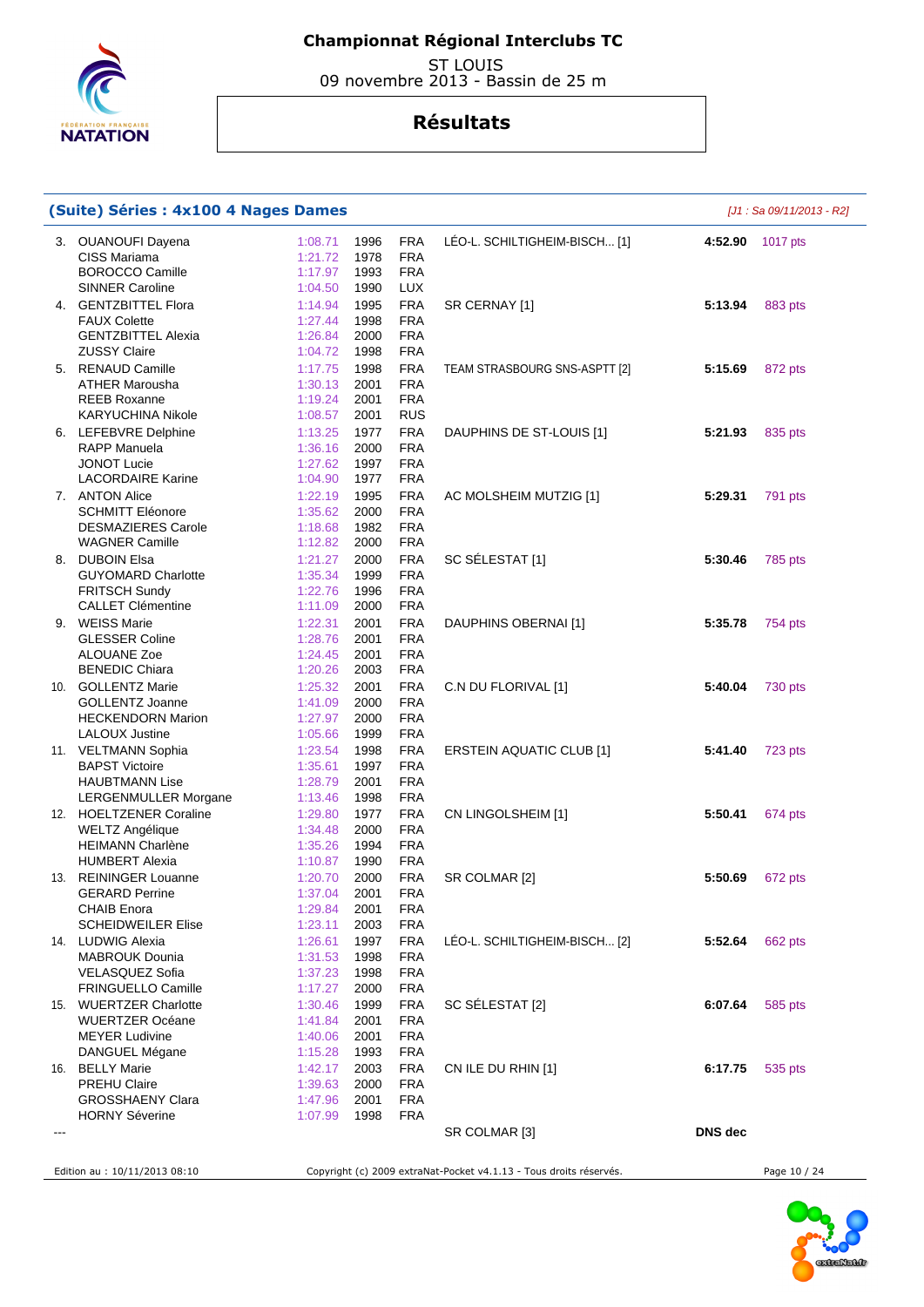

| 1. | <b>KAELBEL Mathilde</b>    | 30.32 | 2001 | <b>FRA</b> | SR COLMAR [1]                 | 5:00.53 | 1061 pts |
|----|----------------------------|-------|------|------------|-------------------------------|---------|----------|
|    | <b>LOUGHIN Clara</b>       | 29.99 | 1986 | <b>FRA</b> |                               |         |          |
|    | <b>MEINRAD Marion</b>      | 29.52 | 1999 | <b>FRA</b> |                               |         |          |
|    | JEHL Marina                | 30.85 | 2001 | <b>FRA</b> |                               |         |          |
|    | <b>BROUTIN Anne-Cecile</b> | 32.89 | 2001 | <b>FRA</b> |                               |         |          |
|    | <b>BRIDOT Oceane</b>       | 31.34 | 2000 | <b>FRA</b> |                               |         |          |
|    | <b>BINTZ Soléne</b>        | 30.53 | 1996 | <b>FRA</b> |                               |         |          |
|    | <b>BROUTIN Mathilde</b>    | 28.74 | 1995 | <b>FRA</b> |                               |         |          |
|    | <b>KURTZ Aurore</b>        | 27.95 | 1995 | <b>FRA</b> |                               |         |          |
|    | <b>CHAIB</b> Iseline       | 28.40 | 1998 | <b>FRA</b> |                               |         |          |
|    | 2. OUANOUFI Dayena         | 28.13 | 1996 | <b>FRA</b> | LÉO-L. SCHILTIGHEIM-BISCH [1] | 5:06.02 | 1031 pts |
|    | CISS Mariama               | 30.73 | 1978 | <b>FRA</b> |                               |         |          |
|    | <b>THUMM Sandrine</b>      | 29.35 | 1969 | <b>FRA</b> |                               |         |          |
|    | <b>BOROCCO Camille</b>     | 29.99 | 1993 | <b>FRA</b> |                               |         |          |
|    | <b>STAUB Pauline</b>       | 30.92 | 1993 | <b>FRA</b> |                               |         |          |
|    | <b>SINNER Caroline</b>     | 29.16 | 1990 | <b>LUX</b> |                               |         |          |
|    | <b>MABROUK Feten</b>       | 31.78 | 1997 | <b>FRA</b> |                               |         |          |
|    | RAHATOKA Mélissa           | 31.11 | 1992 | <b>FRA</b> |                               |         |          |
|    | DOS SANTOS Amélia          | 32.31 | 1997 | <b>FRA</b> |                               |         |          |
|    | <b>KAISER Clémence</b>     | 32.54 | 1999 | <b>FRA</b> |                               |         |          |
| З. | <b>BOILLAT Tamara</b>      | 27.77 | 1996 | SUI        | A.N.S D'ILLFURTH [1]          | 5:19.71 | 959 pts  |
|    | <b>FREY Aurélie</b>        | 31.30 | 1992 | <b>FRA</b> |                               |         |          |
|    | <b>STALTER Amanda</b>      | 31.78 | 1998 | <b>FRA</b> |                               |         |          |
|    | <b>GERARD Laurie</b>       | 33.32 | 1998 | <b>FRA</b> |                               |         |          |
|    | <b>EGMANN Manon</b>        | 36.02 | 2002 | <b>FRA</b> |                               |         |          |
|    | <b>GERARD Déborah</b>      | 33.93 | 1996 | <b>FRA</b> |                               |         |          |
|    | <b>RIEG Camille</b>        | 30.06 | 1996 | <b>FRA</b> |                               |         |          |
|    | <b>HEITZ Cloé</b>          | 35.91 | 2000 | <b>FRA</b> |                               |         |          |
|    | <b>CUNEY Elea</b>          | 31.19 | 1996 | <b>FRA</b> |                               |         |          |
|    | <b>ROUSSET France</b>      | 28.43 | 1995 | <b>FRA</b> |                               |         |          |
| 4. | <b>LALOUX Justine</b>      | 29.66 | 1999 | <b>FRA</b> | C.N DU FLORIVAL [1]           | 5:25.52 | 929 pts  |
|    | <b>GOLLENTZ Marie</b>      | 32.19 | 2001 | <b>FRA</b> |                               |         |          |
|    | <b>GONZALEZ Camille</b>    | 34.38 | 1999 | <b>FRA</b> |                               |         |          |
|    | <b>FOURNIER Clara</b>      | 31.44 | 1998 | <b>FRA</b> |                               |         |          |
|    | <b>HECKENDORN Marion</b>   | 33.19 | 2000 | <b>FRA</b> |                               |         |          |
|    | <b>HIRSCHFELL Anne</b>     | 36.24 | 2001 | <b>FRA</b> |                               |         |          |
|    | <b>HECK Elise</b>          | 33.65 | 2002 | <b>FRA</b> |                               |         |          |
|    | DEGERMANN Jérômine         | 32.18 | 1981 | <b>FRA</b> |                               |         |          |
|    | <b>GOLLENTZ Joanne</b>     | 32.48 | 2000 | <b>FRA</b> |                               |         |          |
|    | <b>BOCK Clara</b>          | 30.11 | 1997 | <b>FRA</b> |                               |         |          |
|    | 5. LACORDAIRE Karine       | 29.65 | 1977 | <b>FRA</b> | DAUPHINS DE ST-LOUIS [1]      | 5:32.53 | 894 pts  |
|    | <b>LEFEBVRE Delphine</b>   | 29.61 | 1977 | <b>FRA</b> |                               |         |          |
|    | <b>RAPP Manuela</b>        | 32.71 | 2000 | <b>FRA</b> |                               |         |          |
|    | JONOT Lucie                | 32.01 | 1997 | <b>FRA</b> |                               |         |          |
|    | FRANCOIS Cécile            | 34.63 | 1995 | <b>FRA</b> |                               |         |          |
|    | <b>GERMAIN Isabelle</b>    | 34.24 | 1972 | <b>FRA</b> |                               |         |          |
|    | <b>LASCHET Nathalie</b>    | 36.88 | 1970 | <b>BEL</b> |                               |         |          |
|    | <b>DUCHAMP Camille</b>     | 37.57 | 1989 | <b>FRA</b> |                               |         |          |
|    | <b>LUDMANN Stéphanie</b>   | 33.93 | 1983 | <b>FRA</b> |                               |         |          |
|    | <b>ANTENAT Laetitia</b>    | 31.30 | 1997 | <b>FRA</b> |                               |         |          |
|    |                            |       |      |            |                               |         |          |
|    |                            |       |      |            |                               |         |          |

 ST LOUIS 09 novembre 2013 - Bassin de 25 m

# **Résultats**



**Séries : 10x50 Nage Libre Dames Séries : 10x50 Nage Libre Dames Communities Expansion Expansion Expansion Expansion Expansion Expansion Expansion Expansion**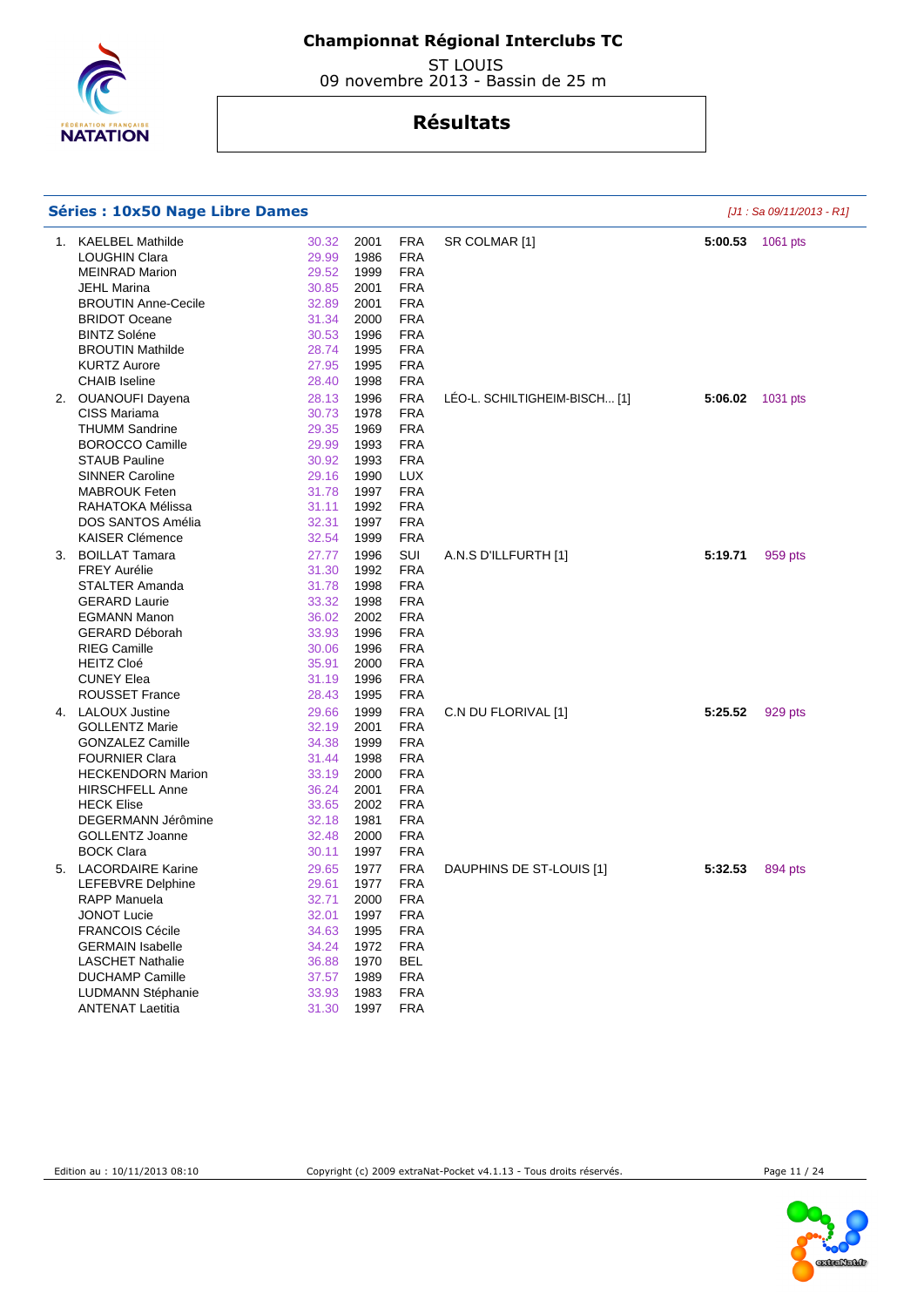

 ST LOUIS 09 novembre 2013 - Bassin de 25 m

|    | (Suite) Séries : 10x50 Nage Libre Dames |       | $[J1: Sa 09/11/2013 - R1]$ |            |                               |         |         |
|----|-----------------------------------------|-------|----------------------------|------------|-------------------------------|---------|---------|
| 6. | <b>DUBOIN Elsa</b>                      | 32.95 | 2000                       | <b>FRA</b> | SC SÉLESTAT [1]               | 5:35.46 | 879 pts |
|    | ANDRIAMIHAJA Marika                     | 33.28 | 1993                       | <b>FRA</b> |                               |         |         |
|    | <b>HEUSSER-KISS Marta</b>               | 31.04 | 1982                       | <b>HUN</b> |                               |         |         |
|    | NAMOKEL Enola                           | 33.93 | 2000                       | <b>FRA</b> |                               |         |         |
|    | RINGEISEN-LAUTEL Marie-Eve              | 35.94 | 1979                       | <b>FRA</b> |                               |         |         |
|    | <b>CALLET Clémentine</b>                | 32.51 | 2000                       | <b>FRA</b> |                               |         |         |
|    | <b>STOLL Alice</b>                      | 36.23 | 1999                       | <b>FRA</b> |                               |         |         |
|    | <b>FRITSCH Sundy</b>                    | 33.36 | 1996                       | <b>FRA</b> |                               |         |         |
|    | <b>BURGEL Tiffany</b>                   | 33.37 | 1999                       | <b>FRA</b> |                               |         |         |
|    | <b>GUYOMARD Charlotte</b>               | 32.85 | 1999                       | <b>FRA</b> |                               |         |         |
|    | 7. MAHIEUX Apolline                     | 36.52 | 2001                       | <b>FRA</b> | TEAM STRASBOURG SNS-ASPTT [2] | 5:35.56 | 879 pts |
|    | <b>ATHER Marousha</b>                   | 33.95 | 2001                       | <b>FRA</b> |                               |         |         |
|    | VILLANOVA Lea                           | 36.67 | 1991                       | <b>FRA</b> |                               |         |         |
|    | <b>CASTELAIN Louise</b>                 | 33.98 | 2002                       | <b>FRA</b> |                               |         |         |
|    | <b>MAHIEUX Ariane</b>                   | 33.11 | 1996                       | <b>FRA</b> |                               |         |         |
|    | <b>MAHIEUX Enora</b>                    | 35.26 | 2001                       | <b>FRA</b> |                               |         |         |
|    | SIMIONI Agathe                          | 32.97 | 2000                       | <b>FRA</b> |                               |         |         |
|    | <b>RENAUD Camille</b>                   | 30.17 | 1998                       | <b>FRA</b> |                               |         |         |
|    | <b>REEB Roxanne</b>                     | 32.58 | 2001                       | <b>FRA</b> |                               |         |         |
|    | <b>KARYUCHINA Nikole</b>                | 30.35 | 2001                       | <b>RUS</b> |                               |         |         |
|    | 8. ZUSSY Claire                         | 29.17 | 1998                       | <b>FRA</b> | SR CERNAY [1]                 | 5:38.89 | 862 pts |
|    | <b>HERTRICH Laure</b>                   | 33.35 | 2000                       | <b>FRA</b> |                               |         |         |
|    | <b>RITTER Amelie</b>                    | 37.15 | 2001                       | <b>FRA</b> |                               |         |         |
|    | <b>FOEHRLE Charlotte</b>                | 32.48 | 1997                       | <b>FRA</b> |                               |         |         |
|    | <b>FAUX Amandine</b>                    | 38.76 | 2002                       | <b>FRA</b> |                               |         |         |
|    | <b>BUHLER Marie</b>                     | 39.27 | 2001                       | <b>FRA</b> |                               |         |         |
|    | <b>BIERON TOETSCH Noeline</b>           | 36.80 | 2003                       | <b>FRA</b> |                               |         |         |
|    | <b>GENTZBITTEL Alexia</b>               | 32.44 | 2000                       | <b>FRA</b> |                               |         |         |
|    | <b>GENTZBITTEL Flora</b>                | 30.29 | 1995                       | <b>FRA</b> |                               |         |         |
|    | <b>FAUX Amandine</b>                    | 29.18 | 2002                       | <b>FRA</b> |                               |         |         |
|    | 9. DESMAZIERES Carole                   | 29.71 | 1982                       | <b>FRA</b> | AC MOLSHEIM MUTZIG [1]        | 5:39.79 | 858 pts |
|    | <b>ANTON Alice</b>                      | 33.40 | 1995                       | <b>FRA</b> |                               |         |         |
|    | <b>BARBEZIEUX Perrine</b>               | 34.64 | 1999                       | <b>FRA</b> |                               |         |         |
|    | JOUANLANNE Solene                       | 34.21 | 2001                       | <b>FRA</b> |                               |         |         |
|    | <b>PFISTER Laurence</b>                 | 38.17 | 1966                       | <b>FRA</b> |                               |         |         |
|    | ZOLA Jinny                              | 34.54 | 1986                       | <b>USA</b> |                               |         |         |
|    | <b>WITT Amélie</b>                      | 32.93 | 1997                       | <b>FRA</b> |                               |         |         |
|    | <b>SCHMITT Eléonore</b>                 | 35.18 | 2000                       | <b>FRA</b> |                               |         |         |
|    | <b>WAGNER Camille</b>                   | 32.60 | 2000                       | <b>FRA</b> |                               |         |         |
|    | MARQUART Léa                            | 34.41 | 2002                       | <b>FRA</b> |                               |         |         |
|    | 10. WELTZ Angélique                     | 31.99 | 2000                       | <b>FRA</b> | CN LINGOLSHEIM [1]            | 5:39.98 | 857 pts |
|    | <b>HOELTZENER Coraline</b>              | 33.10 | 1977                       | <b>FRA</b> |                               |         |         |
|    | <b>LEGRAND Gwendoline</b>               | 36.50 | 1985                       | <b>FRA</b> |                               |         |         |
|    | KOFFLER Joséphine                       | 33.04 | 1996                       | <b>FRA</b> |                               |         |         |
|    | <b>BLANARCH Mélissa</b>                 | 36.22 | 2001                       | <b>FRA</b> |                               |         |         |
|    | <b>HEIMANN Charlène</b>                 | 37.31 | 1994                       | <b>FRA</b> |                               |         |         |
|    | <b>FERREIRA Lisa</b>                    | 37.10 | 2002                       | <b>FRA</b> |                               |         |         |
|    | <b>STERN Roxane</b>                     | 31.04 | 1993                       | <b>FRA</b> |                               |         |         |
|    | <b>WELTZ Cynthia</b>                    | 31.89 | 1994                       | <b>FRA</b> |                               |         |         |
|    | <b>HUMBERT Alexia</b>                   | 31.79 | 1990                       | <b>FRA</b> |                               |         |         |



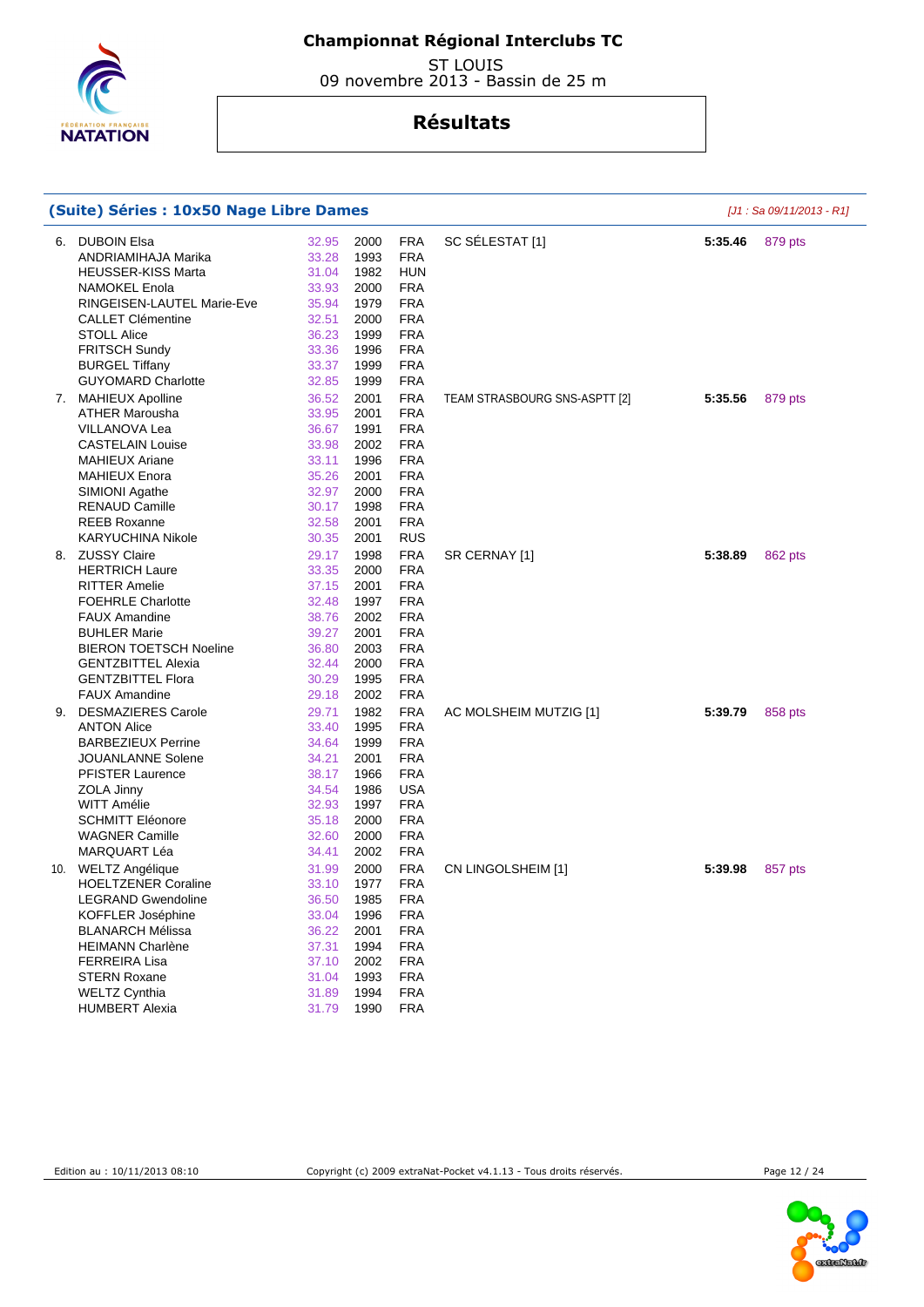

 ST LOUIS 09 novembre 2013 - Bassin de 25 m

| (Suite) Séries : 10x50 Nage Libre Dames                                                                                                                                                                                                            |                                                                                        | [J1 : Sa 09/11/2013 - R1]                                                    |                                                                                                                                          |                                 |         |         |
|----------------------------------------------------------------------------------------------------------------------------------------------------------------------------------------------------------------------------------------------------|----------------------------------------------------------------------------------------|------------------------------------------------------------------------------|------------------------------------------------------------------------------------------------------------------------------------------|---------------------------------|---------|---------|
| 11. LERGENMULLER Morgane<br><b>ONOF Emma</b><br><b>JACOB Vinciane</b><br><b>GRESSER Elsa</b><br><b>VELTMANN Sophia</b><br><b>BAPST Victoire</b><br><b>GINTZ Coralie</b><br><b>CHEVALIER Adèle</b><br><b>ROSE Mathilde</b><br><b>HAUBTMANN Lise</b> | 33.05<br>33.75<br>33.52<br>35.17<br>34.66<br>34.59<br>34.46<br>33.17<br>35.75<br>33.81 | 1998<br>2001<br>2000<br>1999<br>1998<br>1997<br>1996<br>1996<br>2001<br>2001 | <b>FRA</b><br><b>FRA</b><br><b>FRA</b><br><b>FRA</b><br><b>FRA</b><br><b>FRA</b><br><b>FRA</b><br><b>FRA</b><br><b>FRA</b><br><b>FRA</b> | <b>ERSTEIN AQUATIC CLUB [1]</b> | 5:41.93 | 847 pts |
| 12. GERARD Flavie<br><b>REININGER Louanne</b><br><b>GUILLOT Marie</b><br><b>CHAIB Enora</b><br><b>LEVRAT Marilyne</b><br><b>SCHEIDWEILER Elise</b><br><b>BERNARD Maya</b><br>IOOSS Jeanne<br><b>BALLY Céline</b><br><b>GERARD Perrine</b>          | 35.73<br>32.80<br>32.66<br>35.68<br>32.27<br>36.66<br>34.92<br>40.22<br>30.05<br>34.84 | 2003<br>2000<br>1996<br>2001<br>1978<br>2003<br>2000<br>2003<br>1978<br>2001 | <b>FRA</b><br><b>FRA</b><br><b>FRA</b><br><b>FRA</b><br><b>FRA</b><br><b>FRA</b><br><b>FRA</b><br><b>FRA</b><br><b>FRA</b><br><b>FRA</b> | SR COLMAR [2]                   | 5:45.83 | 828 pts |
| 13. LUDWIG Alexia<br><b>MORINIERE Soline</b><br><b>MABROUK Dounia</b><br><b>VELASQUEZ Sofia</b><br><b>MEYER Cécile</b><br>PITCHON Véronique<br><b>TAFFIN Lucie</b><br><b>FRINGUELLO Camille</b><br>LUDWIG Théa<br><b>MATTERN Euthargie</b>         | 33.25<br>35.10<br>33.22<br>31.59<br>35.82<br>39.23<br>37.61<br>34.19<br>34.74<br>33.86 | 1997<br>1988<br>1998<br>1998<br>2001<br>1962<br>1980<br>2000<br>2000<br>2001 | <b>FRA</b><br><b>FRA</b><br><b>FRA</b><br><b>FRA</b><br><b>FRA</b><br><b>FRA</b><br><b>FRA</b><br><b>FRA</b><br><b>FRA</b><br><b>FRA</b> | LÉO-L. SCHILTIGHEIM-BISCH [2]   | 5:48.61 | 815 pts |
| 14. WEISS Marie<br><b>GLESSER Coline</b><br><b>BANNIER Daphne</b><br><b>SCHMITT Elodie</b><br><b>JOUBAUD Aude</b><br><b>GUISNET Lou</b><br><b>DUNCKEL Marie</b><br><b>KILIAN Tiphayne</b><br><b>BENEDIC Chiara</b><br>ALOUANE Zoe                  | 33.27<br>33.58<br>37.57<br>36.44<br>37.04<br>38.15<br>36.27<br>33.35<br>35.63<br>33.78 | 2001<br>2001<br>2003<br>2002<br>2003<br>2003<br>2003<br>2000<br>2003<br>2001 | <b>FRA</b><br><b>FRA</b><br><b>FRA</b><br><b>FRA</b><br><b>FRA</b><br><b>FRA</b><br><b>FRA</b><br><b>FRA</b><br><b>FRA</b><br><b>FRA</b> | DAUPHINS OBERNAI [1]            | 5:55.08 | 785 pts |
| 15. HORNY Séverine<br><b>LEPRUN Lauren</b><br>CHEY Méline<br><b>BELLY Marie</b><br><b>CROMLIN Constance</b><br><b>COLLARD Camille</b><br><b>GROSSHAENY Clara</b><br><b>PREHU Claire</b><br><b>HANRIOT-COLIN Célia</b><br>PREHU Léa                 | 30.49<br>35.10<br>40.37<br>42.58<br>34.91<br>33.24<br>39.36<br>35.76<br>36.97<br>32.24 | 1998<br>2001<br>2002<br>2003<br>1998<br>1999<br>2001<br>2000<br>2002<br>1998 | <b>FRA</b><br><b>FRA</b><br>FRA<br><b>FRA</b><br><b>FRA</b><br><b>FRA</b><br><b>FRA</b><br><b>FRA</b><br><b>FRA</b><br><b>FRA</b>        | CN ILE DU RHIN [1]              | 6:01.02 | 757 pts |



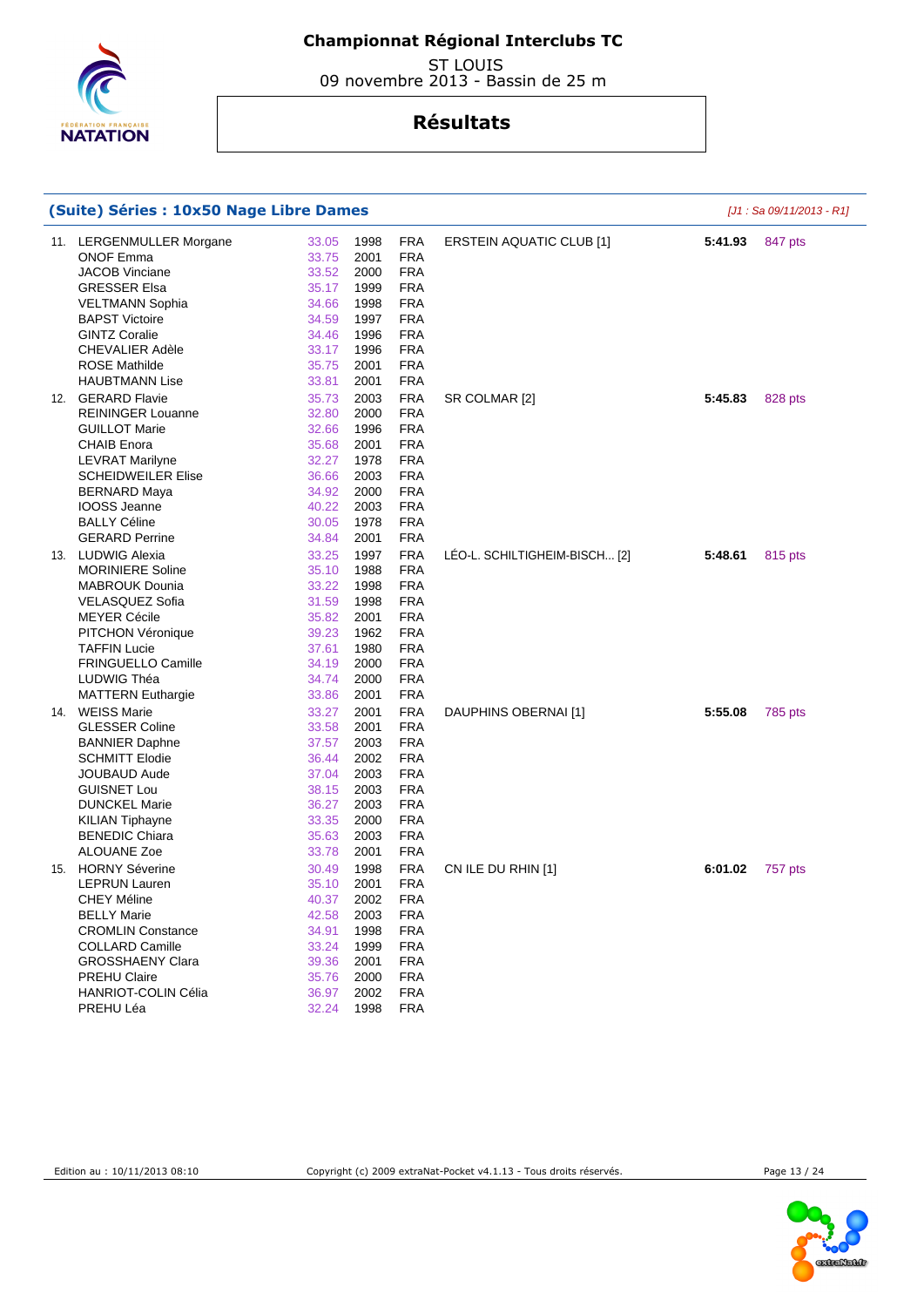

 ST LOUIS 09 novembre 2013 - Bassin de 25 m

# **Résultats**

| (Suite) Séries : 10x50 Nage Libre Dames                                                                                                                                                                                                           | [J1 : Sa 09/11/2013 - R1]                                                                                                                                                                                                                                                                                                             |                    |  |  |  |  |  |  |
|---------------------------------------------------------------------------------------------------------------------------------------------------------------------------------------------------------------------------------------------------|---------------------------------------------------------------------------------------------------------------------------------------------------------------------------------------------------------------------------------------------------------------------------------------------------------------------------------------|--------------------|--|--|--|--|--|--|
| <b>WUERTZER Charlotte</b><br>16.<br><b>KEMPF Oriane</b><br>ZIMMER Lydie<br>DANGUEL Mégane<br><b>PLANSON Enza</b><br><b>ALIHAMIDI Maelle</b><br><b>MEYER Ludivine</b><br><b>KERLEAU Pauline</b><br><b>WUERTZER Océane</b><br><b>DERRADJI Rania</b> | SC SÉLESTAT [2]<br><b>FRA</b><br>33.65<br>1999<br>39.16<br>1999<br><b>FRA</b><br>39.05<br>2001<br><b>FRA</b><br>33.42<br>1993<br><b>FRA</b><br>39.19<br><b>FRA</b><br>2003<br>44.12<br>2003<br><b>FRA</b><br>33.55<br><b>FRA</b><br>2001<br>41.48<br>2004<br><b>FRA</b><br>38.38<br>2001<br><b>FRA</b><br><b>FRA</b><br>35.67<br>2003 | 6:17.67<br>682 pts |  |  |  |  |  |  |
| $---$                                                                                                                                                                                                                                             | SR COLMAR [3]                                                                                                                                                                                                                                                                                                                         | <b>DNS</b> dec     |  |  |  |  |  |  |
| <b>Séries : 100 Nage Libre Messieurs</b><br>[J1 : Sa 09/11/2013 - R2]                                                                                                                                                                             |                                                                                                                                                                                                                                                                                                                                       |                    |  |  |  |  |  |  |
| 1. WAGNER Florian                                                                                                                                                                                                                                 | <b>FRA</b><br>SR COLMAR [1]<br>1996                                                                                                                                                                                                                                                                                                   | 55.09<br>1116 pts  |  |  |  |  |  |  |
| 26.35 (26.35)<br>100 m:<br>50 m:<br>2. CORNEC Clement                                                                                                                                                                                             | 55.09 (28.74) [55.09]<br>1997 FRA<br>C.N DU FLORIVAL [1]                                                                                                                                                                                                                                                                              | 59.42<br>974 pts   |  |  |  |  |  |  |
| 28.05 (28.05)<br>100 m:<br>$50 m$ :                                                                                                                                                                                                               | 59.42 (31.37) [59.42]                                                                                                                                                                                                                                                                                                                 |                    |  |  |  |  |  |  |
| 3. JOUANLANNE Dorian<br>$50 m$ :<br>29.94 (29.94)                                                                                                                                                                                                 | 1998<br>FRA<br>AC MOLSHEIM MUTZIG [1]<br>100 m: 1:01.83 (31.89) [1:01.83]                                                                                                                                                                                                                                                             | 1:01.83<br>899 pts |  |  |  |  |  |  |
| 4. DUPUY Gaetan                                                                                                                                                                                                                                   | <b>FRA</b><br>1990<br>AC MOLSHEIM MUTZIG [2]                                                                                                                                                                                                                                                                                          | 1:03.20<br>858 pts |  |  |  |  |  |  |
| $50 m$ :<br>29.93 (29.93)<br>5. DEHON Florent                                                                                                                                                                                                     | 100 m: 1:03.20 (33.27) [1:03.20]<br><b>FRA</b><br>1990<br><b>ERSTEIN AQUATIC CLUB [1]</b>                                                                                                                                                                                                                                             | 834 pts<br>1:04.04 |  |  |  |  |  |  |
| 29.92 (29.92)<br>$50 m$ :                                                                                                                                                                                                                         | 100 m: 1:04.04 (34.12) [1:04.04]                                                                                                                                                                                                                                                                                                      |                    |  |  |  |  |  |  |
| 6. GUILBOT Maxime<br>30.68 (30.68)<br>$50 m$ :                                                                                                                                                                                                    | DAUPHINS OBERNAI [1]<br>1997<br><b>FRA</b><br>100 m: 1:04.27 (33.59) [1:04.27]                                                                                                                                                                                                                                                        | 1:04.27<br>827 pts |  |  |  |  |  |  |
| 7. HAGENBACH Yann                                                                                                                                                                                                                                 | 1993 FRA<br>A.N.S D'ILLFURTH [1]                                                                                                                                                                                                                                                                                                      | 1:07.10<br>746 pts |  |  |  |  |  |  |
| $50 m$ :<br>32.41 (32.41)<br>8. JOLIVET Jérémy                                                                                                                                                                                                    | 100 m: 1:07.10 (34.69) [1:07.10]<br><b>FRA</b><br>1984<br>TEAM STRASBOURG SNS-ASPTT [2]                                                                                                                                                                                                                                               | 1:09.44<br>683 pts |  |  |  |  |  |  |
| 32.60 (32.60)<br>$50 m$ :                                                                                                                                                                                                                         | 100 m: 1:09.44 (36.84) [1:09.44]                                                                                                                                                                                                                                                                                                      |                    |  |  |  |  |  |  |
| 9. WOLFF Gaetan<br>33.10 (33.10)<br>$50 m$ :                                                                                                                                                                                                      | <b>FRA</b><br>1999<br>SN HAGUENAU [1]<br>100 m: 1:10.08 (36.98) [1:10.08]                                                                                                                                                                                                                                                             | 1:10.08<br>666 pts |  |  |  |  |  |  |
| 10. MEYER Louis                                                                                                                                                                                                                                   | <b>FRA</b><br>2000<br>NATATION HOCHFELDEN [1]                                                                                                                                                                                                                                                                                         | 1:11.70<br>624 pts |  |  |  |  |  |  |
| 34.21 (34.21)<br>$50 m$ :<br>11. STAUB Lucien                                                                                                                                                                                                     | 100 m: 1:11.70 (37.49) [1:11.70]<br>1966<br>FRA<br>LÉO-L. SCHILTIGHEIM-BISCHHEIM [1]                                                                                                                                                                                                                                                  | 1:18.87<br>456 pts |  |  |  |  |  |  |
| 50 m:<br>36.70 (36.70)                                                                                                                                                                                                                            | 100 m: 1:18.87 (42.17) [1:18.87]                                                                                                                                                                                                                                                                                                      |                    |  |  |  |  |  |  |
| <b>KUHM Alexandre</b><br>12.<br>38.72 (38.72)<br>$50 m$ :                                                                                                                                                                                         | FRA<br>CN LINGOLSHEIM [1]<br>2000<br>100 m: 1:23.47 (44.75) [1:23.47]                                                                                                                                                                                                                                                                 | 1:23.47<br>362 pts |  |  |  |  |  |  |

## **Séries : 400 Nage Libre Messieurs Séries : 400 Nage Libre Messieurs Exercíptique 101 : Sa 09/11/2013 - R1]**

| 1. ESCOFFIER Quentin          |                          |                                 |                                             |                                   | 1998 FRA SR COLMAR [1]                                    |                          |                         |                                            |                   |                 | 4:32.81 972 pts             |           |
|-------------------------------|--------------------------|---------------------------------|---------------------------------------------|-----------------------------------|-----------------------------------------------------------|--------------------------|-------------------------|--------------------------------------------|-------------------|-----------------|-----------------------------|-----------|
| $50 \text{ m}: 29.04 (29.04)$ |                          |                                 | $100 \text{ m}: 1:01.45$ (32.41) [1:01.45]  |                                   |                                                           |                          | 150 m : 1:35.38 (33.93) |                                            | 200 m :           |                 | 2:10.31 (34.93) [1:08.86]   |           |
| 250 m: 2:45.80 (35.49)        |                          |                                 |                                             |                                   | 300 m : 3:21.74 (35.94) [1:11.43] 350 m : 3:57.41         |                          |                         | (35.67)                                    | 400 m:            |                 | 4:32.81 (35.40) [1:11.07]   |           |
| 2. BRAVO Valentino            |                          |                                 |                                             |                                   | 1996 FRA A.N.S D'ILLFURTH [1]                             |                          |                         |                                            |                   | 4:46.14 870 pts |                             |           |
| $50 \text{ m}: 30.13 (30.13)$ |                          |                                 |                                             |                                   | 100 m: 1:03.62 (33.49) [1:03.62]                          | 150 m : 1:39.95 (36.33)  |                         |                                            | $200 \text{ m}$ : |                 | 2:17.25 (37.30) [1:13.63]   |           |
| 250 m : 2:54.08 (36.83)       |                          |                                 |                                             |                                   | 300 m : 3:31.96 (37.88) [1:14.71] 350 m : 4:09.25 (37.29) |                          |                         |                                            | $400 \text{ m}$ : |                 | 4:46.14 (36.89) [1:14.18]   |           |
| 3. HENER Antoine              |                          |                                 |                                             | 2000 FRA ERSTEIN AQUATIC CLUB [1] |                                                           |                          |                         | 4:47.00 863 pts                            |                   |                 |                             |           |
| $50 \text{ m}: 32.34 (32.34)$ |                          |                                 | 100 m: 1:08.48 (36.14) [1:08.48]            |                                   |                                                           | 150 m : 1:44.77 (36.29)  |                         |                                            | $200 \text{ m}$ : |                 | 2:21.42 (36.65) [1:12.94]   |           |
| 250 m : 2:57.93 (36.51)       |                          |                                 |                                             |                                   | 300 m: 3:35.00 (37.07) [1:13.58] 350 m: 4:11.79 (36.79)   |                          |                         |                                            | 400 m :           |                 | 4:47.00 (35.21) [1:12.00]   |           |
|                               | 4. ALVES-SHERRER Mathieu | 2000 FRA AC MOLSHEIM MUTZIG [1] |                                             |                                   |                                                           |                          |                         |                                            | 4:49.18 847 pts   |                 |                             |           |
| $50 \text{ m}: 32.80$         | (32.80)                  |                                 |                                             |                                   | 100 m: 1:09.60 (36.80) [1:09.60] 150 m: 1:46.59 (36.99)   |                          |                         |                                            | 200 m :           |                 | 2:23.36 (36.77) [1:13.76]   |           |
| 250 m : 3:00.63 (37.27)       |                          |                                 |                                             |                                   | 300 m : 3:38.06 (37.43) [1:14.70] 350 m : 4:15.19 (37.13) |                          |                         |                                            | 400 m :           |                 | 4:49.18 (33.99) [1:11.12]   |           |
| 5. FOURNIER Alexandre         |                          |                                 |                                             |                                   | 1997 FRA C.N DU FLORIVAL [1]                              |                          |                         |                                            |                   |                 | 5:00.02 770 pts             |           |
| $50 \text{ m}: 33.16 (33.16)$ |                          |                                 | $100 \text{ m}$ : 1:10.01 (36.85) [1:10.01] |                                   |                                                           | 150 m: 1:47.86 (37.85)   |                         |                                            | $200 \text{ m}$ : | 2:26.26         | $(38.40)$ [1:16.25]         |           |
| 250 m : 3:05.22 (38.96)       |                          |                                 |                                             |                                   | 300 m : 3:43.91 (38.69) [1:17.65] 350 m : 4:22.30         |                          |                         | (38.39)                                    | $400 \text{ m}$ : |                 | $5:00.02$ (37.72) [1:16.11] |           |
| 6. MATTER Eric                |                          |                                 |                                             |                                   |                                                           |                          |                         | 1963 FRA LÉO-L. SCHILTIGHEIM-BISCHHEIM [1] |                   |                 | <b>5:19.16</b> 641 pts      |           |
| $50 \text{ m}: 35.24 (35.24)$ |                          |                                 |                                             |                                   | 100 m: 1:14.61 (39.37) [1:14.61]                          | $150 \text{ m}: 1:55.19$ |                         | (40.58)                                    | $200 \text{ m}$ : |                 | 2:36.00 (40.81) [1:21.39]   |           |
| 250 m: 3:16.85 (40.85)        |                          |                                 |                                             |                                   | 300 m: 3:57.70 (40.85) [1:21.70]                          |                          | 350 m : 4:39.09 (41.39) |                                            | $400 \text{ m}$ : | 5:19.16         | (40.07)                     | [1:21.46] |

Edition au : 10/11/2013 08:10 Copyright (c) 2009 extraNat-Pocket v4.1.13 - Tous droits réservés. Page 14 / 24

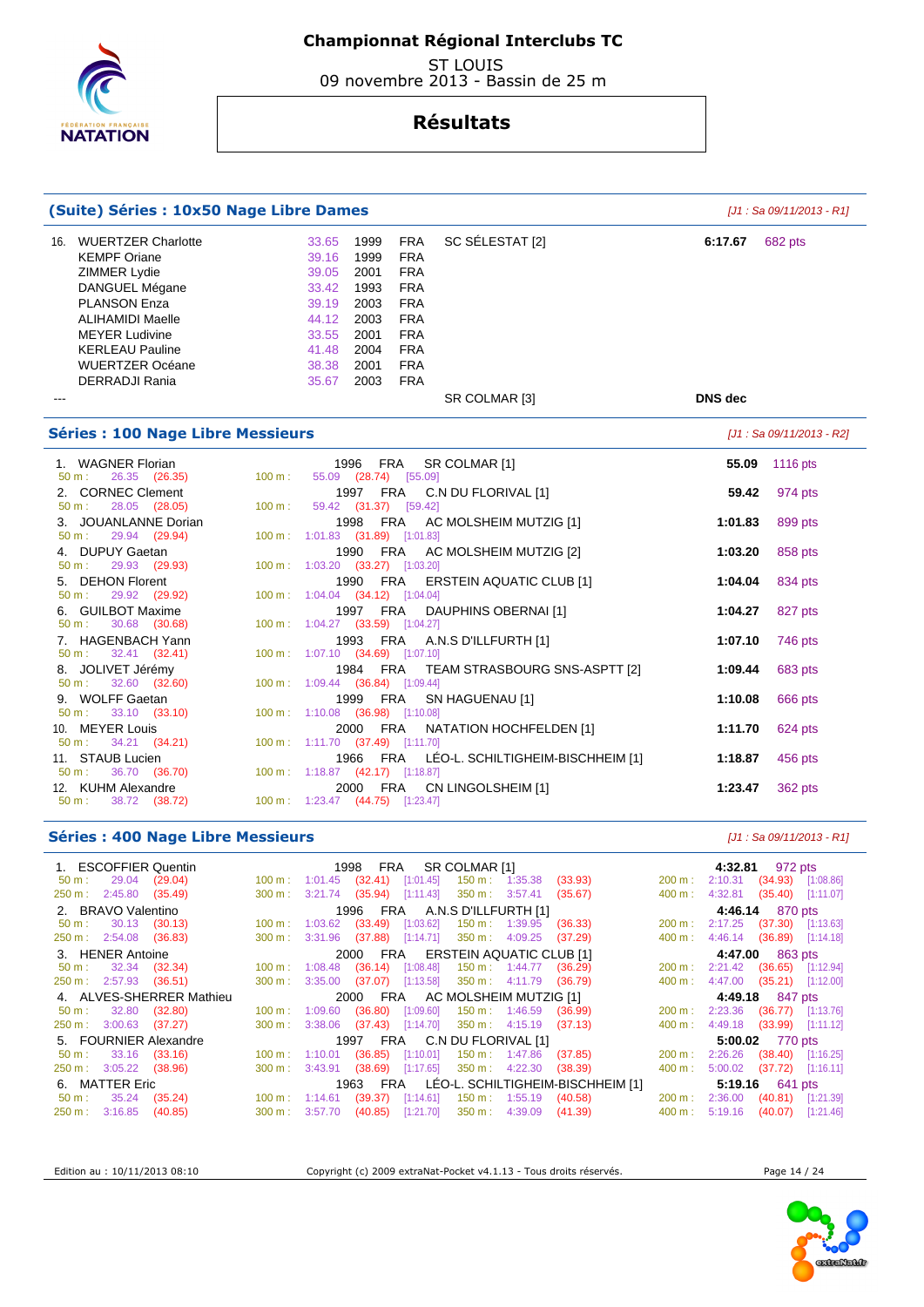

 ST LOUIS 09 novembre 2013 - Bassin de 25 m

## **Résultats**

#### **(Suite) Séries : 400 Nage Libre Messieurs** [J1 : Sa 09/11/2013 - R1]

#### 7. MOSSER Louis 2000 FRA DAUPHINS OBERNAI [1] **5:28.16** 585 pts 50 m : 35.06 (35.06) 100 m : 1:15.22 (40.16) [1:15.22] 150 m : 1:57.24 (42.02) 200 m : 2:39.54 (42.30) [1:24.32] 250 m : 3:20.49 (40.95) 300 m : 4:03.12 (42.63) [1:23.58] 350 m : 4:46.42 (43.30) 400 m : 5:28.16 (41.74) [1:25.04] 8. FENERON Pascal 1969 FRA AC MOLSHEIM MUTZIG [2] **5:37.05** 532 pts 50 m : 35.90 (35.90) 100 m : 1:16.17 (40.27) [1:16.17] 150 m : 1:58.25 (42.08) 200 m : 2:41.77 (43.52) [1:25.60]  $300 \text{ m}$  : 4:09.99 (44.06) [1:28.22] 9. JEANDEMANGE Lars 2002 FRA TEAM STRASBOURG SNS-ASPTT [2] **5:43.31** 496 pts 50 m : 37.13 (37.13) 100 m : 1:19.76 (42.63) [1:19.76] 150 m : 2:03.90 (44.14) 200 m : 2:47.56 (43.66) [1:27.80] 250 m : 3:32.64 (45.08) 300 m : 4:16.68 (44.04) [1:29.12] 350 m : 5:00.45 (43.77) 400 m : 5:43.31 (42.86) [1:26.63] 10. LE CHEVILLIER Malo 2000 FRA NATATION HOCHFELDEN [1] 5:51.02 454 pts<br>
50 m : 39.81 (39.81) 100 m : 1:24.15 (44.34) [1:24.15] 150 m : 2:09.97 (45.82) 200 m : 2:55.50 (45.53) [1:31.35]<br>
250 m : 3:40.71 (45.21) 300 m : 4:2 50 m : 39.81 (39.81) 100 m : 1:24.15 (44.34) [1:24.15] 150 m : 2:09.97 (45.82) 200 m : 2:55.50 (45.53) [1:31.35] 250 m : 3:40.71 (45.21) 300 m : 4:25.55 (44.84) [1:30.05] 350 m : 5:09.34 (43.79) 400 m : 5:51.02 (41.68) [1:25.47] 11. WOLFF Hugues 1997 FRA SN HAGUENAU [1] **6:56.02** 172 pts 50 m : 36.44 (36.44) 100 m : 1:20.70 (44.26) [1:20.70] 150 m : 2:11.01 (50.31) 200 m : 3:05.58 (54.57) [1:44.88] 250 m : 4:02.76 (57.18) 300 m : 5:02.01 (59.25) [1:56.43] 350 m : 6:00.08 (58.07) 400 m : 6:56.02 (55.94) [1:54.01] --- KOFFLER Théophile 1999 FRA CN LINGOLSHEIM [1] **DNF**

#### **Séries : 100 Dos Messieurs and the series of the series of the series of the series of the series of the series of the series of the series of the series of the series of the series of the series of the series of the se**

| 1. IONESCU Sergiu                                      |                                  | 1998 FRA SN HAGUENAU [1]                   | 1:08.59                   | 945 pts |
|--------------------------------------------------------|----------------------------------|--------------------------------------------|---------------------------|---------|
| 50 m : 32.84 (32.84) 100 m : 1:08.59 (35.75) [1:08.59] |                                  |                                            |                           |         |
| 2. KRIEGER Antoine                                     |                                  | 1997 FRA NATATION HOCHFELDEN [1]           | 1:13.47 $818 \text{ pts}$ |         |
| $50 \text{ m}: 35.68 (35.68)$                          | 100 m: 1:13.47 (37.79) [1:13.47] |                                            |                           |         |
| 3. SCHMITT Corentin                                    |                                  | 1997 FRA AC MOLSHEIM MUTZIG [2]            | 1:14.73 787 pts           |         |
| $50 \text{ m}: 35.54 (35.54)$                          | 100 m: 1:14.73 (39.19) [1:14.73] |                                            |                           |         |
| 4. MEYER Florian                                       |                                  | 1995 FRA A.N.S D'ILLFURTH [1]              | 1:16.21                   | 751 pts |
| $50 \text{ m}: 36.51 (36.51)$                          | 100 m: 1:16.21 (39.70) [1:16.21] |                                            |                           |         |
| 5. AUBRUN Jean-Luc                                     |                                  | 1957 FRA LÉO-L. SCHILTIGHEIM-BISCHHEIM [1] | 1:16.55                   | 743 pts |
| 50 m : 37.76 (37.76)                                   | 100 m: 1:16.55 (38.79) [1:16.55] |                                            |                           |         |
| 6. MULLER Mathieu                                      |                                  | 1993 FRA TEAM STRASBOURG SNS-ASPTT [2]     | 1:22.04                   | 618 pts |
| 50 m : 39.98 (39.98) 100 m : 1:22.04 (42.06) [1:22.04] |                                  |                                            |                           |         |
| 7. KUHN Guillaume                                      |                                  | 1983 FRA ERSTEIN AQUATIC CLUB [1]          | 1:22.97                   | 598 pts |
| 50 m : 41.70 (41.70)                                   | 100 m: 1:22.97 (41.27) [1:22.97] |                                            |                           |         |
| 8. RUHLMANN Quentin                                    |                                  | 2001 FRA AC MOLSHEIM MUTZIG [1]            | 1:26.25                   | 530 pts |
| $50 \text{ m}: 42.02 (42.02)$                          | 100 m: 1:26.25 (44.23) [1:26.25] |                                            |                           |         |
| 9. REMOND Mathieu                                      |                                  | 2001 FRA SR COLMAR [1]                     | 1:26.26                   | 530 pts |
| 50 m : 41.59 (41.59)                                   | 100 m: 1:26.26 (44.67) [1:26.26] |                                            |                           |         |
| 10. CENTLIVRE Paulin                                   |                                  | 2002 FRA C.N DU FLORIVAL [1]               | 1:32.06                   | 420 pts |
| $50 \text{ m}: 45.56 (45.56)$                          | 100 m: 1:32.06 (46.50) [1:32.06] |                                            |                           |         |
|                                                        |                                  |                                            |                           |         |
| 11. MEYER Arthur                                       |                                  | 2001 FRA DAUPHINS OBERNAI [1]              | 1:33.63                   | 392 pts |
| 50 m : 46.74 (46.74) 100 m : 1:33.63 (46.89) [1:33.63] |                                  |                                            |                           |         |
| 12. VOGT Mathieu                                       |                                  | 1982 FRA CN LINGOLSHEIM [1]                | 1:46.45                   | 202 pts |
| 50 m : 49.70 (49.70) 100 m : 1:46.45 (56.75) [1:46.45] |                                  |                                            |                           |         |
| --- MULLER Franck                                      |                                  | 2000 FRA SR COLMAR [1]                     | DNS dec                   |         |
|                                                        |                                  |                                            |                           |         |

## **Séries : 200 Dos Messieurs and the series of the series of the series of the series of the series of the series of the series of the series of the series of the series of the series of the series of the series of the se**

| 1. SCHMITT Victor             |                                                           | 1999 FRA NATATION HOCHFELDEN [1]                                    | <b>2:19.51</b> 1047 pts          |  |  |  |  |  |
|-------------------------------|-----------------------------------------------------------|---------------------------------------------------------------------|----------------------------------|--|--|--|--|--|
| $50 \text{ m}: 32.16 (32.16)$ |                                                           | 100 m : 1:07.82 (35.66) [1:07.82] 150 m : 1:44.12 (36.30)           | 200 m: 2:19.51 (35.39) [1:11.69] |  |  |  |  |  |
| 2. KENNEL Benjamin            |                                                           | 1996 FRA SN HAGUENAU [1]                                            | 2:19.76 1043 pts                 |  |  |  |  |  |
| $50 \text{ m}: 32.75 (32.75)$ |                                                           | 100 m: 1:08.71 (35.96) [1:08.71] 150 m: 1:45.00 (36.29)             | 200 m: 2:19.76 (34.76) [1:11.05] |  |  |  |  |  |
| 3. BOUZID Badr                |                                                           | 1999 FRA LÉO-L. SCHILTIGHEIM-BISCHHEIM [1]                          | <b>2:35.87</b> 829 pts           |  |  |  |  |  |
| 50 m: 36.68 (36.68)           |                                                           | 100 m: 1:15.54 (38.86) [1:15.54] 150 m: 1:55.86 (40.32)             | 200 m: 2:35.87 (40.01) [1:20.33] |  |  |  |  |  |
| 4. ZIMMERMANN Hervé           |                                                           | 1999 FRA C.N DU FLORIVAL [1]                                        | <b>2:46.01</b> 706 pts           |  |  |  |  |  |
| $50 \text{ m}: 38.13 (38.13)$ |                                                           | $100 \text{ m}$ : 1:19.95 (41.82) [1:19.95] 150 m : 2:03.34 (43.39) | 200 m: 2:46.01 (42.67) [1:26.06] |  |  |  |  |  |
| 5. LEIBEL Florian             |                                                           | 2001 FRA ERSTEIN AQUATIC CLUB [1]                                   | <b>2:47.49</b> 689 pts           |  |  |  |  |  |
| $50 \text{ m}: 40.27 (40.27)$ |                                                           | 100 m: 1:23.84 (43.57) [1:23.84] 150 m: 2:07.08 (43.24)             | 200 m: 2:47.49 (40.41) [1:23.65] |  |  |  |  |  |
| 6. MORITZ Jonathan            |                                                           | 1989 FRA A.N.S D'ILLFURTH [1]                                       | 2:47.62 688 pts                  |  |  |  |  |  |
| $50 \text{ m}: 36.99 (36.99)$ |                                                           | 100 m : 1:17.95 (40.96) [1:17.95] 150 m : 2:01.80 (43.85)           | 200 m: 2:47.62 (45.82) [1:29.67] |  |  |  |  |  |
| 7. LACABANE Alexandre         | 1975 FRA AC MOLSHEIM MUTZIG [2]<br><b>2.48.52</b> 678 pts |                                                                     |                                  |  |  |  |  |  |
| $50 \text{ m}: 40.56 (40.56)$ |                                                           | 100 m: 1:23.90 (43.34) [1:23.90] 150 m: 2:06.58 (42.68)             | 200 m: 2:48.52 (41.94) [1:24.62] |  |  |  |  |  |
| Edition au : 10/11/2013 08:10 |                                                           |                                                                     |                                  |  |  |  |  |  |

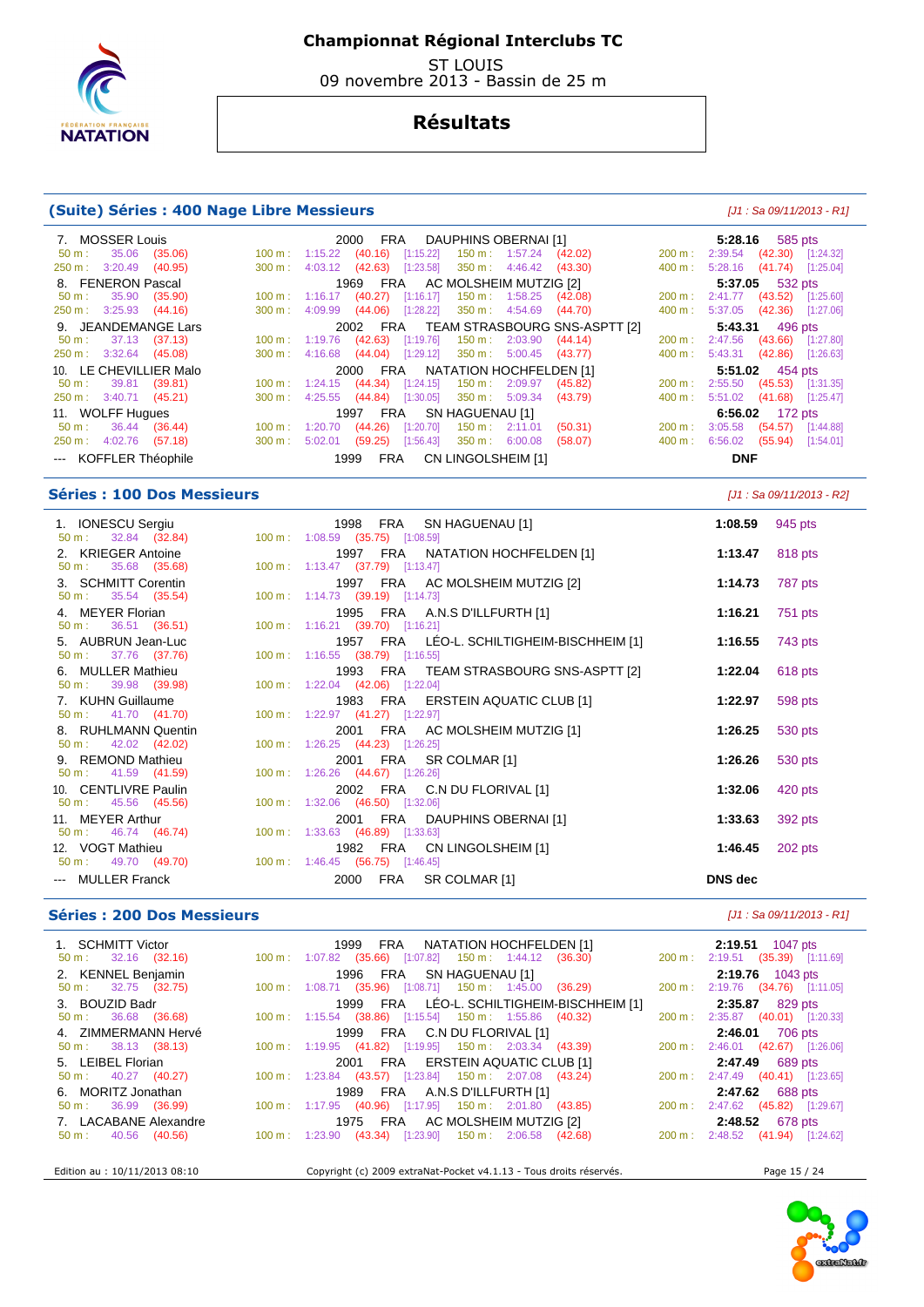

 ST LOUIS 09 novembre 2013 - Bassin de 25 m

# **Résultats**

## **(Suite) Séries : 200 Dos Messieurs** [J1 : Sa 09/11/2013 - R1]

| 8. KLAPCZYNSKI Nathanael      | 2000 FRA TEAM STRASBOURG SNS-ASPTT [2]                             | <b>2:49.12</b> 671 pts           |
|-------------------------------|--------------------------------------------------------------------|----------------------------------|
| $50 \text{ m}: 39.91 (39.91)$ | $100 \text{ m}: 1:22.88$ (42.97) [1:22.88] 150 m : 2:06.94 (44.06) | 200 m: 2:49.12 (42.18) [1:26.24] |
| 9. LEGRAND Jérôme             | 1992 FRA CN LINGOLSHEIM [1]                                        | <b>2:50.91</b> 651 pts           |
| $50 \text{ m}: 39.85 (39.85)$ | 100 m : 1:22.80 (42.95) [1:22.80] 150 m : 2:07.39 (44.59)          | 200 m: 2:50.91 (43.52) [1:28.11] |
| 10. SOUDIER Maxime            | 1999 FRA AC MOLSHEIM MUTZIG [1]                                    | $2:53.16$ 626 pts                |
| $50 \text{ m}: 39.83 (39.83)$ | 100 m : 1:24.39 (44.56) [1:24.39] 150 m : 2:10.48 (46.09)          | 200 m: 2:53.16 (42.68) [1:28.77] |
| 11. DE MARCO Gaulthier        | 2000 FRA DAUPHINS OBERNAI [1]                                      | 3:07.33 481 pts                  |
| $50 \text{ m}: 43.21 (43.21)$ | 100 m: 1:31.21 (48.00) [1:31.21] 150 m: 2:20.61 (49.40)            | 200 m: 3:07.33 (46.72) [1:36.12] |
| 12. STUDER Renaud             | 2003 FRA SR COLMAR [1]                                             | $3:27.46$ 308 pts                |
| $50 \text{ m}: 47.14 (47.14)$ | 100 m: 1:40.52 (53.38) [1:40.52] 150 m: 2:36.33 (55.81)            | 200 m: 3:27.46 (51.13) [1:46.94] |
| --- REMOND Mathieu            | FRA SR COLMAR [1]<br>2001                                          | DNS dec                          |

## **Séries : 100 Brasse Messieurs** [J1 : Sa 09/11/2013 - R2]

| 1. WALTER Matthieu<br>50 m : 38.14 (38.14) 100 m : 1:19.33 (41.19) [1:19.33]    | 1986 FRA ERSTEIN AQUATIC CLUB [1]                                              | 1:19.33 859 pts                                   |         |
|---------------------------------------------------------------------------------|--------------------------------------------------------------------------------|---------------------------------------------------|---------|
| 2. BERTRAND Laurent<br>$50 \text{ m}: 38.57 (38.57)$                            | 1978 FRA AC MOLSHEIM MUTZIG [2]<br>100 m: 1:19.70 (41.13) [1:19.70]            | 1:19.70 $851 \text{ pts}$                         |         |
| 3. SCHOETT Matthieu<br>$50 \text{ m}: 37.45 (37.45)$                            | 1988 FRA A.N.S D'ILLFURTH [1]<br>100 m: 1:19.97 (42.52) [1:19.97]              | 1:19.97 844 pts                                   |         |
| 4. LILLE Jérôme<br>$50 \text{ m}: 38.03 (38.03)$                                | 1987 FRA SN HAGUENAU [1]<br>100 m: 1:21.63 (43.60) [1:21.63]                   | 1:21.63 $806 \text{ pts}$                         |         |
| 5. ERNEWEIN Julien<br>$50 \text{ m}: 40.36 (40.36)$                             | 1980 FRA  TEAM STRASBOURG SNS-ASPTT [2]<br>100 m: 1:24.24 (43.88) [1:24.24]    | <b>1:24.24</b> 748 pts                            |         |
| 6. KIENTZ Adrien<br>50 m : 39.49 (39.49)                                        | 1996 FRA DAUPHINS OBERNAI [1]<br>100 m: 1:26.46 (46.97) [1:26.46]              | 1:26.46 $\frac{701 \text{ pts}}{201 \text{ pts}}$ |         |
| 7. BRUNET Mathis<br>50 m : 41.60 (41.60)                                        | 2000 FRA AC MOLSHEIM MUTZIG [1]<br>100 m: 1:27.06 (45.46) [1:27.06]            | 1:27.06                                           | 688 pts |
| 8. CHIPOT Guillaume<br>50 m : 39.76 (39.76)                                     | 1990 FRA CN LINGOLSHEIM [1]<br>100 m : 1:27.21 $(47.45)$ [1:27.21]             | 1:27.21                                           | 685 pts |
| 9. DELIESSCHE Nicolas<br>50 m : 41.65 (41.65)                                   | 1981 FRA LÉO-L. SCHILTIGHEIM-BISCHHEIM [1]<br>100 m: 1:28.12 (46.47) [1:28.12] | 1:28.12                                           | 666 pts |
| 10. SCHIRMER Gauthier<br>50 m : 41.67 (41.67) 100 m : 1:28.29 (46.62) [1:28.29] | 1995 FRA C.N DU FLORIVAL [1]                                                   | 1:28.29                                           | 663 pts |
| 11. GERARD Theo<br>50 m : 49.30 (49.30) 100 m : 1:44.78 (55.48) [1:44.78]       | 1999 FRA SR COLMAR [1]                                                         | <b>1:44.78</b> 368 pts                            |         |
| 12. ZAEPFFEL Leandre<br>$50 \text{ m}: 51.74 (51.74)$                           | 2000 FRA NATATION HOCHFELDEN [1]<br>100 m : 1:48.97 (57.23) [1:48.97]          | 1:48.97                                           | 307 pts |

#### **Séries : 200 Brasse Messieurs** [J1 : Sa 09/11/2013 - R1]

| 1. CANTARUTTI Pierre                     | 1992 FRA A.N.S D'ILLFURTH [1]                                                  | <b>2:53.41</b> 802 pts           |
|------------------------------------------|--------------------------------------------------------------------------------|----------------------------------|
|                                          |                                                                                | 200 m: 2:53.41 (46.35) [1:32.10] |
| 2. TICHON Hugo                           | 1999 FRA NATATION HOCHFELDEN [1]                                               | 2:58.17 750 pts                  |
| 50 m : 37.73 (37.73)                     | 100 m : 1:22.82 (45.09) [1:22.82] 150 m : 2:10.61 (47.79)                      | 200 m: 2:58.17 (47.56) [1:35.35] |
| 3. COMPAGNON Valentin                    | 1999 FRA LÉO-L. SCHILTIGHEIM-BISCHHEIM [1]                                     | 2:59.99 730 pts                  |
| $50 \text{ m}: 39.05 (39.05)$            | 100 m: 1:23.81 (44.76) [1:23.81] 150 m: 2:11.82 (48.01)                        | 200 m: 2:59.99 (48.17) [1:36.18] |
| 4. CLANDILLON Stephen                    | 1968 FRA AC MOLSHEIM MUTZIG [2]                                                | 3:01.06 718 pts                  |
| $50 \text{ m}: 40.42 (40.42)$            | 100 m : 1:25.76 (45.34) [1:25.76] 150 m : 2:12.41 (46.65)                      | 200 m: 3:01.06 (48.65) [1:35.30] |
| 5. BLONDE Louis                          | 1997 FRA C.N DU FLORIVAL [1]                                                   | <b>3:04.74</b> 680 pts           |
| $50 \text{ m}$ : $40.15 \text{ (40.15)}$ | 100 m: 1:25.90 (45.75) [1:25.90] 150 m: 2:15.06 (49.16)                        | 200 m: 3:04.74 (49.68) [1:38.84] |
| 6. SIREROL Thomas                        | 2002 FRA ERSTEIN AQUATIC CLUB [1]                                              | 3:12.55 601 pts                  |
| $50 \text{ m}: 43.56 (43.56)$            | 100 m : 1:32.74 (49.18) [1:32.74] 150 m : 2:23.19 (50.45)                      | 200 m: 3:12.55 (49.36) [1:39.81] |
| 7. MAZURKIEWICZ Thomas                   | 1993 FRA TEAM STRASBOURG SNS-ASPTT [2]                                         | 3:13.77 589 pts                  |
| $50 \text{ m}: 41.91 (41.91)$            | 100 m: 1:30.81 (48.90) [1:30.81] 150 m: 2:22.10 (51.29)                        | 200 m: 3:13.77 (51.67) [1:42.96] |
| 8. MULLER Valentin                       | 2001 FRA SN HAGUENAU [1]                                                       | $3:16.96$ 559 pts                |
| $50 \text{ m}: 44.97 (44.97)$            | 100 m: 1:36.13 (51.16) [1:36.13] 150 m: 2:27.57 (51.44)                        | 200 m: 3:16.96 (49.39) [1:40.83] |
| 9. BENDELE Thibaut                       | 1999 FRA SR COLMAR [1]                                                         | $3:23.04$ 503 pts                |
| $50 \text{ m}: 44.36 (44.36)$            | 100 m : 1:35.95 (51.59) [1:35.95] 150 m : 2:30.12 (54.17)                      | 200 m: 3:23.04 (52.92) [1:47.09] |
| 10. WITT Jonathan                        | 2000 FRA AC MOLSHEIM MUTZIG [1]                                                | $3:24.10$ 494 pts                |
|                                          | 50 m : 46.21 (46.21) 100 m : 1:39.06 (52.85) [1:39.06] 150 m : 2:31.99 (52.93) | 200 m: 3:24.10 (52.11) [1:45.04] |
| Edition au : 10/11/2013 08:10            | Copyright (c) 2009 extraNat-Pocket v4.1.13 - Tous droits réservés.             | Page 16 / 24                     |

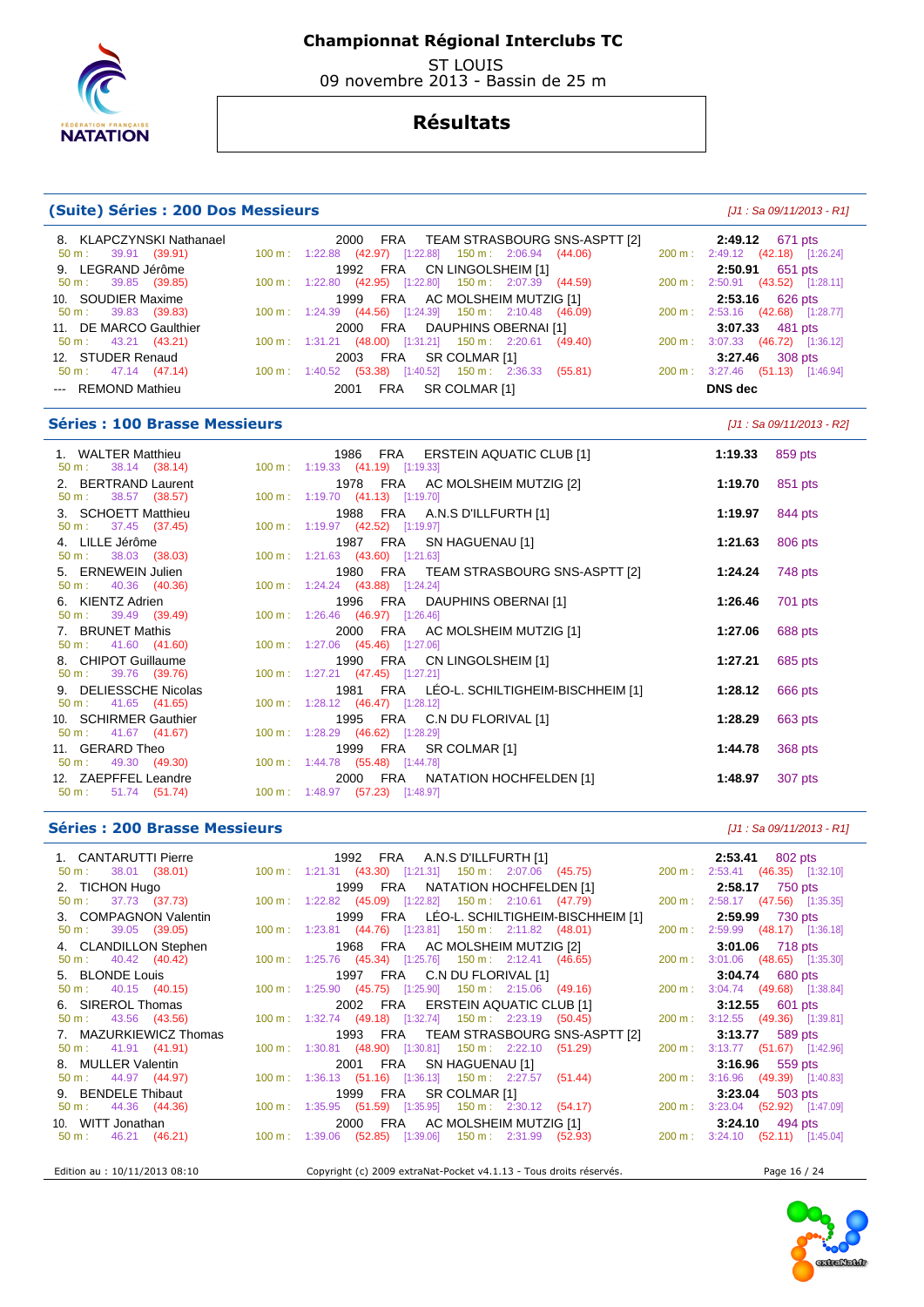

 ST LOUIS 09 novembre 2013 - Bassin de 25 m

## **Résultats**

## **(Suite) Séries : 200 Brasse Messieurs** [J1 : Sa 09/11/2013 - R1]

| 11. WENDLING Guillaume        | 1998 FRA CN LINGOLSHEIM [1]                             | $3:25.16$ 485 pts                |
|-------------------------------|---------------------------------------------------------|----------------------------------|
| 50 m : 41.76 (41.76)          | 100 m: 1:31.24 (49.48) [1:31.24] 150 m: 2:26.47 (55.23) | 200 m: 3:25.16 (58.69) [1:53.92] |
| 12. LE DUFF Lucas             | 2002 FRA DAUPHINS OBERNAI [1]                           | <b>3:29.78</b> 445 pts           |
| $50 \text{ m}: 46.02 (46.02)$ | 100 m: 1:40.80 (54.78) [1:40.80] 150 m: 2:36.26 (55.46) | 200 m: 3:29.78 (53.52) [1:48.98] |

## **Séries : 100 Papillon Messieurs Contract Contract Contract Contract Contract Contract Contract Contract Contract Contract Contract Contract Contract Contract Contract Contract Contract Contract Contract Contract Contrac**

| 1. SEDRUE Julien                                       | 1997 FRA AC MOLSHEIM MUTZIG [1]            | 1:09.77 $857 \text{ pts}$ |         |
|--------------------------------------------------------|--------------------------------------------|---------------------------|---------|
| $50 \text{ m}: 32.65 (32.65)$                          | 100 m: 1:09.77 (37.12) [1:09.77]           |                           |         |
| 2. VILLANOVA Luc                                       | 1989  FRA   TEAM STRASBOURG SNS-ASPTT [2]  | 1:10.52 838 pts           |         |
| $50 \text{ m}: 33.26 (33.26)$                          | 100 m: 1:10.52 (37.26) [1:10.52]           |                           |         |
| 3. WALTHER Jean                                        | 1970 FRA SR COLMAR [1]                     | 1:10.70 834 pts           |         |
| 50 m : 32.27 (32.27)                                   | 100 m: 1:10.70 (38.43) [1:10.70]           |                           |         |
| 4. HOARAU Yannick<br>$50 \text{ m}: 32.97 (32.97)$     | 1973 FRA LÉO-L. SCHILTIGHEIM-BISCHHEIM [1] | 1:10.84 $830 \text{ pts}$ |         |
|                                                        | 100 m: $1:10.84$ (37.87) [1:10.84]         |                           |         |
| 5. PETARD Nathan                                       | 1999 FRA C.N DU FLORIVAL [1]               | 1:11.89 804 pts           |         |
| $50 \text{ m}: \quad 32.69 \quad (32.69)$              | 100 m: 1:11.89 (39.20) [1:11.89]           |                           |         |
|                                                        |                                            |                           |         |
| 6. SPRIET William                                      | 2000 FRA SN HAGUENAU [1]                   | 1:12.98 778 pts           |         |
| 50 m : 33.42 (33.42) 100 m : 1:12.98 (39.56) [1:12.98] |                                            |                           |         |
|                                                        |                                            |                           |         |
| 7. GEIST Damien                                        | 1999 FRA ERSTEIN AQUATIC CLUB [1]          | 1:13.53 $764 \text{ pts}$ |         |
| 50 m : 34.80 (34.80) 100 m : 1:13.53 (38.73) [1:13.53] |                                            |                           |         |
| 8. BRAVO Luca                                          | 1998 FRA A.N.S D'ILLFURTH [1]              | 1:19.53 627 pts           |         |
|                                                        |                                            |                           |         |
| 50 m : 36.25 (36.25) 100 m : 1:19.53 (43.28) [1:19.53] |                                            |                           |         |
| 9. DAHLEN Simon                                        | 1997 FRA NATATION HOCHFELDEN [1]           | 1:26.86                   | 477 pts |
| 50 m : 39.27 (39.27)                                   | 100 m: 1:26.86 (47.59) [1:26.86]           |                           |         |
|                                                        |                                            |                           |         |
| 10. JOUBAUD Gaetan                                     | 2002 FRA DAUPHINS OBERNAI [1]              | 1:31.37                   | 395 pts |
| $50 \text{ m}: 41.36 (41.36)$                          | $100 \text{ m}: 1:31.37$ (50.01) [1:31.37] |                           |         |
|                                                        |                                            |                           |         |
| 11. HUMBERT Lucas                                      | 1998 FRA CN LINGOLSHEIM [1]                | 1:31.55                   | 392 pts |
| 50 m: 40.47 (40.47) 100 m: 1:31.55 (51.08) [1:31.55]   |                                            |                           |         |
| 12. METTE Bernard                                      | 1957 FRA AC MOLSHEIM MUTZIG [2]            | 1:33.70                   | 356 pts |
|                                                        |                                            |                           |         |
| 50 m : 43.25 (43.25) 100 m : 1:33.70 (50.45) [1:33.70] |                                            |                           |         |

#### **Séries : 200 Papillon Messieurs Community Community Community Community Community Community Community Community**

| 1. MULLER Nicolas<br>1996 FRA SR COLMAR [1]                                                  | $2:31.14$ 865 pts                |
|----------------------------------------------------------------------------------------------|----------------------------------|
| 100 m : 1:10.04 (38.00) [1:10.04] 150 m : 1:51.10 (41.06)<br>$50 \text{ m}: 32.04 (32.04)$   | 200 m: 2:31.14 (40.04) [1:21.10] |
| 2. IONESCU Stefan<br>2000 FRA SN HAGUENAU [1]                                                | 2:33.43 835 pts                  |
| 100 m : 1:09.62 (37.43) [1:09.62] 150 m : 1:51.40 (41.78)<br>$50 \text{ m}: 32.19 (32.19)$   | 200 m: 2:33.43 (42.03) [1:23.81] |
| 3. RIBER Victor<br>2000 FRA C.N DU FLORIVAL [1]                                              | 2:40.13 752 pts                  |
| 100 m : 1:12.41 (39.19) [1:12.41] 150 m : 1:56.27 (43.86)<br>$50 \text{ m}: 33.22 (33.22)$   | 200 m: 2:40.13 (43.86) [1:27.72] |
| 4. SCHOENIG Quentin<br>1992 FRA A.N.S D'ILLFURTH [1]                                         | 2:45.44 689 pts                  |
| 100 m : 1:15.97 (41.42) [1:15.97] 150 m : 2:00.62 (44.65)<br>$50 \text{ m}: 34.55 (34.55)$   | 200 m: 2:45.44 (44.82) [1:29.47] |
| 5. PHAN Florian<br>1986 FRA TEAM STRASBOURG SNS-ASPTT [2]                                    | <b>2:47.62</b> 664 pts           |
| 100 m: 1:19.95 (43.60) [1:19.95] 150 m: 2:04.80 (44.85)<br>$50 \text{ m}: 36.35 (36.35)$     | 200 m: 2:47.62 (42.82) [1:27.67] |
| 1995 FRA LÉO-L. SCHILTIGHEIM-BISCHHEIM [1]<br>6. SELVAN Mathias                              | <b>2:50.05</b> 636 pts           |
| 100 m: 1:21.62 (43.32) [1:21.62] 150 m: 2:05.68 (44.06)<br>$50 \text{ m}: 38.30 (38.30)$     | 200 m: 2:50.05 (44.37) [1:28.43] |
| 7. MOUSSAY Jean-Daniel<br>1952 FRA AC MOLSHEIM MUTZIG [2]                                    | 2:53.94 593 pts                  |
| 100 m : 1:22.61 (43.03) [1:22.61] 150 m : 2:07.53 (44.92)<br>$50 \text{ m}: 39.58 (39.58)$   | 200 m: 2:53.94 (46.41) [1:31.33] |
| 8. DA COSTA Axel<br>2002 FRA ERSTEIN AQUATIC CLUB [1]                                        | 3:00.18 528 pts                  |
| 100 m: 1:26.16 (46.78) [1:26.16] 150 m: 2:14.27 (48.11)<br>$50 \text{ m}: 39.38 (39.38)$     | 200 m: 3:00.18 (45.91) [1:34.02] |
| 9. PALFRAY Léo<br>2001 FRA AC MOLSHEIM MUTZIG [1]                                            | $3:01.31$ 517 pts                |
| 100 m: 1:24.38 (45.58) [1:24.38] 150 m: 2:12.03 (47.65)<br>$50 \text{ m}: 38.80 (38.80)$     | 200 m: 3:01.31 (49.28) [1:36.93] |
| 10. FAUST Frédéric<br>1989 FRA CN LINGOLSHEIM [1]                                            | <b>3:04.91</b> 481 pts           |
| 100 m: 1:19.32 (44.15) [1:19.32] 150 m: 2:10.54 (51.22)<br>$50 \text{ m}: 35.17 (35.17)$     | 200 m: 3:04.91 (54.37) [1:45.59] |
| 11. GOSSET Arthur<br>2002 FRA DAUPHINS OBERNAI [1]                                           | 3:13.60 $400 \text{ pts}$        |
| 100 m: 1:31.04 (50.14) [1:31.04] 150 m: 2:23.20 (52.16)<br>$50 \text{ m}: 40.90 (40.90)$     | 200 m: 3:13.60 (50.40) [1:42.56] |
| 12. BOEHLER Benjamin<br>2000 FRA NATATION HOCHFELDEN [1]                                     | $3:26.52$ 294 pts                |
| 100 m: 1:38.17  (54.59)  [1:38.17]  150 m: 2:34.68  (56.51)<br>$50 \text{ m}: 43.58 (43.58)$ | 200 m: 3:26.52 (51.84) [1:48.35] |



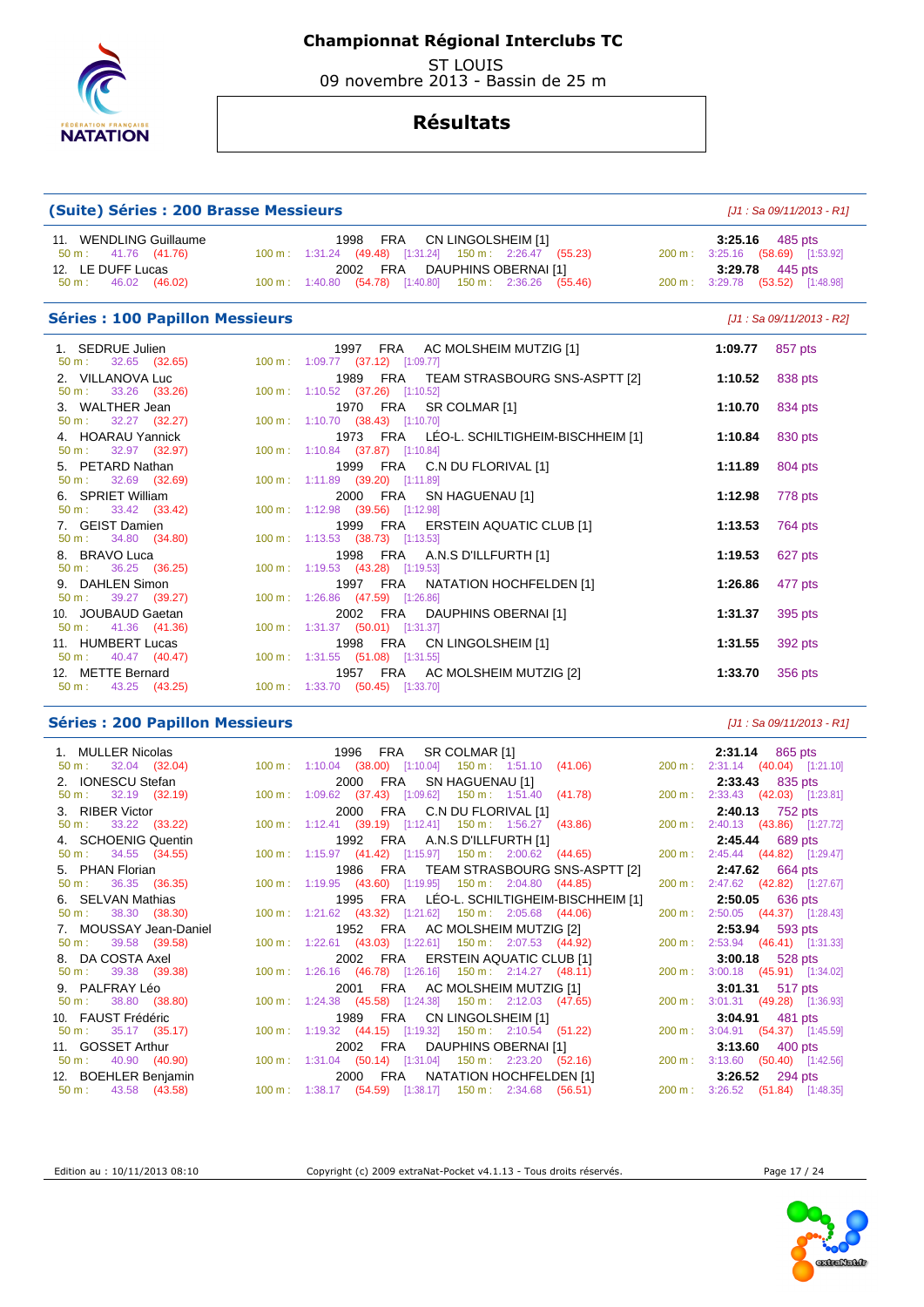

 ST LOUIS 09 novembre 2013 - Bassin de 25 m

# **Résultats**

#### **Séries : 100 4 Nages Messieurs and the series of the series of the series of the series (J1 : Sa 09/11/2013 - R2]**

#### 1. KELHETTER Lucas 1991 FRA AC MOLSHEIM MUTZIG [1] **1:09.15** 971 pts 1:09.15 (38.08) [1:09.15] 2. LITZLER Nathan 1997 FRA C.N DU FLORIVAL [1] **1:10.32** 937 pts 1:10.32 (37.28) [1:10.32] 3. PANTELLA Raphaël 1978 FRA SN HAGUENAU [1] **1:11.44** 906 pts 50 m : 32.87 (32.87) 100 m : 1:11.44 (38.57) [1:11.44] 4. SCHMITT Victor 1995 FRA AC MOLSHEIM MUTZIG [2] **1:12.78** 868 pts 50 m : 32.66 (32.66) 100 m : 1:12.78 (40.12) [1:12.78] 5. MEYER Quentin 1995 FRA A.N.S D'ILLFURTH [1] **1:14.99** 809 pts 50 m : 34.16 (34.16) 100 m : 1:14.99 (40.83) [1:14.99] 6. NGUYEN Michael 1998 FRA LÉO-L. SCHILTIGHEIM-BISCHHEIM [1] **1:17.64** 740 pts 50 m : 36.21 (36.21) 100 m : 1:17.64 (41.43) [1:17.64] 7. GRAUFFEL Vincent 1999 FRA NATATION HOCHFELDEN [1] **1:18.33** 723 pts 50 m : 35.54 (35.54) 100 m : 1:18.33 (42.79) [1:18.33] 8. HUGEL Philippe **1979 FRA** SR COLMAR [1] **1:20.45 1:20.45** 671 pts<br>
50 m : 38.17 (38.17) 100 m : 1:20.45 (42.28) [1:20.45] 50 m : 38.17 (38.17) 100 m : 1:20.45 (42.28) [1:20.45] 9. HENIN Antoine 1985 FRA TEAM STRASBOURG SNS-ASPTT [2] **1:22.65** 619 pts 50 m : 37.91 (37.91) 100 m : 1:22.65 (44.74) [1:22.65] 10. L'HERMITTE Alban 2003 FRA ERSTEIN AQUATIC CLUB [1] **1:33.77** 388 pts 50 m : 43.36 (43.36) 100 m : 1:33.77 (50.41) [1:33.77] 11. KUHM Maxime 2004 FRA CN LINGOLSHEIM [1] **1:35.98** 348 pts 50 m : 42.76 (42.76) 100 m : 1:35.98 (53.22) [1:35.98] 12. SCHMITT Robin 2004 FRA DAUPHINS OBERNAI [1] **1:37.70** 319 pts 50 m : 43.70 (43.70) 100 m : 1:37.70 (54.00) [1:37.70]

#### **Séries : 200 4 Nages Messieurs and the series of the series of the series of the series of the series (J1 : Sa 09/11/2013 - R1]**

| 1. BASTIAN Maxime                            |        | 1997                                                                                                                                                                                                                                                                                                                                                                                                                                                                       | FRA        | SN HAGUENAU [1]                                      |                   | $2:31.64$ 885 pts                   |
|----------------------------------------------|--------|----------------------------------------------------------------------------------------------------------------------------------------------------------------------------------------------------------------------------------------------------------------------------------------------------------------------------------------------------------------------------------------------------------------------------------------------------------------------------|------------|------------------------------------------------------|-------------------|-------------------------------------|
| $50 \text{ m}$ : $-$                         | 100 m: | $\frac{1}{2} \left( \frac{1}{2} \right) \left( \frac{1}{2} \right) \left( \frac{1}{2} \right) \left( \frac{1}{2} \right) \left( \frac{1}{2} \right) \left( \frac{1}{2} \right) \left( \frac{1}{2} \right) \left( \frac{1}{2} \right) \left( \frac{1}{2} \right) \left( \frac{1}{2} \right) \left( \frac{1}{2} \right) \left( \frac{1}{2} \right) \left( \frac{1}{2} \right) \left( \frac{1}{2} \right) \left( \frac{1}{2} \right) \left( \frac{1}{2} \right) \left( \frac$ |            | $150 \text{ m}$ : $-$                                |                   | 200 m: 2:31.64 (2:31.64) [2:31.64]  |
| 2. MICHEL Arthur                             |        | 1999                                                                                                                                                                                                                                                                                                                                                                                                                                                                       | FRA        | ERSTEIN AQUATIC CLUB [1]                             |                   | 2:35.04 839 pts                     |
| $50 \text{ m}$ : $-$                         | 100 m: |                                                                                                                                                                                                                                                                                                                                                                                                                                                                            |            | $150 \text{ m}$ :<br>the contract of the contract of | $200 \text{ m}$ : | 2:35.04 (2:35.04) [2:35.04]         |
| 3. AD Guillaume                              |        | 1999                                                                                                                                                                                                                                                                                                                                                                                                                                                                       | FRA        | NATATION HOCHFELDEN [1]                              |                   | 2:36.68 818 pts                     |
| $50 \text{ m}$ : $-$                         | 100 m: |                                                                                                                                                                                                                                                                                                                                                                                                                                                                            |            | $150 \text{ m}$ : $150 \text{ m}$                    |                   | 200 m: 2:36.68 (2:36.68) [2:36.68]  |
| 4. OUANOUFI Selim                            |        | 1994                                                                                                                                                                                                                                                                                                                                                                                                                                                                       | FRA        | LÉO-L. SCHILTIGHEIM-BISCHHEIM [1]                    |                   | 2:39.54 781 pts                     |
| $50 \text{ m}$ :<br><b>Service State</b>     | 100 m: | $\sim$                                                                                                                                                                                                                                                                                                                                                                                                                                                                     |            | $150 \text{ m}$ : $-$                                | 200 m:            | 2:39.54 (2:39.54) [2:39.54]         |
| 5. WIOLAND Guillaume                         |        | 1996                                                                                                                                                                                                                                                                                                                                                                                                                                                                       | <b>FRA</b> | A.N.S D'ILLFURTH [1]                                 |                   | 2:41.05 762 pts                     |
| $50 \text{ m}$ :<br><b>Service State</b>     | 100 m: |                                                                                                                                                                                                                                                                                                                                                                                                                                                                            |            |                                                      |                   | 200 m: 2:41.05 (2:41.05) [2:41.05]  |
| 6. BESSERER Thibaud                          |        | 1998                                                                                                                                                                                                                                                                                                                                                                                                                                                                       | FRA        | C.N DU FLORIVAL [1]                                  |                   | 2:45.27 710 pts                     |
| $50 \text{ m}$ : $-$                         | 100 m: | $\frac{1}{2} \left( \frac{1}{2} \right) \left( \frac{1}{2} \right) \left( \frac{1}{2} \right)$                                                                                                                                                                                                                                                                                                                                                                             |            | $150 \text{ m}$ : $-$                                |                   | 200 m: 2:45.27 (2:45.27) [2:45.27]  |
| 7. BLACHNIK Jeremiasz                        |        | 1999                                                                                                                                                                                                                                                                                                                                                                                                                                                                       | FRA        | TEAM STRASBOURG SNS-ASPTT [2]                        |                   | 2:51.96 631 pts                     |
| $50 \text{ m}$ : $-$                         | 100 m: |                                                                                                                                                                                                                                                                                                                                                                                                                                                                            |            | $150 \text{ m}$ : $-$                                |                   | 200 m: 2:51.96 (2:51.96) [2:51.96]  |
| 8. KLEIN Robin                               |        | 2001                                                                                                                                                                                                                                                                                                                                                                                                                                                                       | <b>FRA</b> | AC MOLSHEIM MUTZIG [1]                               |                   | 2:57.41 570 pts                     |
| $50 \text{ m}$ :<br><b>Contract Contract</b> | 100 m: | <b>Service</b> Contractor                                                                                                                                                                                                                                                                                                                                                                                                                                                  |            | $150 \text{ m}$ : $---$                              |                   | 200 m : 2:57.41 (2:57.41) [2:57.41] |
| 9. REICHHARDT Quentin                        |        | 1998                                                                                                                                                                                                                                                                                                                                                                                                                                                                       | FRA        | AC MOLSHEIM MUTZIG [2]                               |                   | 3:11.51 426 pts                     |
| $50 \text{ m}$ : $-$                         | 100 m: |                                                                                                                                                                                                                                                                                                                                                                                                                                                                            |            | $150 \text{ m}$ : $---$                              |                   | 200 m: 3:11.51 (3:11.51) [3:11.51]  |
| 10. CLOSE Martin                             |        | 2003                                                                                                                                                                                                                                                                                                                                                                                                                                                                       | <b>FRA</b> | DAUPHINS OBERNAI [1]                                 |                   | 3:37.60 216 pts                     |
| $50 \text{ m}$ : $-$                         | 100 m: |                                                                                                                                                                                                                                                                                                                                                                                                                                                                            |            | $150 \text{ m}$ : $---$                              | 200 m:            | 3:37.60 (3:37.60) [3:37.60]         |
| 11. HAMANN Jean-Pierre                       |        | 1948                                                                                                                                                                                                                                                                                                                                                                                                                                                                       | <b>FRA</b> | CN LINGOLSHEIM [1]                                   |                   | 3:57.39 104 pts                     |
| $50 \text{ m}$ : $-$                         | 100 m: |                                                                                                                                                                                                                                                                                                                                                                                                                                                                            |            | $150 \text{ m}$ : $-$                                | $200 \text{ m}$ : | 3:57.39 (3:57.39) [3:57.39]         |
| --- GUILLOT Benoît                           |        | 2000                                                                                                                                                                                                                                                                                                                                                                                                                                                                       | <b>FRA</b> | SR COLMAR [1]                                        |                   | <b>DSQ Ni</b>                       |
| <b>BARRIER Arnaud</b><br>$\sim$ $\sim$       |        | 1976                                                                                                                                                                                                                                                                                                                                                                                                                                                                       | <b>FRA</b> | AC MOLSHEIM MUTZIG [2]                               |                   | <b>DNS</b> exc                      |
| --- CHALOIN Ludovic                          |        | 2000                                                                                                                                                                                                                                                                                                                                                                                                                                                                       | <b>FRA</b> | CN LINGOLSHEIM [1]                                   |                   | <b>DNS</b> exc                      |
|                                              |        |                                                                                                                                                                                                                                                                                                                                                                                                                                                                            |            |                                                      |                   |                                     |

#### **Séries : 4x100 Nage Libre Messieurs Séries : 4x100 Nage Libre Messieurs and Alternative Community Community** (J1 : Sa 09/11/2013 - R1]

| <b>WAGNER Florian</b>    | 55.59   |          |     | 1996 FRA SR COLMAR [1] | 3:53.51 | 1018 pts |
|--------------------------|---------|----------|-----|------------------------|---------|----------|
|                          |         |          |     |                        |         |          |
| <b>ESCOFFIER Quentin</b> | 58.52   | 1998     | FRA |                        |         |          |
| WALTHER Jean             | 58.92   | 1970 FRA |     |                        |         |          |
| <b>MULLER Nicolas</b>    | 1:00.48 | 1996     | FRA |                        |         |          |

Edition au : 10/11/2013 08:10 Copyright (c) 2009 extraNat-Pocket v4.1.13 - Tous droits réservés. Page 18 / 24

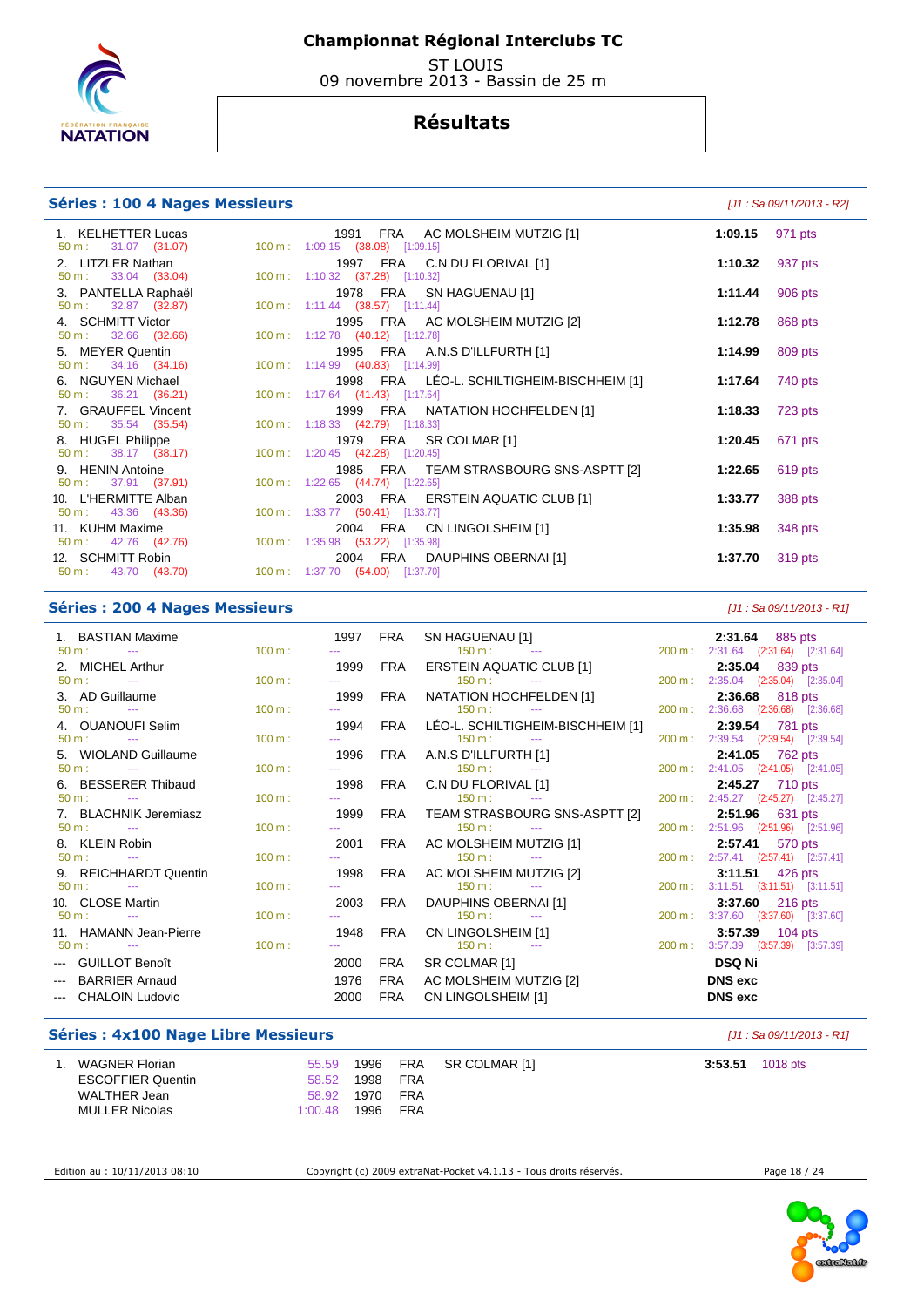

 ST LOUIS 09 novembre 2013 - Bassin de 25 m

# **Résultats**

| (Suite) Séries : 4x100 Nage Libre Messieurs |         |      |            | [J1 : Sa 09/11/2013 - R1]       |         |                           |
|---------------------------------------------|---------|------|------------|---------------------------------|---------|---------------------------|
| 2. KENNEL Benjamin                          | 57.46   | 1996 | <b>FRA</b> | SN HAGUENAU [1]                 | 3:58.26 | 980 pts                   |
| <b>SPRIET William</b>                       | 1:00.14 | 2000 | <b>FRA</b> |                                 |         |                           |
| <b>BASTIAN Maxime</b>                       | 1:01.40 | 1997 | <b>FRA</b> |                                 |         |                           |
| <b>IONESCU Stefan</b>                       | 59.26   | 2000 | <b>FRA</b> |                                 |         |                           |
| 3. CORNEC Clement                           | 1:00.42 | 1997 | <b>FRA</b> | C.N DU FLORIVAL [1]             | 4:00.87 | 959 pts                   |
| <b>LITZLER Nathan</b>                       | 58.26   | 1997 | <b>FRA</b> |                                 |         |                           |
| ZIMMERMANN Hervé                            | 1:01.83 | 1999 | <b>FRA</b> |                                 |         |                           |
| <b>RIBER Victor</b>                         | 1:00.36 | 2000 | <b>FRA</b> |                                 |         |                           |
| 4. VILLANOVA Luc                            | 1:01.47 | 1989 | <b>FRA</b> | TEAM STRASBOURG SNS-ASPTT [2]   | 4:04.64 | 930 pts                   |
| <b>MULLER Mathieu</b>                       | 1:03.61 | 1993 | <b>FRA</b> |                                 |         |                           |
| <b>MAZURKIEWICZ Thomas</b>                  | 1:00.85 | 1993 | <b>FRA</b> |                                 |         |                           |
| <b>PHAN Florian</b>                         | 58.71   | 1986 | <b>FRA</b> |                                 |         |                           |
| 5. SEDRUE Julien                            | 1:00.67 | 1997 | <b>FRA</b> | AC MOLSHEIM MUTZIG [1]          | 4:07.67 | 906 pts                   |
| JOUANLANNE Dorian                           | 1:02.75 | 1998 | <b>FRA</b> |                                 |         |                           |
| <b>KELHETTER Lucas</b>                      | 59.28   | 1991 | <b>FRA</b> |                                 |         |                           |
| <b>ALVES-SHERRER Mathieu</b>                | 1:04.97 | 2000 | <b>FRA</b> |                                 |         |                           |
| 6. DUPUY Gaetan                             | 1:03.04 | 1990 | <b>FRA</b> | AC MOLSHEIM MUTZIG [2]          | 4:09.49 | 892 pts                   |
| <b>SCHMITT Victor</b>                       | 59.81   | 1995 | <b>FRA</b> |                                 |         |                           |
| <b>SCHMITT Corentin</b>                     | 1:03.56 | 1997 | <b>FRA</b> |                                 |         |                           |
| <b>BERTRAND Laurent</b>                     | 1:03.08 | 1978 | <b>FRA</b> |                                 |         |                           |
| 7. BRAVO Valentino                          | 1:01.95 | 1996 | <b>FRA</b> | A.N.S D'ILLFURTH [1]            | 4:13.46 | 862 pts                   |
| <b>BRAVO Luca</b>                           | 1:06.92 | 1998 | <b>FRA</b> |                                 |         |                           |
| <b>CANTARUTTI Pierre</b>                    | 1:02.92 | 1992 | <b>FRA</b> |                                 |         |                           |
| <b>MORITZ Jonathan</b>                      | 1:01.67 | 1989 | <b>FRA</b> |                                 |         |                           |
| 8. BOUZID Badr                              | 1:00.96 | 1999 | <b>FRA</b> | LÉO-L. SCHILTIGHEIM-BISCH [1]   | 4:14.68 | 853 pts                   |
| <b>MATTER Eric</b>                          | 1:09.18 | 1963 | <b>FRA</b> |                                 |         |                           |
| <b>SELVAN Mathias</b>                       | 1:01.15 | 1995 | <b>FRA</b> |                                 |         |                           |
| <b>HOARAU Yannick</b>                       | 1:03.39 | 1973 | <b>FRA</b> |                                 |         |                           |
| 9. GEIST Damien                             | 1:03.63 | 1999 | <b>FRA</b> | <b>ERSTEIN AQUATIC CLUB [1]</b> | 4:17.09 | 836 pts                   |
| <b>KUHN Guillaume</b>                       | 1:07.75 | 1983 | <b>FRA</b> |                                 |         |                           |
| <b>HENER Antoine</b>                        | 1:04.08 | 2000 | <b>FRA</b> |                                 |         |                           |
| <b>MICHEL Arthur</b>                        | 1:01.63 | 1999 | <b>FRA</b> |                                 |         |                           |
| 10. FAUST Frédéric                          | 1:01.71 | 1989 | <b>FRA</b> | CN LINGOLSHEIM [1]              | 4:26.31 | 769 pts                   |
| <b>HUMBERT Lucas</b>                        | 1:12.23 | 1998 | <b>FRA</b> |                                 |         |                           |
| LEGRAND Jérôme                              | 1:05.81 | 1992 | <b>FRA</b> |                                 |         |                           |
| <b>CHIPOT Guillaume</b>                     | 1:06.56 | 1990 | <b>FRA</b> |                                 |         |                           |
| 11. KRIEGER Antoine                         | 1:06.79 | 1997 | <b>FRA</b> | NATATION HOCHFELDEN [1]         | 4:47.02 | 630 pts                   |
| <b>MEYER Louis</b>                          | 1:12.20 | 2000 | <b>FRA</b> |                                 |         |                           |
| ZAEPFFEL Leandre                            | 1:20.23 | 2000 | <b>FRA</b> |                                 |         |                           |
| <b>DAHLEN Simon</b>                         | 1:07.80 | 1997 | <b>FRA</b> |                                 |         |                           |
| 12. JOUBAUD Gaetan                          | 1:15.44 | 2002 | <b>FRA</b> | DAUPHINS OBERNAI [1]            | 4:58.72 | 557 pts                   |
| <b>MOSSER Louis</b>                         | 1:13.59 | 2000 | <b>FRA</b> |                                 |         |                           |
| LE DUFF Lucas<br><b>GOSSET Arthur</b>       | 1:16.39 | 2002 | <b>FRA</b> |                                 |         |                           |
|                                             | 1:13.30 | 2002 | <b>FRA</b> |                                 |         |                           |
| <b>Séries: 4x200 Nage Libre Messieurs</b>   |         |      |            |                                 |         | [J1 : Sa 09/11/2013 - R2] |
| 1. IONESCU Stefan                           | 2:09.69 | 2000 | <b>FRA</b> | SN HAGUENAU [1]                 | 8:46.26 | 967 pts                   |
| <b>BASTIAN Maxime</b>                       | 2:15.26 | 1997 | <b>FRA</b> |                                 |         |                           |
| <b>SPRIET William</b>                       | 2:11.91 | 2000 | <b>FRA</b> |                                 |         |                           |
| <b>KENNEL Benjamin</b>                      | 2:09.40 | 1996 | <b>FRA</b> |                                 |         |                           |
| 2. RIBER Victor                             | 2:10.74 | 2000 | <b>FRA</b> | C.N DU FLORIVAL [1]             | 9:06.15 | 889 pts                   |
| ZIMMERMANN Hervé                            | 2:20.87 | 1999 | <b>FRA</b> |                                 |         |                           |
| PETARD Nathan                               | 2:19.38 | 1999 | <b>FRA</b> |                                 |         |                           |
| <b>CORNEC Clement</b>                       | 2:15.16 | 1997 | <b>FRA</b> |                                 |         |                           |

Edition au : 10/11/2013 08:10 Copyright (c) 2009 extraNat-Pocket v4.1.13 - Tous droits réservés. Page 19 / 24

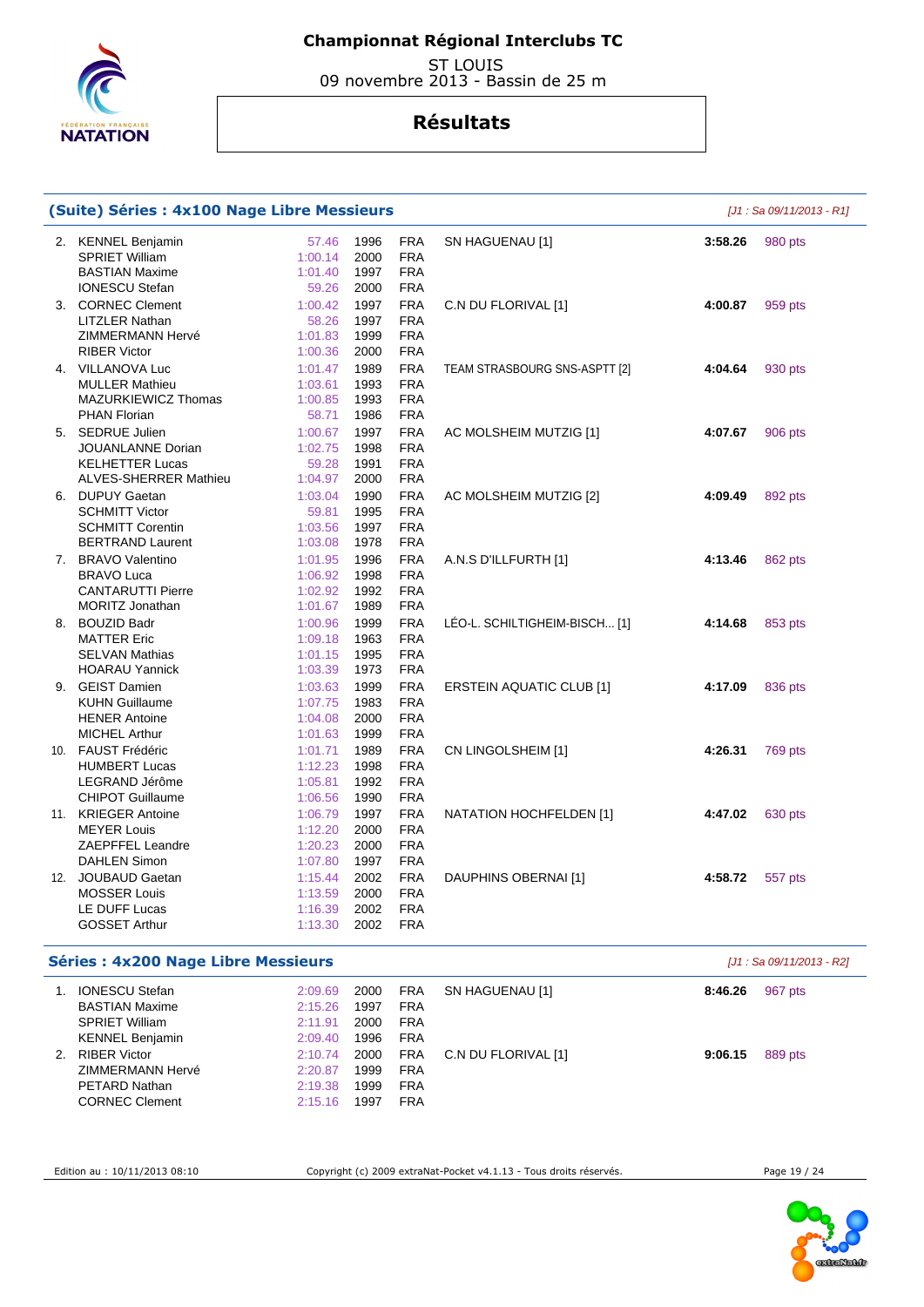

 ST LOUIS 09 novembre 2013 - Bassin de 25 m

## **Résultats**

| (Suite) Séries : 4x200 Nage Libre Messieurs |         |      |            |                                 |          | [J1 : Sa 09/11/2013 - R2] |
|---------------------------------------------|---------|------|------------|---------------------------------|----------|---------------------------|
| 3. KELHETTER Lucas                          | 2:18.22 | 1991 | <b>FRA</b> | AC MOLSHEIM MUTZIG [1]          | 9:10.78  | 871 pts                   |
| <b>SEDRUE Julien</b>                        | 2:17.10 | 1997 | <b>FRA</b> |                                 |          |                           |
| WITT Jonathan                               | 2:15.55 | 2000 | <b>FRA</b> |                                 |          |                           |
| ALVES-SHERRER Mathieu                       | 2:19.91 | 2000 | <b>FRA</b> |                                 |          |                           |
| 4. MULLER Nicolas                           | 2:20.17 | 1996 | <b>FRA</b> | SR COLMAR [1]                   | 9:17.77  | 845 pts                   |
| <b>WALTHER Jean</b>                         | 2:18.08 | 1970 | <b>FRA</b> |                                 |          |                           |
| <b>HUGEL Philippe</b>                       | 2:29.97 | 1979 | <b>FRA</b> |                                 |          |                           |
| <b>ESCOFFIER Quentin</b>                    | 2:09.55 | 1998 | <b>FRA</b> |                                 |          |                           |
| 5. HOARAU Yannick                           | 2:22.61 | 1973 | <b>FRA</b> | LÉO-L. SCHILTIGHEIM-BISCH [1]   | 9:19.94  | 837 pts                   |
| <b>OUANOUFI Selim</b>                       | 2:21.95 | 1994 | <b>FRA</b> |                                 |          |                           |
| <b>SELVAN Mathias</b>                       | 2:17.33 | 1995 | <b>FRA</b> |                                 |          |                           |
| <b>BOUZID Badr</b>                          | 2:18.05 | 1999 | <b>FRA</b> |                                 |          |                           |
| 6. PHAN Florian                             | 2:12.91 | 1986 | <b>FRA</b> | TEAM STRASBOURG SNS-ASPTT [2]   | 9:25.84  | 815 pts                   |
| <b>MULLER Mathieu</b>                       | 2:31.75 | 1993 | <b>FRA</b> |                                 |          |                           |
| <b>MAZURKIEWICZ Thomas</b>                  | 2:20.38 | 1993 | <b>FRA</b> |                                 |          |                           |
| <b>VILLANOVA Luc</b>                        | 2:20.80 | 1989 | <b>FRA</b> |                                 |          |                           |
| 7. BRAVO Valentino                          | 2:15.17 | 1996 | <b>FRA</b> | A.N.S D'ILLFURTH [1]            | 9:31.25  | 795 pts                   |
| <b>CANTARUTTI Pierre</b>                    | 2:27.15 | 1992 | <b>FRA</b> |                                 |          |                           |
| <b>WIOLAND Guillaume</b>                    | 2:23.46 | 1996 | <b>FRA</b> |                                 |          |                           |
| MORITZ Jonathan                             | 2:25.47 | 1989 | <b>FRA</b> |                                 |          |                           |
| 8. HENER Antoine                            | 2:18.80 | 2000 | <b>FRA</b> | <b>ERSTEIN AQUATIC CLUB [1]</b> | 9:31.94  | 792 pts                   |
| <b>LEIBEL Florian</b>                       | 2:36.21 | 2001 | <b>FRA</b> |                                 |          |                           |
| <b>GEIST Damien</b>                         | 2:18.68 | 1999 | <b>FRA</b> |                                 |          |                           |
| <b>MICHEL Arthur</b>                        | 2:18.25 | 1999 | <b>FRA</b> |                                 |          |                           |
| 9. SCHMITT Victor                           | 2:16.63 | 1999 | <b>FRA</b> | NATATION HOCHFELDEN [1]         | 9:42.14  | 756 pts                   |
| <b>AD Guillaume</b>                         | 2:20.05 | 1999 | <b>FRA</b> |                                 |          |                           |
| <b>TICHON Hugo</b>                          | 2:30.19 | 1999 | <b>FRA</b> |                                 |          |                           |
| <b>GRAUFFEL Vincent</b>                     | 2:35.27 | 1999 | <b>FRA</b> |                                 |          |                           |
| 10. MOUSSAY Jean-Daniel                     | 2:21.03 | 1952 | <b>FRA</b> | AC MOLSHEIM MUTZIG [2]          | 9:53.68  | <b>715 pts</b>            |
| <b>BERTRAND Laurent</b>                     | 2:24.14 | 1978 | <b>FRA</b> |                                 |          |                           |
| <b>FENERON Pascal</b>                       | 2:37.91 | 1969 | <b>FRA</b> |                                 |          |                           |
| <b>CLANDILLON Stephen</b>                   | 2:30.60 | 1968 | <b>FRA</b> |                                 |          |                           |
| 11. FAUST Frédéric                          | 2:24.55 | 1989 | <b>FRA</b> | CN LINGOLSHEIM [1]              | 10:14.24 | 646 pts                   |
| LEGRAND Jérôme                              | 2:29.60 | 1992 | <b>FRA</b> |                                 |          |                           |
| <b>HUMBERT Lucas</b>                        | 2:42.02 | 1998 | <b>FRA</b> |                                 |          |                           |
| <b>CHIPOT Guillaume</b>                     | 2:38.07 | 1990 | <b>FRA</b> |                                 |          |                           |
| 12. JOUBAUD Gaetan                          | 2:45.67 | 2002 | <b>FRA</b> | DAUPHINS OBERNAI [1]            | 11:03.48 | 495 pts                   |
| <b>GOSSET Arthur</b>                        | 2:43.30 | 2002 | <b>FRA</b> |                                 |          |                           |
| LE DUFF Lucas                               | 2:50.72 | 2002 | <b>FRA</b> |                                 |          |                           |
| <b>MOSSER Louis</b>                         | 2:43.79 | 2000 | <b>FRA</b> |                                 |          |                           |
| <b>Séries: 4x100 4 Nages Messieurs</b>      |         |      |            |                                 |          | [J1 : Sa 09/11/2013 - R2] |
| 1. SPRIET William                           | 1:10.87 | 2000 | <b>FRA</b> | SN HAGUENAU [1]                 | 4:31.36  | 941 pts                   |
| LILLE Jérôme                                | 1:20.41 | 1987 | <b>FRA</b> |                                 |          |                           |
| <b>IONESCU Stefan</b>                       | 1:03.41 | 2000 | <b>FRA</b> |                                 |          |                           |
| <b>KENNEL Benjamin</b>                      | 56.67   | 1996 | <b>FRA</b> |                                 |          |                           |
| 2. ZIMMERMANN Hervé                         | 1:15.12 | 1999 | <b>FRA</b> | C.N DU FLORIVAL [1]             | 4:37.61  | 899 pts                   |
| <b>LITZLER Nathan</b>                       | 1:13.86 | 1997 | <b>FRA</b> |                                 |          |                           |
| <b>RIBER Victor</b>                         | 1:07.95 | 2000 | <b>FRA</b> |                                 |          |                           |
| <b>CORNEC Clement</b>                       | 1:00.68 | 1997 | <b>FRA</b> |                                 |          |                           |
|                                             |         |      |            |                                 |          |                           |

 3. KELHETTER Lucas ALVES-SHERRER Mathieu SEDRUE Julien JOUANLANNE Dorian 1:11.77 1:23.18 1:10.74 1:01.10 1998

Edition au : 10/11/2013 08:10 Copyright (c) 2009 extraNat-Pocket v4.1.13 - Tous droits réservés. Page 20 / 24

AC MOLSHEIM MUTZIG [1] **4:46.79** 840 pts

 1991 2000 1997

 FRA FRA FRA FRA

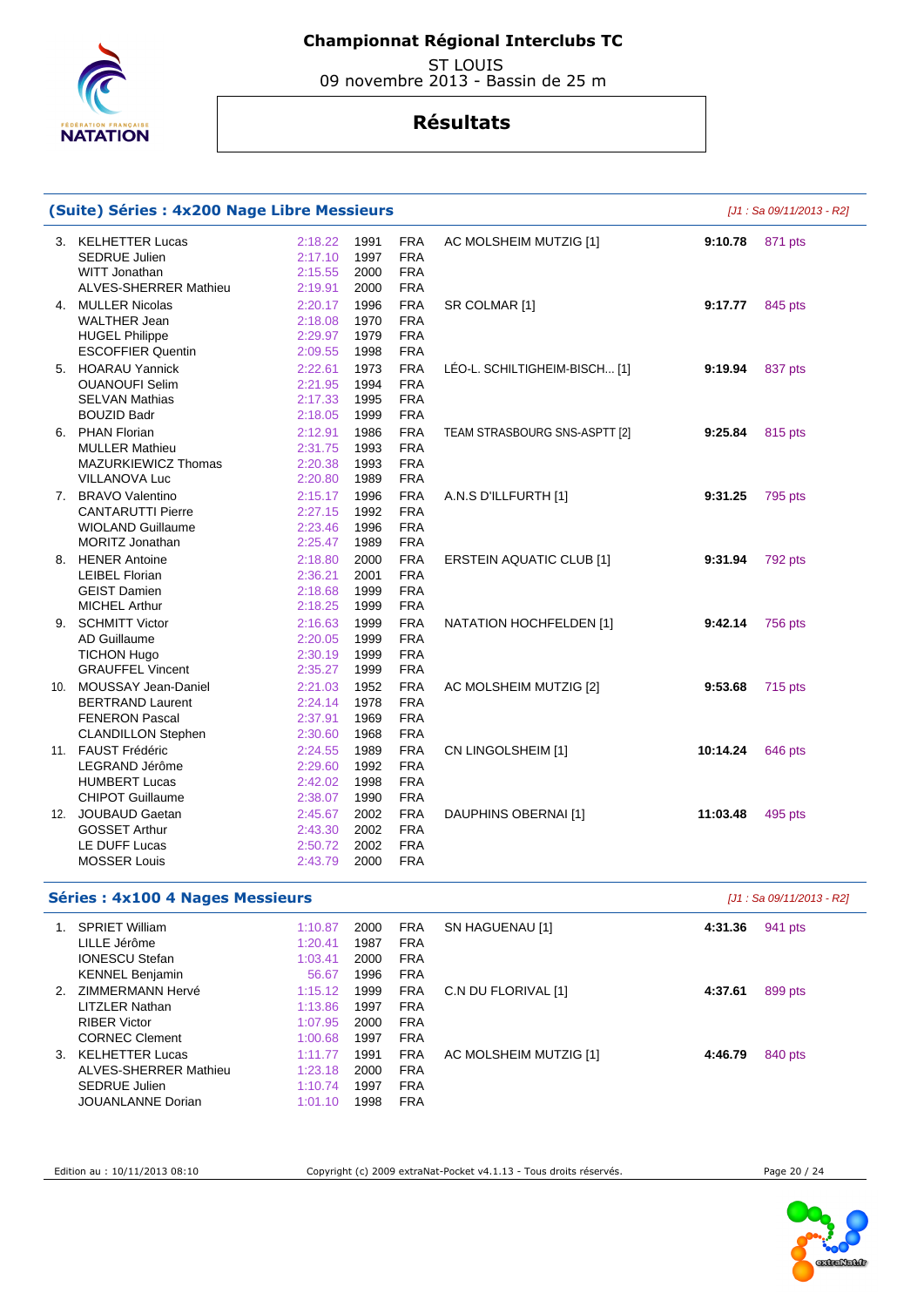

 ST LOUIS 09 novembre 2013 - Bassin de 25 m

# **Résultats**

|     | (Suite) Séries : 4x100 4 Nages Messieurs |       |      |            |                                 |                 | [J1 : Sa 09/11/2013 - R2] |
|-----|------------------------------------------|-------|------|------------|---------------------------------|-----------------|---------------------------|
|     | 4. BLACHNIK Jeremiasz<br>1:15.36         |       | 1999 | <b>FRA</b> | TEAM STRASBOURG SNS-ASPTT [2]   | 4:48.00         | 832 pts                   |
|     | <b>ERNEWEIN Julien</b><br>1:22.60        |       | 1980 | <b>FRA</b> |                                 |                 |                           |
|     | MAZURKIEWICZ Thomas<br>1:07.24           |       | 1993 | <b>FRA</b> |                                 |                 |                           |
|     | <b>VILLANOVA Luc</b><br>1:02.80          |       | 1989 | <b>FRA</b> |                                 |                 |                           |
| 5.  | <b>HOARAU Yannick</b><br>1:14.00         |       | 1973 | <b>FRA</b> | LEO-L. SCHILTIGHEIM-BISCH [1]   | 4:48.27         | 830 pts                   |
|     | <b>COMPAGNON Valentin</b><br>1:21.56     |       | 1999 | <b>FRA</b> |                                 |                 |                           |
|     | 1:12.20<br><b>OUANOUFI Selim</b>         |       | 1994 | <b>FRA</b> |                                 |                 |                           |
|     | <b>BOUZID Badr</b><br>1:00.51            |       | 1999 | <b>FRA</b> |                                 |                 |                           |
| 6.  | <b>MORITZ Jonathan</b><br>1:14.26        |       | 1989 | <b>FRA</b> | A.N.S D'ILLFURTH [1]            | 4:50.90         | 814 pts                   |
|     | <b>CANTARUTTI Pierre</b><br>1:17.21      |       | 1992 | <b>FRA</b> |                                 |                 |                           |
|     | <b>BRAVO Luca</b><br>1:19.60             |       | 1998 | <b>FRA</b> |                                 |                 |                           |
|     | <b>BRAVO Valentino</b>                   | 59.83 | 1996 | <b>FRA</b> |                                 |                 |                           |
|     | 7. LACABANE Alexandre<br>1:15.37         |       | 1975 | <b>FRA</b> | AC MOLSHEIM MUTZIG [2]          | 4:55.10         | 788 pts                   |
|     | <b>BERTRAND Laurent</b><br>1:18.35       |       | 1978 | <b>FRA</b> |                                 |                 |                           |
|     | MOUSSAY Jean-Daniel<br>1:19.30           |       | 1952 | <b>FRA</b> |                                 |                 |                           |
|     | <b>DUPUY Gaetan</b><br>1:02.08           |       | 1990 | <b>FRA</b> |                                 |                 |                           |
| 8.  | <b>SCHMITT Victor</b><br>1:05.42         |       | 1999 | <b>FRA</b> | NATATION HOCHFELDEN [1]         | 5:00.98         | 752 pts                   |
|     | <b>TICHON Hugo</b><br>1:23.56            |       | 1999 | <b>FRA</b> |                                 |                 |                           |
|     | <b>BOEHLER Benjamin</b><br>1:30.94       |       | 2000 | <b>FRA</b> |                                 |                 |                           |
|     | AD Guillaume<br>1:01.06                  |       | 1999 | <b>FRA</b> |                                 |                 |                           |
|     | 9. LEIBEL Florian<br>1:18.95             |       | 2001 | <b>FRA</b> | <b>ERSTEIN AQUATIC CLUB [1]</b> | 5:03.57         | 736 pts                   |
|     | <b>GEIST Damien</b><br>1:23.14           |       | 1999 | <b>FRA</b> |                                 |                 |                           |
|     | DA COSTA Axel<br>1:19.01                 |       | 2002 | <b>FRA</b> |                                 |                 |                           |
|     | <b>MICHEL Arthur</b><br>1:02.47          |       | 1999 | <b>FRA</b> |                                 |                 |                           |
|     | 10. LEGRAND Jérôme<br>1:20.50            |       | 1992 | <b>FRA</b> | CN LINGOLSHEIM [1]              | 5:13.02         | 681 pts                   |
|     | <b>HUMBERT Lucas</b><br>1:29.38          |       | 1998 | <b>FRA</b> |                                 |                 |                           |
|     | <b>FAUST Frédéric</b><br>1:15.16         |       | 1989 | <b>FRA</b> |                                 |                 |                           |
|     | <b>CHIPOT Guillaume</b><br>1:07.98       |       | 1990 | <b>FRA</b> |                                 |                 |                           |
| 11. | <b>JOUBAUD Gaetan</b><br>1:21.24         |       | 2002 | <b>FRA</b> | DAUPHINS OBERNAI [1]            | 5:37.74         | 546 pts                   |
|     | LE DUFF Lucas<br>1:37.33                 |       | 2002 | <b>FRA</b> |                                 |                 |                           |
|     | <b>GOSSET Arthur</b><br>1:24.00          |       | 2002 | <b>FRA</b> |                                 |                 |                           |
|     | <b>MOSSER Louis</b><br>1:15.17           |       | 2000 | <b>FRA</b> |                                 |                 |                           |
|     | <b>ESCOFFIER Quentin</b><br>1:09.34      |       | 1998 | <b>FRA</b> | SR COLMAR [1]                   | <b>DSQr3 Vi</b> |                           |
|     | <b>GERARD Theo</b><br>1:45.23            |       | 1999 | <b>FRA</b> |                                 |                 |                           |
|     | <b>WALTHER Jean</b>                      |       | 1970 | <b>FRA</b> |                                 |                 |                           |
|     | <b>WAGNER Florian</b>                    |       | 1996 | <b>FRA</b> |                                 |                 |                           |
|     |                                          |       |      |            |                                 |                 |                           |

## **Séries : 10x50 Nage Libre Messieurs Séries : 10x50 Nage Libre Messieurs Exercía Exercípio Exercípio Exercípio Exercípio Exercípio Exercípio Exercípio Exercípio Exercípio Exercípio Exercípio Exercípio Exercípio Exercíp**

| MORITZ Jonathan<br>WIOLAND Guillaume<br><b>SCHOENIG Quentin</b><br><b>MEYER Florian</b><br><b>HAGENBACH Yann</b>    | 26.70<br>29.60<br>27.17<br>30.00<br>29.69 | 1989<br>1996<br>1992<br>1995<br>1993 | <b>FRA</b><br><b>FRA</b><br><b>FRA</b><br><b>FRA</b><br><b>FRA</b> | A.N.S D'ILLFURTH [1] | 4:43.93 | 954 pts |
|---------------------------------------------------------------------------------------------------------------------|-------------------------------------------|--------------------------------------|--------------------------------------------------------------------|----------------------|---------|---------|
| <b>SCHOETT Matthieu</b><br><b>MEYER Quentin</b><br><b>BRAVO Luca</b><br><b>CANTARUTTI Pierre</b><br>BRAVO Valentino | 27.85<br>30.82<br>28.37<br>27.19<br>26.54 | 1988<br>1995<br>1998<br>1992<br>1996 | <b>FRA</b><br><b>FRA</b><br><b>FRA</b><br><b>FRA</b><br><b>FRA</b> |                      |         |         |

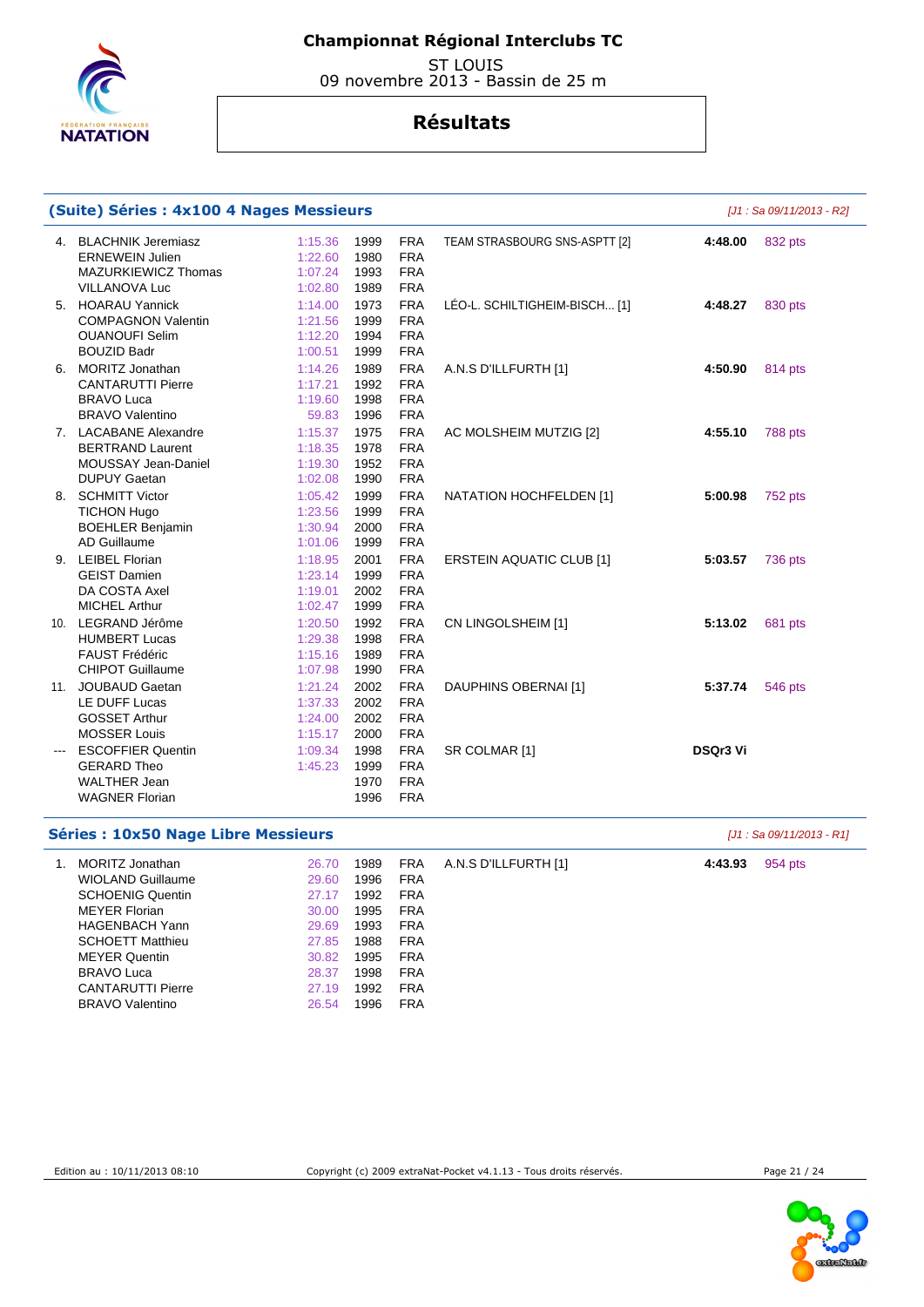

 ST LOUIS 09 novembre 2013 - Bassin de 25 m

| (Suite) Séries : 10x50 Nage Libre Messieurs |       |      |            | [J1 : Sa 09/11/2013 - R1]     |         |         |
|---------------------------------------------|-------|------|------------|-------------------------------|---------|---------|
| 2. KENNEL Benjamin                          | 25.18 | 1996 | <b>FRA</b> | SN HAGUENAU [1]               | 4:46.23 | 942 pts |
| <b>IONESCU Sergiu</b>                       | 26.69 | 1998 | <b>FRA</b> |                               |         |         |
| <b>BASTIAN Maxime</b>                       | 27.30 | 1997 | <b>FRA</b> |                               |         |         |
| LILLE Jérôme                                | 28.65 | 1987 | <b>FRA</b> |                               |         |         |
| <b>WOLFF Hugues</b>                         | 31.56 | 1997 | <b>FRA</b> |                               |         |         |
| <b>MULLER Valentin</b>                      | 34.69 | 2001 | <b>FRA</b> |                               |         |         |
| <b>WOLFF Gaetan</b>                         | 31.00 | 1999 | <b>FRA</b> |                               |         |         |
| <b>SPRIET William</b>                       | 27.56 | 2000 | <b>FRA</b> |                               |         |         |
| <b>IONESCU Stefan</b>                       | 27.16 | 2000 | <b>FRA</b> |                               |         |         |
| PANTELLA Raphaël                            | 26.44 | 1978 | <b>FRA</b> |                               |         |         |
| 3. FOURNIER Alexandre                       | 29.13 | 1997 | <b>FRA</b> | C.N DU FLORIVAL [1]           | 4:51.02 | 916 pts |
| <b>SCHIRMER Gauthier</b>                    | 27.50 | 1995 | <b>FRA</b> |                               |         |         |
| <b>BESSERER Thibaud</b>                     | 29.10 | 1998 | <b>FRA</b> |                               |         |         |
| <b>CENTLIVRE Paulin</b>                     | 35.45 | 2002 | <b>FRA</b> |                               |         |         |
| <b>BLONDE Louis</b>                         | 32.31 | 1997 | <b>FRA</b> |                               |         |         |
| PETARD Nathan                               | 29.35 | 1999 | <b>FRA</b> |                               |         |         |
| <b>LITZLER Nathan</b>                       | 26.43 | 1997 | <b>FRA</b> |                               |         |         |
| ZIMMERMANN Hervé                            | 27.63 | 1999 | <b>FRA</b> |                               |         |         |
| <b>RIBER Victor</b>                         | 27.43 | 2000 | <b>FRA</b> |                               |         |         |
| <b>CORNEC Clement</b>                       | 26.69 | 1997 | <b>FRA</b> |                               |         |         |
| 4. BLACHNIK Jeremiasz                       | 30.96 | 1999 | <b>FRA</b> | TEAM STRASBOURG SNS-ASPTT [2] | 4:51.40 | 914 pts |
| MAZURKIEWICZ Thomas                         | 26.80 | 1993 | <b>FRA</b> |                               |         |         |
| JEANDEMANGE Lars                            | 34.64 | 2002 | <b>FRA</b> |                               |         |         |
| <b>PHAN Florian</b>                         | 26.70 | 1986 | <b>FRA</b> |                               |         |         |
| <b>KLAPCZYNSKI Nathanael</b>                | 29.94 | 2000 | <b>FRA</b> |                               |         |         |
| <b>MULLER Mathieu</b>                       | 27.30 | 1993 | <b>FRA</b> |                               |         |         |
| <b>ERNEWEIN Julien</b>                      | 27.83 | 1980 | <b>FRA</b> |                               |         |         |
| JOLIVET Jérémy                              | 29.13 | 1984 | <b>FRA</b> |                               |         |         |
| VILLANOVA Luc                               | 27.13 | 1989 | <b>FRA</b> |                               |         |         |
| <b>HENIN Antoine</b>                        | 30.97 | 1985 | <b>FRA</b> |                               |         |         |
| 5. LACABANE Alexandre                       | 30.01 | 1975 | <b>FRA</b> | AC MOLSHEIM MUTZIG [2]        | 4:55.89 | 890 pts |
| MOUSSAY Jean-Daniel                         | 29.87 | 1952 | <b>FRA</b> |                               |         |         |
| <b>FENERON Pascal</b>                       | 31.02 | 1969 | <b>FRA</b> |                               |         |         |
| <b>CLANDILLON Stephen</b>                   | 29.96 | 1968 | <b>FRA</b> |                               |         |         |
| <b>SCHMITT Corentin</b>                     | 27.58 | 1997 | <b>FRA</b> |                               |         |         |
| <b>SCHMITT Victor</b>                       | 27.01 | 1995 | <b>FRA</b> |                               |         |         |
| <b>REICHHARDT Quentin</b>                   | 32.47 | 1998 | <b>FRA</b> |                               |         |         |
| <b>METTE Bernard</b>                        | 33.04 | 1957 | <b>FRA</b> |                               |         |         |
| <b>BERTRAND Laurent</b>                     | 28.47 | 1978 | <b>FRA</b> |                               |         |         |
| <b>DUPUY Gaetan</b>                         | 26.46 | 1990 | <b>FRA</b> |                               |         |         |
| 6. KELHETTER Lucas                          | 26.06 | 1991 | <b>FRA</b> | AC MOLSHEIM MUTZIG [1]        | 4:57.08 | 883 pts |
| <b>ALVES-SHERRER Mathieu</b>                | 28.76 | 2000 | <b>FRA</b> |                               |         |         |
| WITT Jonathan                               | 30.40 | 2000 | <b>FRA</b> |                               |         |         |
| <b>SOUDIER Maxime</b>                       | 29.94 | 1999 | <b>FRA</b> |                               |         |         |
| PALFRAY Léo                                 | 31.70 | 2001 | <b>FRA</b> |                               |         |         |
| <b>KLEIN Robin</b>                          | 29.61 | 2001 | <b>FRA</b> |                               |         |         |
| <b>RUHLMANN Quentin</b>                     | 33.27 | 2001 | <b>FRA</b> |                               |         |         |
| <b>BRUNET Mathis</b>                        | 31.25 | 2000 | <b>FRA</b> |                               |         |         |
| JOUANLANNE Dorian                           | 29.05 | 1998 | <b>FRA</b> |                               |         |         |
| SEDRUE Julien                               | 27.04 | 1997 | <b>FRA</b> |                               |         |         |



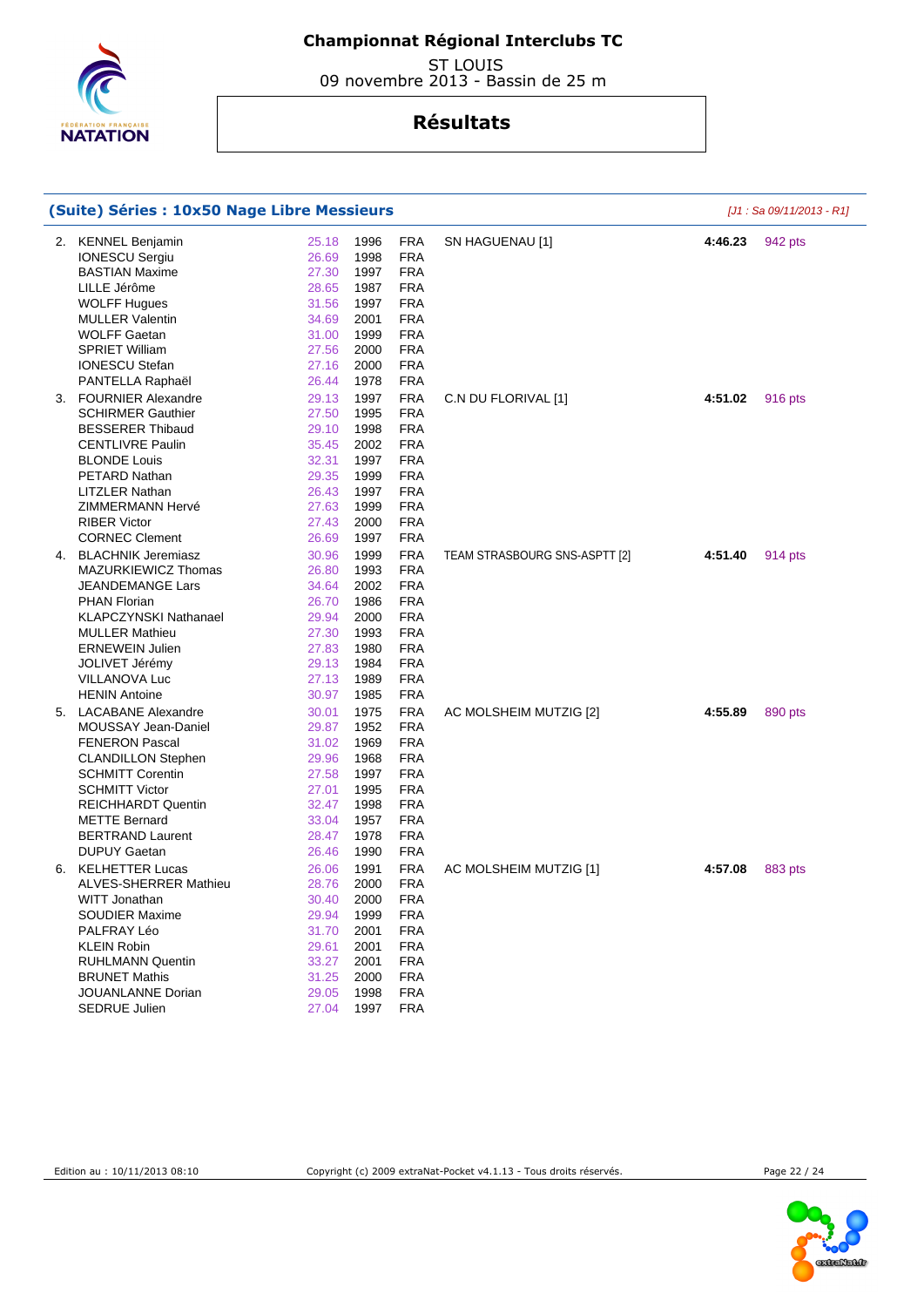

 ST LOUIS 09 novembre 2013 - Bassin de 25 m

|     | (Suite) Séries : 10x50 Nage Libre Messieurs |       |      |            |                                 |         | $[J1: Sa 09/11/2013 - R1]$ |
|-----|---------------------------------------------|-------|------|------------|---------------------------------|---------|----------------------------|
| 7.  | <b>BOUZID Badr</b>                          | 27.38 | 1999 | <b>FRA</b> | LÉO-L. SCHILTIGHEIM-BISCH [1]   | 5:00.19 | 867 pts                    |
|     | <b>COMPAGNON Valentin</b>                   | 31.46 | 1999 | <b>FRA</b> |                                 |         |                            |
|     | <b>MATTER Eric</b>                          | 31.43 | 1963 | <b>FRA</b> |                                 |         |                            |
|     | <b>SELVAN Mathias</b>                       | 27.85 | 1995 | <b>FRA</b> |                                 |         |                            |
|     | <b>OUANOUFI Selim</b>                       | 26.34 | 1994 | <b>FRA</b> |                                 |         |                            |
|     | AUBRUN Jean-Luc                             | 31.90 | 1957 | <b>FRA</b> |                                 |         |                            |
|     | <b>DELIESSCHE Nicolas</b>                   | 31.55 | 1981 | <b>FRA</b> |                                 |         |                            |
|     | <b>STAUB Lucien</b>                         | 33.58 | 1966 | <b>FRA</b> |                                 |         |                            |
|     | <b>HOARAU Yannick</b>                       | 28.52 | 1973 | <b>FRA</b> |                                 |         |                            |
|     | <b>NGUYEN Michael</b>                       | 30.18 | 1998 | <b>FRA</b> |                                 |         |                            |
| 8.  | <b>WAGNER Florian</b>                       | 24.90 | 1996 | <b>FRA</b> | SR COLMAR [1]                   | 5:02.39 | 855 pts                    |
|     | <b>ESCOFFIER Quentin</b>                    | 27.32 | 1998 | <b>FRA</b> |                                 |         |                            |
|     | <b>MULLER Nicolas</b>                       | 27.85 | 1996 | <b>FRA</b> |                                 |         |                            |
|     | <b>WALTHER Jean</b>                         | 26.78 | 1970 | <b>FRA</b> |                                 |         |                            |
|     | <b>STUDER Renaud</b>                        | 35.68 | 2003 | <b>FRA</b> |                                 |         |                            |
|     | <b>REMOND Mathieu</b>                       | 34.25 | 2001 | <b>FRA</b> |                                 |         |                            |
|     | <b>GERARD Theo</b>                          | 34.74 | 1999 | <b>FRA</b> |                                 |         |                            |
|     | <b>BENDELE Thibaut</b>                      | 31.02 | 1999 | <b>FRA</b> |                                 |         |                            |
|     | <b>HUGEL Philippe</b>                       | 30.21 | 1979 | <b>FRA</b> |                                 |         |                            |
|     | <b>GUILLOT Benoît</b>                       | 29.64 | 2000 | <b>FRA</b> |                                 |         |                            |
|     | <b>MICHEL Arthur</b>                        | 27.38 | 1999 | <b>FRA</b> | <b>ERSTEIN AQUATIC CLUB [1]</b> | 5:04.93 | 842 pts                    |
| 9.  | <b>LEIBEL Florian</b>                       | 31.14 | 2001 | <b>FRA</b> |                                 |         |                            |
|     | <b>SIREROL Thomas</b>                       | 34.44 | 2002 | <b>FRA</b> |                                 |         |                            |
|     | DA COSTA Axel                               | 31.53 | 2002 | <b>FRA</b> |                                 |         |                            |
|     | <b>GEIST Damien</b>                         | 28.29 | 1999 | <b>FRA</b> |                                 |         |                            |
|     | L'HERMITTE Alban                            | 35.60 | 2003 | <b>FRA</b> |                                 |         |                            |
|     | <b>HENER Antoine</b>                        | 28.46 | 2000 | <b>FRA</b> |                                 |         |                            |
|     | <b>DEHON Florent</b>                        | 28.25 | 1990 | <b>FRA</b> |                                 |         |                            |
|     | <b>WALTER Matthieu</b>                      | 28.32 | 1986 | <b>FRA</b> |                                 |         |                            |
|     | <b>KUHN Guillaume</b>                       | 31.52 | 1983 | <b>FRA</b> |                                 |         |                            |
|     |                                             |       |      |            |                                 |         |                            |
| 10. | <b>SCHMITT Victor</b>                       | 27.60 | 1999 | <b>FRA</b> | NATATION HOCHFELDEN [1]         | 5:08.98 | 821 pts                    |
|     | AD Guillaume                                | 27.55 | 1999 | <b>FRA</b> |                                 |         |                            |
|     | <b>TICHON Hugo</b>                          | 27.64 | 1999 | <b>FRA</b> |                                 |         |                            |
|     | <b>KRIEGER Antoine</b>                      | 29.83 | 1997 | <b>FRA</b> |                                 |         |                            |
|     | ZAEPFFEL Leandre                            | 35.72 | 2000 | <b>FRA</b> |                                 |         |                            |
|     | <b>BOEHLER Benjamin</b>                     | 33.93 | 2000 | <b>FRA</b> |                                 |         |                            |
|     | <b>MEYER Louis</b>                          | 32.16 | 2000 | <b>FRA</b> |                                 |         |                            |
|     | <b>DAHLEN Simon</b>                         | 30.53 | 1997 | <b>FRA</b> |                                 |         |                            |
|     | <b>GRAUFFEL Vincent</b>                     | 29.86 | 1999 | <b>FRA</b> |                                 |         |                            |
|     | LE CHEVILLIER Malo                          | 34.16 | 2000 | <b>FRA</b> |                                 |         |                            |
| 11. | <b>GUILBOT Maxime</b>                       | 29.28 | 1997 | <b>FRA</b> | DAUPHINS OBERNAI [1]            | 5:36.29 | 687 pts                    |
|     | JOUBAUD Gaetan                              | 33.49 | 2002 | <b>FRA</b> |                                 |         |                            |
|     | <b>CLOSE Martin</b>                         | 38.34 | 2003 | <b>FRA</b> |                                 |         |                            |
|     | <b>KIENTZ Adrien</b>                        | 32.21 | 1996 | <b>FRA</b> |                                 |         |                            |
|     | DE MARCO Gaulthier                          | 30.81 | 2000 | <b>FRA</b> |                                 |         |                            |
|     | <b>SCHMITT Robin</b>                        | 37.53 | 2004 | <b>FRA</b> |                                 |         |                            |
|     | <b>MOSSER Louis</b>                         | 31.77 | 2000 | <b>FRA</b> |                                 |         |                            |
|     | <b>MEYER Arthur</b>                         | 36.04 | 2001 | <b>FRA</b> |                                 |         |                            |
|     | LE DUFF Lucas                               | 34.00 | 2002 | <b>FRA</b> |                                 |         |                            |
|     | <b>GOSSET Arthur</b>                        | 32.82 | 2002 | <b>FRA</b> |                                 |         |                            |